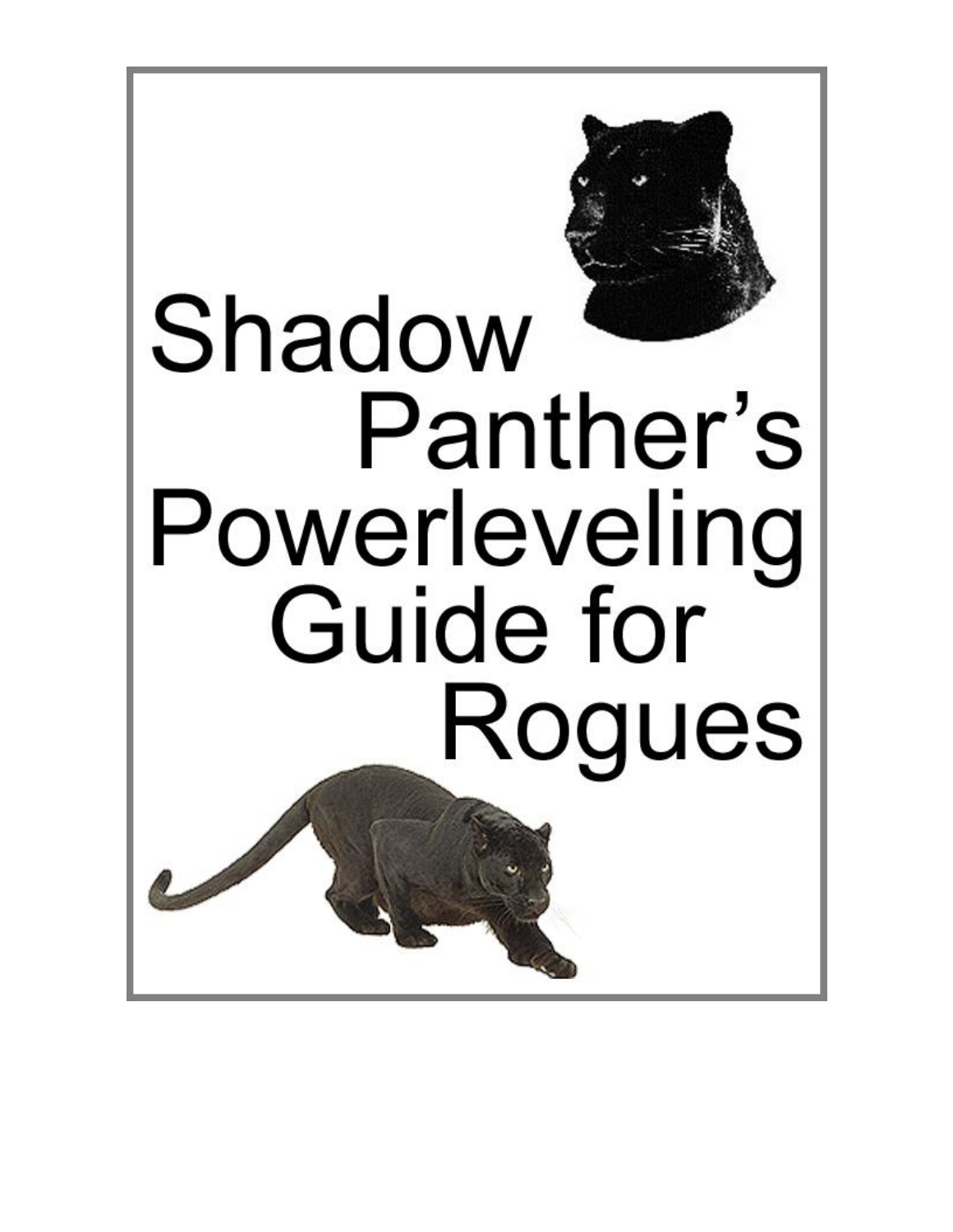# Shadow Panther's Powerleveling Guide for Rogues

A Guide for Powerleveling Rogues Quickly and Efficiently

Updated 9/24/12 (All information current as of Patch 5.0.5)

Created by Shadow Panther (Zodar on the US Earthen Ring Server)

Shadow Panther's Powerleveling Guide for Rogues © 2012 ShadowPanther.net

World of Warcraft © 2012 Blizzard Entertainment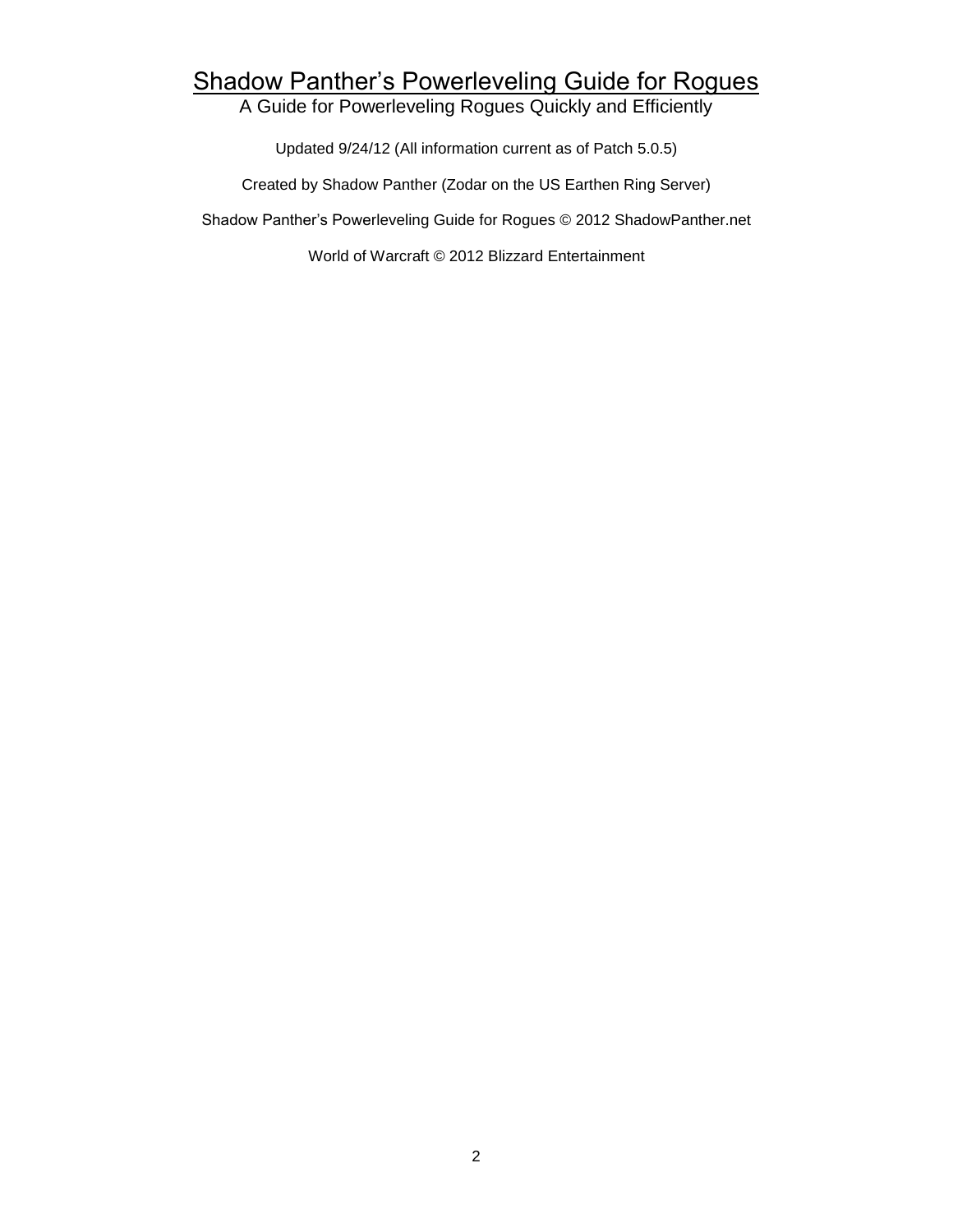# **Table of Contents**

[Shadow Panther's Powerleveling Guide for Rogues](#page-3-0) [Getting Prepared to Powerlevel](#page-3-1) [Initial Powerleveling Profiles](#page-3-2) [Heirloom Gear](#page-4-0) [Level 1-9 Shopping List](#page-6-0) [Level 10-19 Shopping List](#page-8-0) [Level 20-29 Shopping List](#page-9-0) [Level 30-39 Shopping List](#page-10-0) [Level 40-49 Shopping List](#page-11-0) [Level 50-59 Shopping List](#page-12-0) [Level 60-69 Shopping List](#page-12-1) [Level 70-79 Shopping List](#page-13-0) [Level 80-84 Shopping List](#page-13-1) [Level 85-90 Shopping List](#page-13-2) [Leveling Specs](#page-15-0) [Leveling Playstyles](#page-18-0) [Leveling Methods](#page-20-0) [The Powerleveling Experience: Level-by-Level](#page-22-0) [Powerleveling Experience: Levels 1-9](#page-22-1) [Powerleveling Experience: Levels 10-19](#page-25-0) [Powerleveling Experience: Levels 20-29](#page-29-0) [Powerleveling Experience: Levels 30-39](#page-32-0) [Powerleveling Experience: Levels 40-49](#page-35-0) [Powerleveling Experience: Levels 50-59](#page-37-0) [Powerleveling Experience: Levels 60-69](#page-39-0) [Powerleveling Experience: Levels 70-79](#page-41-0) [Powerleveling Experience: Levels 80-85](#page-44-0) [Powerleveling Experience: Levels 86-90](#page-46-0) [Change Log](#page-47-0)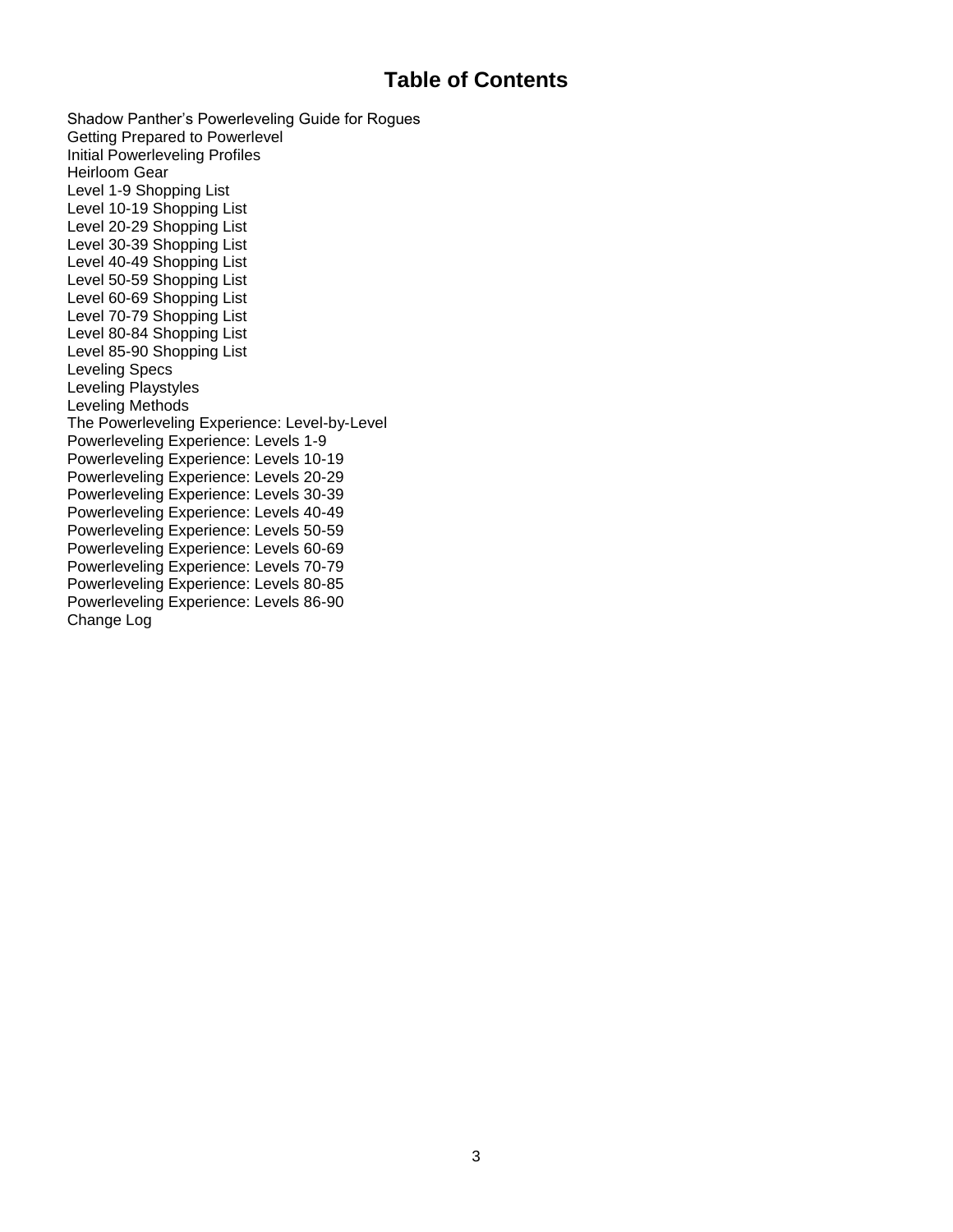## <span id="page-3-0"></span>**Shadow Panther's Powerleveling Guide for Rogues**

Leveling a new character can be a slow and tedious process. This guide has been developed to help you powerlevel your Rogue in a quick and efficient manner, while ensuring that he or she is as powerful as can be throughout the leveling journey. This guide is specifically designed for established players who have the necessary resources to properly powerlevel a character, however new players can find a wealth of useful information in this guide to help them master their Rogue. Refer to the charts available at [ShadowPanther.net](http://shadowpanther.net/) when researching items listed in this guide.

# <span id="page-3-1"></span>**Getting Prepared to Powerlevel**

The key to powerleveling a character is knowing exactly what you'll need to be most effective at your class. Your powerleveling efficiency is going to be directly tied to how much gold, gear and supplies you can apply to that effort. For Rogues, that means having the best weapons, gear and consumables to minimize your downtime and maximize your leveling speed. The first thing you need to do is evaluate the amount of resources you'll have available to powerlevel your Rogue.

## <span id="page-3-2"></span>**Initial Powerleveling Profiles**

Powerleveling a Rogue is going to be easier for some and harder for others. Your current, available resources play a big part in that. If you've been playing for quite a while, and have amassed a significant amount of resources, then you should have little trouble powerleveling your Rogue. However, if you've just started playing World of Warcraft or haven't played for long, then you're going to have a tougher time properly outfitting your Rogue for maximum powerleveling efficiency. Listed below are several "Initial Powerleveling Profiles" that describe the various states of progression from which your Rogue may begin his own journey of powerleveling.

Bankrolled: You have every possible resource available to you. You've saved up 10,000 gold or more and you've stockpiled numerous Justice Points and Honor Points so you can pretty much buy anything you might need. You are a valued member of an established guild and you can get access to any enchant or craftable you could ever want. You'll have very little trouble powerleveling and should be able to easily upgrade and outfit your Rogue with the best gear and consumables along the way.

Privileged: You have a fairly significant amount of resources available to you. You've saved a few thousand gold for this venture and you've collected a reasonable amount of Justice Points and/or Honor Points to get your Rogue properly geared up. You're most likely a veteran member of a medium sized guild that has had moderate success with endgame content. You won't have too much trouble powerleveling your Rogue and should be able to upgrade most of your gear along the way.

Casual: You haven't made any considerable effort to prepare for powerleveling your Rogue, but you do have some resources available to you. You have a modest amount of gold and you've collected a few Justice Points and/or Honor Points with your current characters. You may be a member in a smaller, casual guild, but you don't expect to be able to rely on them for much help. You may have some trouble properly powerleveling your Rogue and getting fully geared up with the best possible items.

Pauper: You're either a new player or an experienced player starting a Rogue on a new server (or an opposing faction on the same server). You have virtually no gold or other resources available to you. You're going to have a tough time powerleveling your Rogue, but if you pay close attention to this guide, you should still see significant gains in your leveling speed and effectiveness.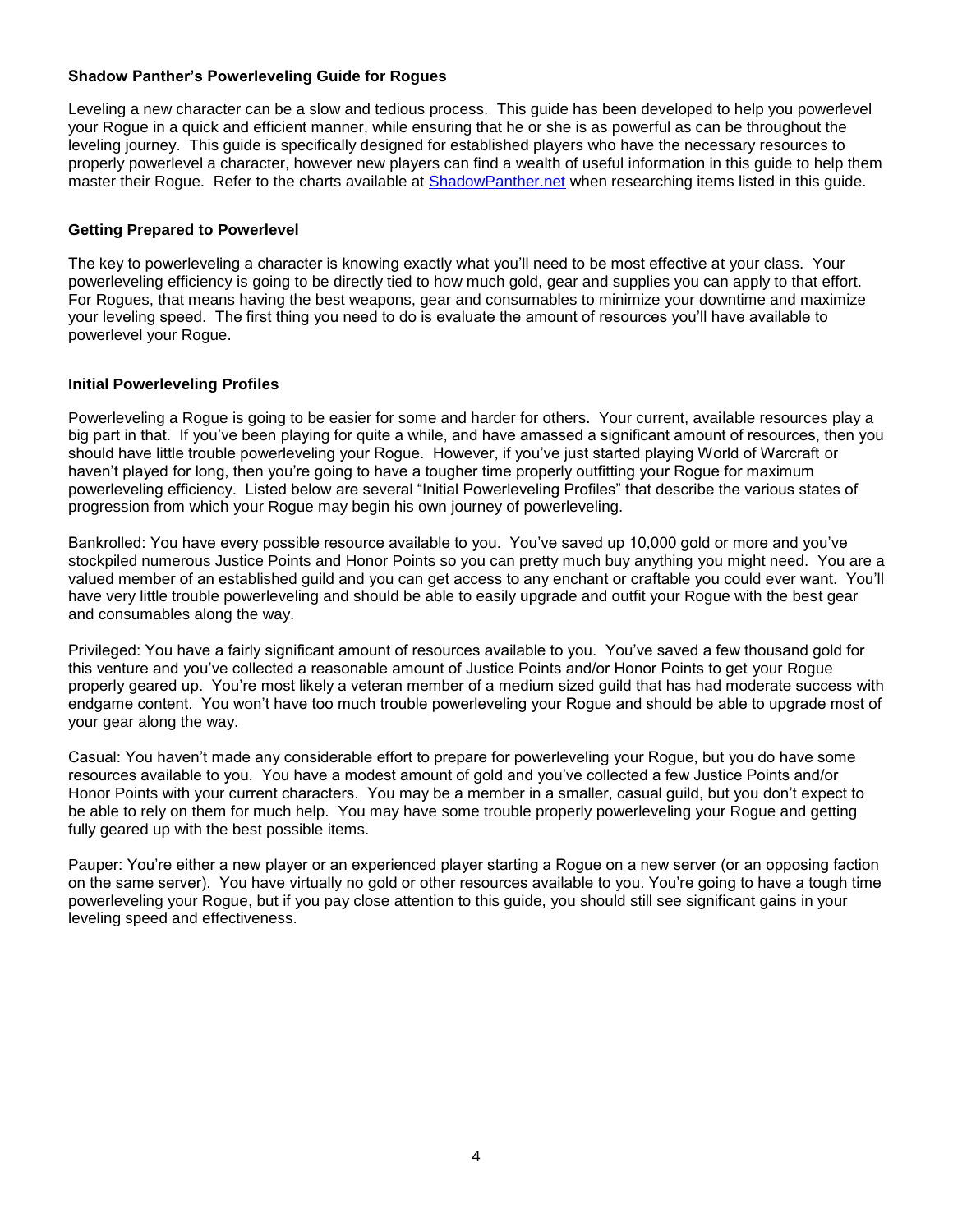## <span id="page-4-0"></span>**Heirloom Gear**

Powerleveling a character is best achieved with several basic components – lots of gold and a nice collection of alternative currency used to purchase Heirloom gear. With enough of these resources, you can outfit your Rogue with just about anything that you'd need to be fully geared up throughout your leveling experience. Heirlooms, if you have access to them, are the basic foundation of powerleveling. Ever since they were introduced in the Wrath of the Lich King expansion, heirlooms have been the gold standard for powerleveling a character. Unfortunately, most heirlooms cannot be purchased with gold alone, so no matter how rich you may be in-game, you'll still need to invest time in order to acquire the most powerful gear for leveling, whether it be through raiding, questing and/or PVP.

Heirlooms are the equivalent of rare-quality weapons and armor that increase in power and stats as you level. Some heirloom items even give you experience bonuses as you level. Heirlooms are "BoA" or Bind on Account (technically Bind to Battle.net account), which means they can be mailed to other alts on your Battle.net account, even characters of the opposing faction (as a matter of fact, they are the only items you can actually mail cross faction). If you can farm up a decent set of heirloom gear, your Rogue will be much better for it. However, keep in mind that class restrictions still apply, so your Rogue won't be able to use Mail or Plate heirloom gear. And if you're considering using Cloth heirlooms, be aware that you won't get the benefit of the 5% Agility bonus from [Leather Specialization](http://www.wowhead.com/spell=86531) after Level 50.

A standard set of heirloom gear for Rogues includes two [heirloom weapons,](http://www.wowhead.com/items=2?filter=qu=7;sl=21:13;ub=4;cr=23:24;crs=3:3;crv=0:0) [shoulders,](http://www.wowhead.com/items=4.2?filter=qu=7%3Bsl=3%3Bub=4%3Bcr=23%3A24%3Bcrs=3%3A3%3Bcrv=0%3A0) [chestpiece](http://www.wowhead.com/items=4.2?filter=qu=7%3Bsl=5%3Bub=4%3Bcr=23%3A24%3Bcrs=3%3A3%3Bcrv=0%3A0) and tw[o trinkets.](http://www.wowhead.com/items=4.-4?filter=qu=7%3Bsl=5%3Bub=4%3Bcr=23%3A24%3Bcrs=3%3A3%3Bcrv=0%3A0) In addition to that, players also have access to an [heirloom ring](http://www.wowhead.com/?item=50255) through Fishing as well as a [cloak](http://www.wowhead.com/item=62039) and a [helm](http://www.wowhead.com/item=61937) introduced in the [Cataclysm](http://www.wowpedia.org/Cataclysm) expansion. As of the new Mists of Pandaria (MoP) expansion, [heirloom pants](http://www.wowhead.com/item=62026) will be available to those in guilds who have completed the [Working Better as a Team](http://www.wowhead.com/achievement=6626) achievement by obtaining 600 skill points in all professions and secondary professions.

When putting together an heirloom set for your Rogue, you have several avenues available to you. Many players like to collect "badges", known as Justice Points, to purchase their heirloom gear. Justice Points are gained through raiding and 5-man heroics/dungeons. Another way to purchase heirloom gear is by using [Honor Points](http://www.wowpedia.org/Honor_Points) earned through PVP. A third way you can purchase heirlooms, as of patch 4.3, is with [Darkmoon Prize Tickets,](http://ptr.wowhead.com/currency=515) earned at the [Darkmoon Faire.](http://www.wowpedia.org/Darkmoon_Faire)

The final way to get heirloom gear is by collecting [Champion's Seals](http://www.wowhead.com/item=44990) earned through the [Argent Tournament](http://www.wowpedia.org/Argent_Tournament) in northern Icecrown. This last method requires that you have a [Crusader](http://www.wowpedia.org/Crusader_%28title%29) title, which has been made siginificantly easier to get with the addition of [Faction Tabards](http://www.wowhead.com/items=4.-7?filter=cr=107;crs=0;crv=reputation) and [Commendation Badges](http://www.wowhead.com/search?q=Commendation+Badge) that help you earn extra reputation. Previously, heirloom gear could only be purchased in a few specific Northrend locations, but [heirloom vendors](http://www.wowhead.com/npcs=7?filter=na=Heirlooms;ex=on) were added to major cities in patch 4.1 to simplify the process. In addition to that, you can now trade Honor Points for Justice Points, and vice versa, by visiting the appropriate [Honor Vendor](http://www.wowhead.com/npcs=7?filter=na=Honor+Trade+Goods;ex=on) or [Justice Vendor.](http://www.wowhead.com/npcs=7?filter=na=Justice+Trade+Goods;ex=on)

When prioritizing heirloom gear, a Rogue's main hand weapon is his most important piece of gear. If you're severely limited in the alternative currency department, try to make this the one heirloom purchase you don't skip. Having a high DPS, hard-hitting main hand weapon will help you level up faster than any experience bonus. When it comes to choosing a main hand weapon, your choice of spec will ultimately determine which weapons you should get. Assassination Rogues should get a [Balanced Heartseeker](http://www.wowhead.com/?item=42944) (or [Sharpened Scarlet Kris,](http://www.wowhead.com/item=44091) which was changed to a slower 1.8 speed dagger in the 5.0.4 patch) for their main hand dagger while Combat Rogues will want to get Venerable Mass [of McGowan](http://www.wowhead.com/?item=48716) or [Venerable Dal'Rend's Sacred Charge](http://www.wowhead.com/?item=42945) as their non-dagger main hand weapon.

Subtlety Rogues can excel with daggers or non-daggers, so any of those weapons listed above will work fine as a main hand weapon, although daggers are usually the better overall choice for Subtlety. Once you get access to [Dual](http://www.wowpedia.org/Dual_Talent_Specialization)  [Talent Specialization](http://www.wowpedia.org/Dual_Talent_Specialization) at level 30, you'll be able to switch back and forth between two specs, so try to get a main hand weapon that will work well with both of your preferred talent specs.

One additional factor to consider when selecting your heirloom weapons is what other classes you might potentially level up in the future aside from a Rogue. Picking swords or maces gives you more flexibility than daggers, since Rogues are pretty much the only class that benefits from melee daggers.

Once you've secured your main hand BoA weapon, you'll want to get a good offhand heirloom dagger to go along with it. Having a dagger in your offhand will allow you to apply offhand poisons quicker, especially now that all poisons have been changed to percentage-based procs in patch 5.0.4, rather than the old Procs-Per-Minute (PPM) system.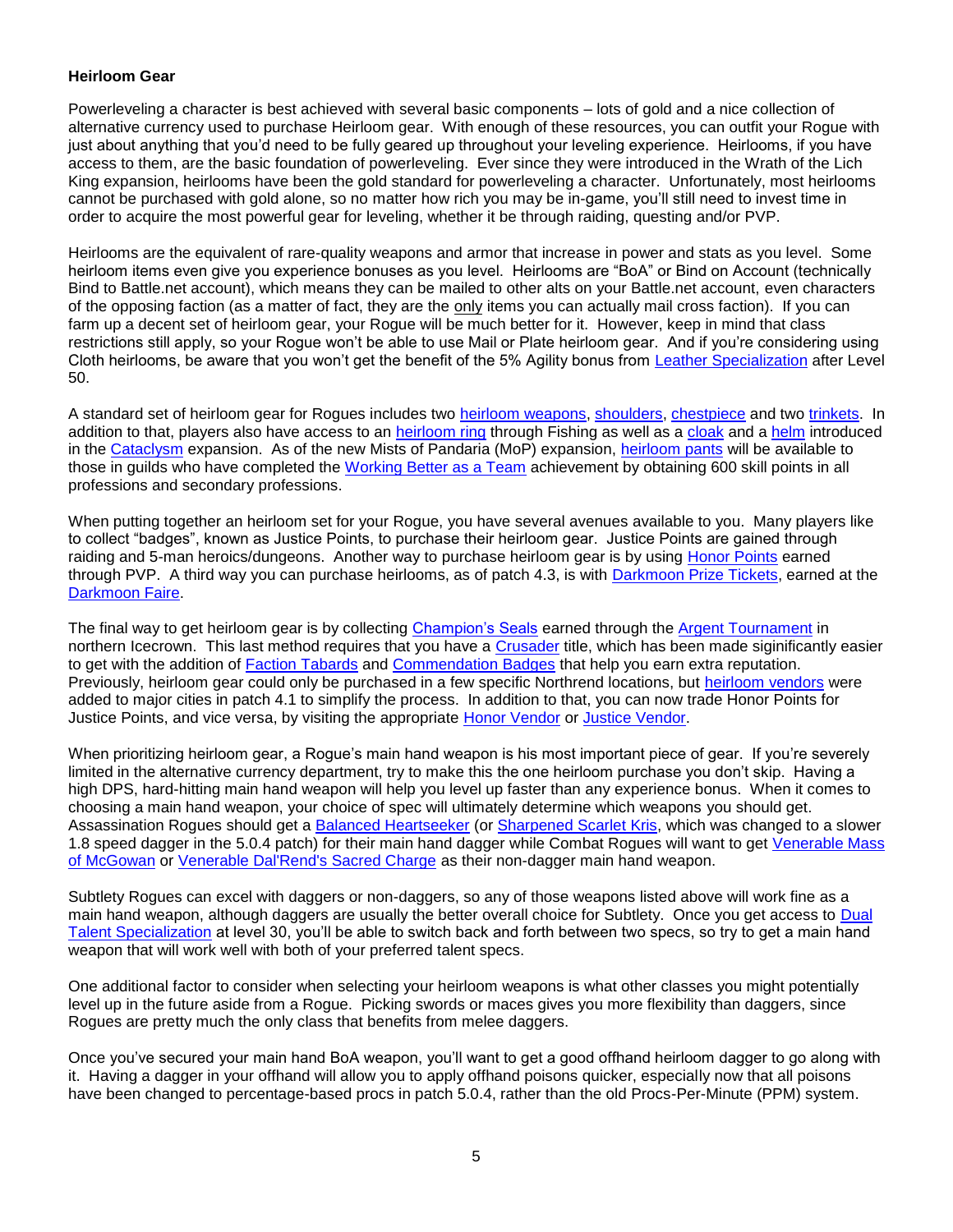After selecting your heirloom weapons, the next most important BoA items you'll want to get are the armor items that provide experience bonuses. After you've acquired those items, go ahead and get the [heirloom trinkets](http://www.wowhead.com/items=4.-4?filter=qu=7;cr=23;crs=3;crv=0) to complete your heirloom set. Note: As of patch 5.0.4, you no longer have a ranged weapon slot, so the [heirloom ranged](http://www.wowhead.com/items=2?filter=qu=7;sl=15;cr=23;crs=3;crv=0)  [weapons](http://www.wowhead.com/items=2?filter=qu=7;sl=15;cr=23;crs=3;crv=0) will provide no benefit.

In addition to heirloom gear, there are other ways you can greatly enhance your leveling experience. A set of [Herbalist's Gloves](http://www.wowhead.com/item=7349) enchanted with [+15 Agility](http://www.wowhead.com/?spell=25080) and a cloak enchanted with [Stealth](http://www.wowhead.com/?spell=25083) (which actually provides 8 Agility & 8 Dodge Rating as of 4.0.3a) will last you for dozens of levels and can really improve your DPS and survivability in the earlier stages of leveling. Enchanting a set of Level 1 bracers with [+9 Strength](http://www.wowhead.com/?spell=20010) can also give you a nice AP boost (yes, Strength still provides AP for Rogues). And the best part is that most of those items can be freely traded to any other level 1 character to powerlevel them as well. Below you'll find detailed Powerleveling "Shopping Lists" for each level range.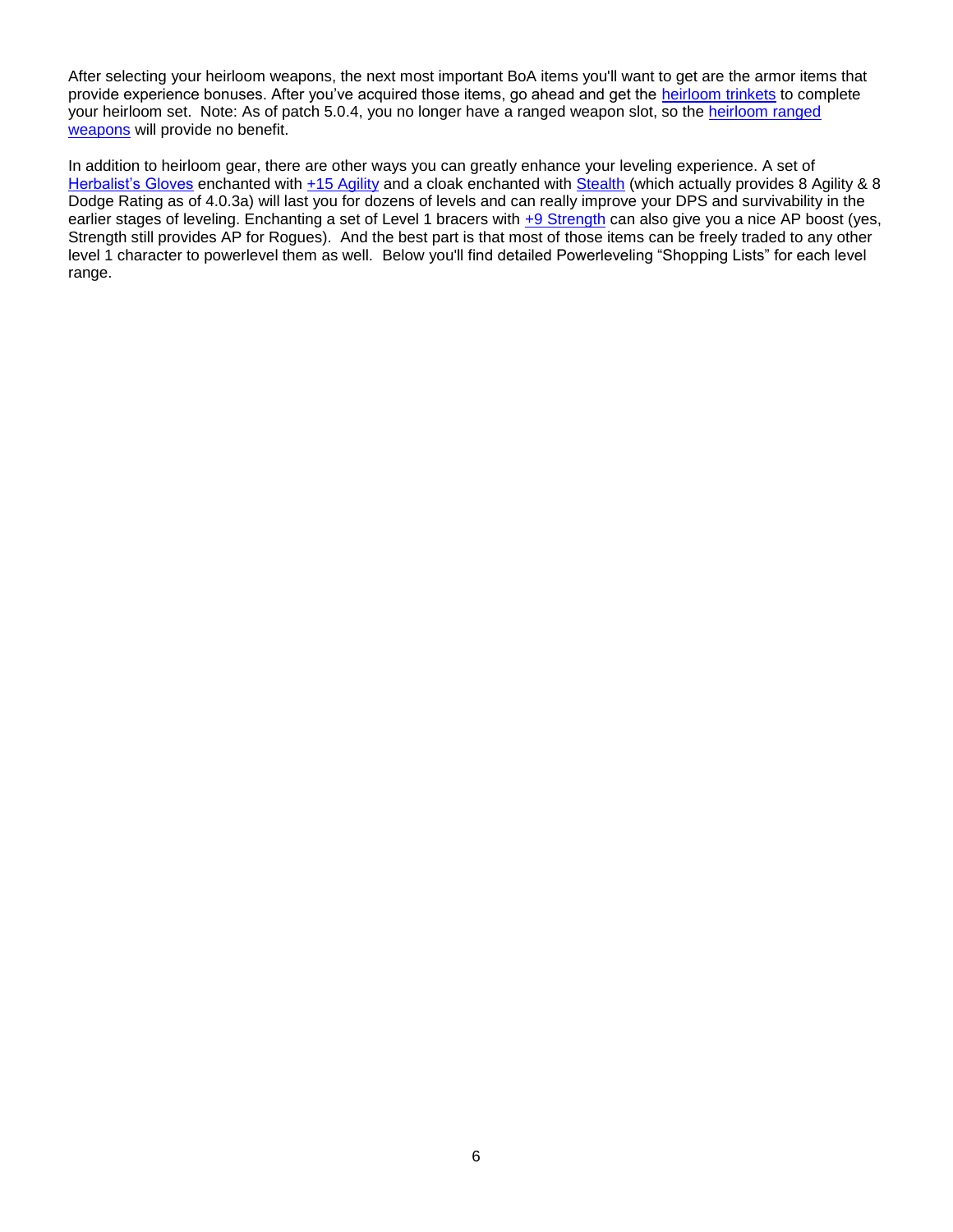# <span id="page-6-0"></span>**Level 1-9 Shopping List**

- 4 Bags Get the largest you can afford. The more space you have, the less trips you'll need to empty them.
- Plenty of gold for spending money (or mail a [sellable BoA item](http://www.wowhead.com/item=69209) to sell for starter gold if your alt is cross faction)
- Heirloom weapons enchanted with [+15 Agility](http://www.wowhead.com/?spell=23800) or [Crusader](http://www.wowhead.com/?spell=20034)
- [Stained Shadowcraft Cap](http://www.wowhead.com/item=61937) (or [Battered Jungle Hat](http://www.wowhead.com/item=45998) / [Authentic Jr. Engineer Goggles\)](http://www.wowhead.com/item=60222)
- Heirloom shoulders [\(Stained Shadowcraft Spaulders](http://www.wowhead.com/?item=42952) or [Exceptional Stormshroud Shoulders\)](http://www.wowhead.com/?item=44103)
- [Stained Shadowcraft Tunic](http://www.wowhead.com/?item=48689) (or [Cracked Leather Vest](http://www.wowhead.com/item=2127) / [Dirty Leather Vest\)](http://www.wowhead.com/item=85) enchanted with [Greater Stats](http://www.wowhead.com/?spell=20025)
- [Cracked Leather Belt](http://www.wowhead.com/item=2122) / [Dirty Leather Belt](http://www.wowhead.com/item=1835)
- [Stained Shadowcraft Pants](http://www.wowhead.com/item=62026) enchanted with [Light Armor Kit](http://www.wowhead.com/item=2304) (or [Haliscan Pantaloons](http://www.wowhead.com/item=38278) with [Rugged Armor Kit\)](http://www.wowhead.com/item=15564)
- 2 [Cracked Leather Boots](http://www.wowhead.com/?item=2123) / [Dirty Leather Boots](http://www.wowhead.com/?item=210) enchanted with [Minor Speed](http://www.wowhead.com/?spell=13890) and [Greater Agility](http://www.wowhead.com/?spell=20023)
- [Cracked Leather Bracers](http://www.wowhead.com/item=2124) / [Dirty Leather Bracers](http://www.wowhead.com/item=1836) enchanted with [Superior Strength](http://www.wowhead.com/?spell=20010)
- 2 [Herbalist's Gloves](http://www.wowhead.com/item=7349) (BiS as of patch 4.2) enchanted with [Superior Agility](http://www.wowhead.com/?spell=25080) and [Gatherer](http://www.wowhead.com/spell=44506) (no more level requirement!) - [Dread Pirate Ring](http://www.wowhead.com/?item=50255)
- 2 [Swift Hand of Justice](http://www.wowhead.com/?item=42991) (and an [Inherited Insignia of the Alliance/Horde](http://www.wowhead.com/search?q=Inherited+Insignia) if you like to PVP)
- [Inherited Cape of the Black Baron](http://www.wowhead.com/item=62039) (or [Linen Cloak\)](http://www.wowhead.com/item=2570) enchanted with [Stealth](http://www.wowhead.com/?spell=25083)
- [Illustrious Guild Tabard](http://www.wowhead.com/item=69209) or [Renowned Guild Tabard](http://www.wowhead.com/item=69210) Work on Guild Reputation while you level
- 100 Rumsey [Rum Black Label](http://www.wowhead.com/item=21151#sold-by) You'll really want to stock up on these, as there's nothing better at low levels
- 5 [Elixir of Minor Agility](http://www.wowhead.com/item=2457) (Level 2) or [Scroll of Agility](http://www.wowhead.com/item=3012) (unfortunately, these no longer stack with each other)
- 5 [Elixir of Minor Defense](http://www.wowhead.com/item=5997) or [Elixir of Minor Fortitude](http://www.wowhead.com/item=2458) (these also no longer stack with each other)
- 5 [Rough Sharpening Stone](http://www.wowhead.com/item=2862) or [Rough Weightstone](http://www.wowhead.com/item=3239) (if using maces)
- 5 [Lesser Healing Potion](http://www.wowhead.com/item=858) (Level 3)
- 10 [Thistle Tea](http://www.wowhead.com/item=7676) (Level 5) Save these for burst or emergency situations
- 10 [Elixir of Water Breathing](http://www.wowhead.com/item=5996) (Level 8) These will come in handy anytime you're questing in underwater areas
- 160 [Linen Cloth](http://www.wowhead.com/item=2589)
- 160 [Wool Cloth](http://www.wowhead.com/item=2592)
- 260 [Silk Cloth](http://www.wowhead.com/item=4306) (to level First Aid up to 225 so that you can start off using [Heavy Runecloth Bandages\)](http://www.wowhead.com/item=14530)
- 20 [Heavy Runecloth Bandage](http://www.wowhead.com/item=14530)
- [Gnomish Army Knife](http://www.wowhead.com/item=40772)[/Skinning Knife/](http://www.wowhead.com/item=7005)[Mining Pick/](http://www.wowhead.com/item=2901)[Herbalist's Spade](http://www.wowhead.com/item=85663) +10 to gathering professions as of patch 5.0.4

As you can see, properly outfitting your Level 1 Rogue for maximum leveling effectiveness is a lot more involved than just throwing together a few heirlooms (assuming your alt is not of the opposite faction). Making the effort to get most or all of the items on this shopping list will give you that extra edge that you'll really come to appreciate when powerleveling your Rogue. The Cracked/Dirty Leather items can be purchased from an Armor vendor in most starting zones. Enchant those items with the best possible enchants so that they can be used well past their normal lifespan. The glove, cloak and bracer enchants will give you 55 more AP than you would have had otherwise, in addition to Crit and Dodge Rating. Putting an armor kit on your pants is just another way to get the most out of your starting gear.

Now, when it comes to getting multiple sets of boots, gloves and tools, this is where having extra versatility comes into play. Enchanting a set of boots with [Minor Speed](http://www.wowhead.com/?spell=13890) will enable you to increase your walking speed throughout those first slow 20 levels before you can ride a mount. If you find yourself facing a particularly tough enemy that you want to solo, then just switch to the Agility-enchanted boots. As far as your professions are concerned, you can boost your skill level with the Gatherer enchanted gloves. And now, as of patch 5.0.4, gathering tools are no longer required, but still give you a +10 bonus to your gathering professions if you have them in your bags.

With respect to the consumables I've listed above, those will all help increase your DPS and survivability in one way or another. The [Rumsey Rum Black Label,](http://www.wowhead.com/item=21151#sold-by) which can be purchased from Barkeep Kelly in the [Old Hillsbrad Foothills](http://www.wowpedia.org/Old_Hillsbrad_Foothills) instance, is an especially effective consumable, providing your Rogue with an additional 150 health at all times, which is better than any buff food you'll find during your first 30-40 levels. [Thistle Tea,](http://www.wowhead.com/item=7676) on the other hand, can be a Rogue's best friend, giving you added burst damage potential when it really counts. Having access to an instant boost of 100 Energy can make a huge difference when faced with an overwhelming situation.

The stacks of cloth, as you can probably guess, are needed to powerlevel your First Aid profession up to 225 so that you can start using [Heavy Runecloth Bandage](http://www.wowhead.com/item=14530) right from the very beginning. When you have so little health compared to the capability of those bandages, you'll enjoy the near-instant healing effect they can offer, not only for speeding up your leveling process but also for getting some quick health in the heat of battle. Using those high level bandages, as well as some of the other consumables I've pointed out, may seem like overkill, but that's the whole point. When powerleveling your Rogue, you want to take advantage of every possible advantage to increase your speed and effectiveness. You never know when you may need to rely on those items to save your Rogue from certain death.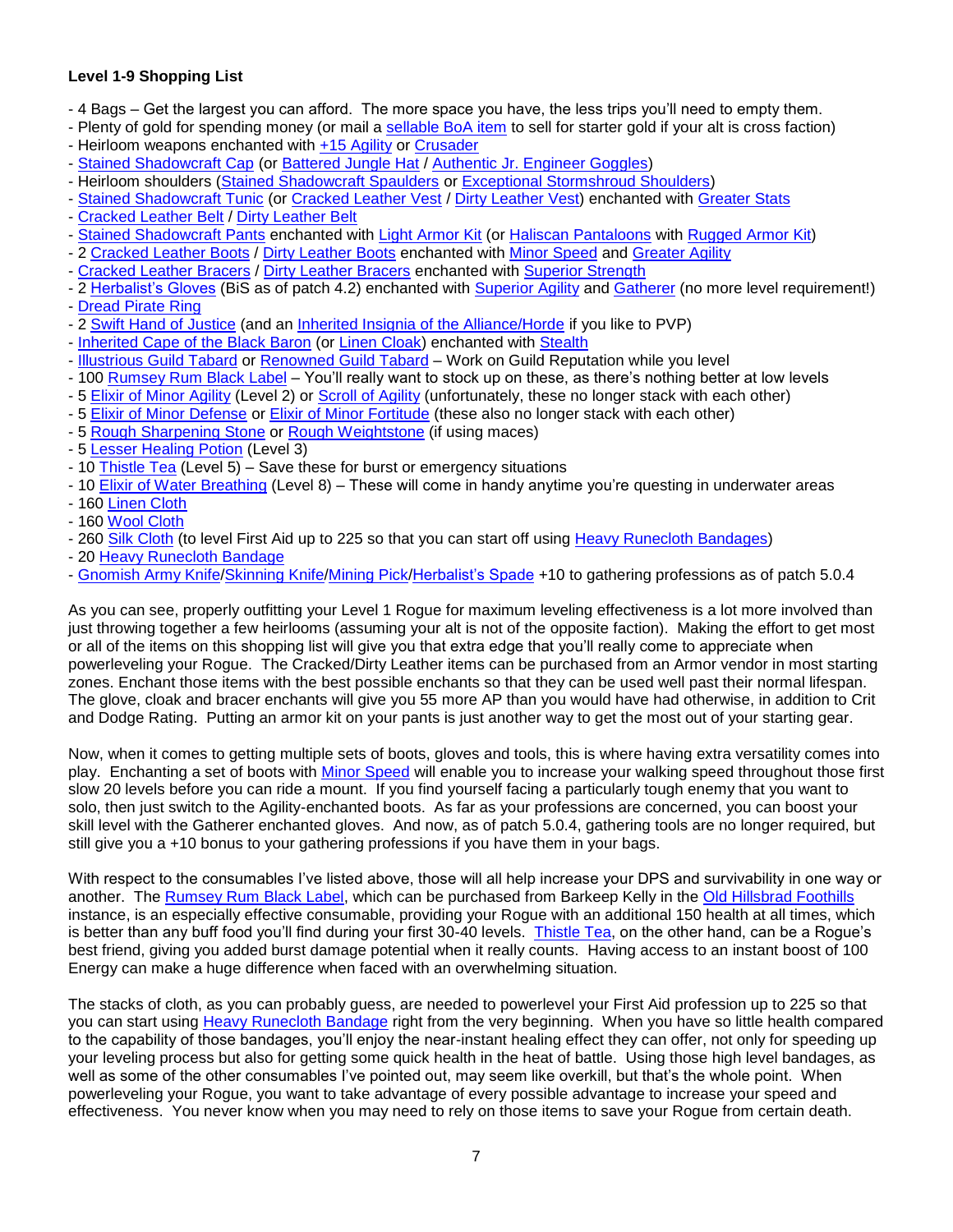So is it really worth it to get the very best gear, enchantments and consumables for leveling? Well, if you check out my [Rogue Twink Project,](http://shadowpanther.net/twinkproject.htm) you'll see that the amount of DPS you can put out in fully twinked gear is significantly higher than that of standard "Monkey" gear, especially at lower levels. Using DPS consumables like Agility potions, explosives and Thistle Tea just widens that gap even further. The more DPS you can put out, the less downtime you'll need, and the faster you will level. When powerleveling your Rogue, you'll want to consider every possible advantage you can get.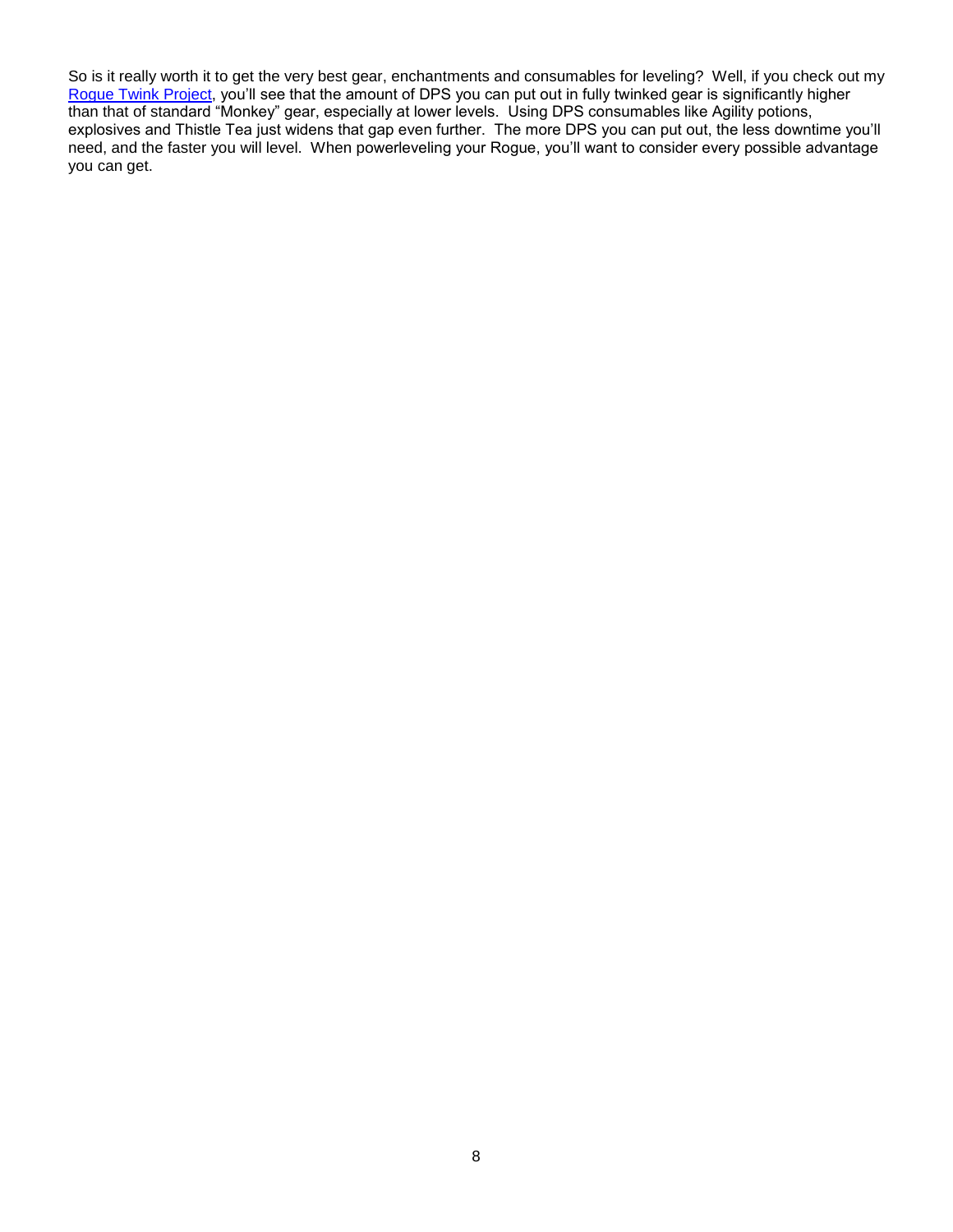# <span id="page-8-0"></span>**Level 10-19 Shopping List**

Level 10

- 20 [Instant Poison](http://www.wowhead.com/item=6947) Note: As of patch 5.0.4, you no longer have to buy poisons, you simply learn them as you level.
- 10 [Ez-Thro Dynamite](http://www.wowhead.com/?item=6714) The first Area of Effect (AoE) attack available to a Rogue unless you're an Engineer
- Embossed [Leather Pants](http://www.wowhead.com/item=4242) enchanted with a [Medium Armor Kit](http://www.wowhead.com/?item=2313) (unless you have the heirloom pants)

Level 12

- 10 [Healing Potion](http://www.wowhead.com/?item=929)

Level 13

- [Malachite Pendant](http://www.wowhead.com/item=25438) Jewelcrafting craftable
- [Tigerseye Band](http://www.wowhead.com/item=25439) Jewelcrafting craftable
- [Murloc Scale Belt](http://www.wowhead.com/item=5780) Leatherworking craftable
- [Deviate Scale Cloak](http://www.wowhead.com/item=6466) enchanted with [Stealth](http://www.wowhead.com/?spell=13882) (if you don't have the heirloom cloak)

Level 15

- [Inlaid Malachite Ring](http://www.wowhead.com/item=20821) Jewelcrafting craftable
- 5 [Elixir of Minor Accuracy](http://www.wowhead.com/item=45621) or [Scroll of Agility II](http://www.wowhead.com/item=1477)

Level 16

- 5 [Elixir of Defense](http://www.wowhead.com/item=3389)

Level 18

- 5 [Elixir of Lesser Agility](http://www.wowhead.com/?item=3390) (replaces [Elixir of Minor Accuracy](http://www.wowhead.com/item=45621) / [Scroll of Agility II\)](http://www.wowhead.com/item=1477)
- [Deviate Scale Belt](http://www.wowhead.com/item=6468) Another excellent crafted upgrade that requires no enchanting

Once you begin to level beyond the first few levels, you're going to want to have additional items ready and waiting, to allow you to quickly equip and go. That way, you won't have to go around searching for gear, because it will have already been prepared beforehand. Send these items in the mail so that they can be picked up at any nearby mailbox. Unfortunately, in Mists of Pandaria there is no mailbox in the Pandaren starting zone [\(Wandering Isle\)](http://www.wowpedia.org/Wandering_Isle), so new Pandaren characters will not be able to receive any gear until they choose a faction and leave the starting zone (around level 10-15). If you decide to level up a Pandaren Rogue, you'll need to adjust your shopping list accordingly.

To put together this package, purchase these items at the AH and/or hire players to craft them for you. The armor items in the 10-19 level range will be some of the first items with decent stats that you can use to replace some of your statless starter gear. In the case of the rings and necklace, those will probably be the first decent items you can actually equip in those specific slots. In this level range, you'll also get your first chance to upgrade some of your low level consumables to more potent versions. Once you've gotten together everything on this shopping list, put it all in the mail and send it to your Rogue to use after reaching level 10. Note: Worgen players should be sent all of their level 1-15 gear as soon as they start at level 1, since they won't find a mailbox after the starting point until at least level 14.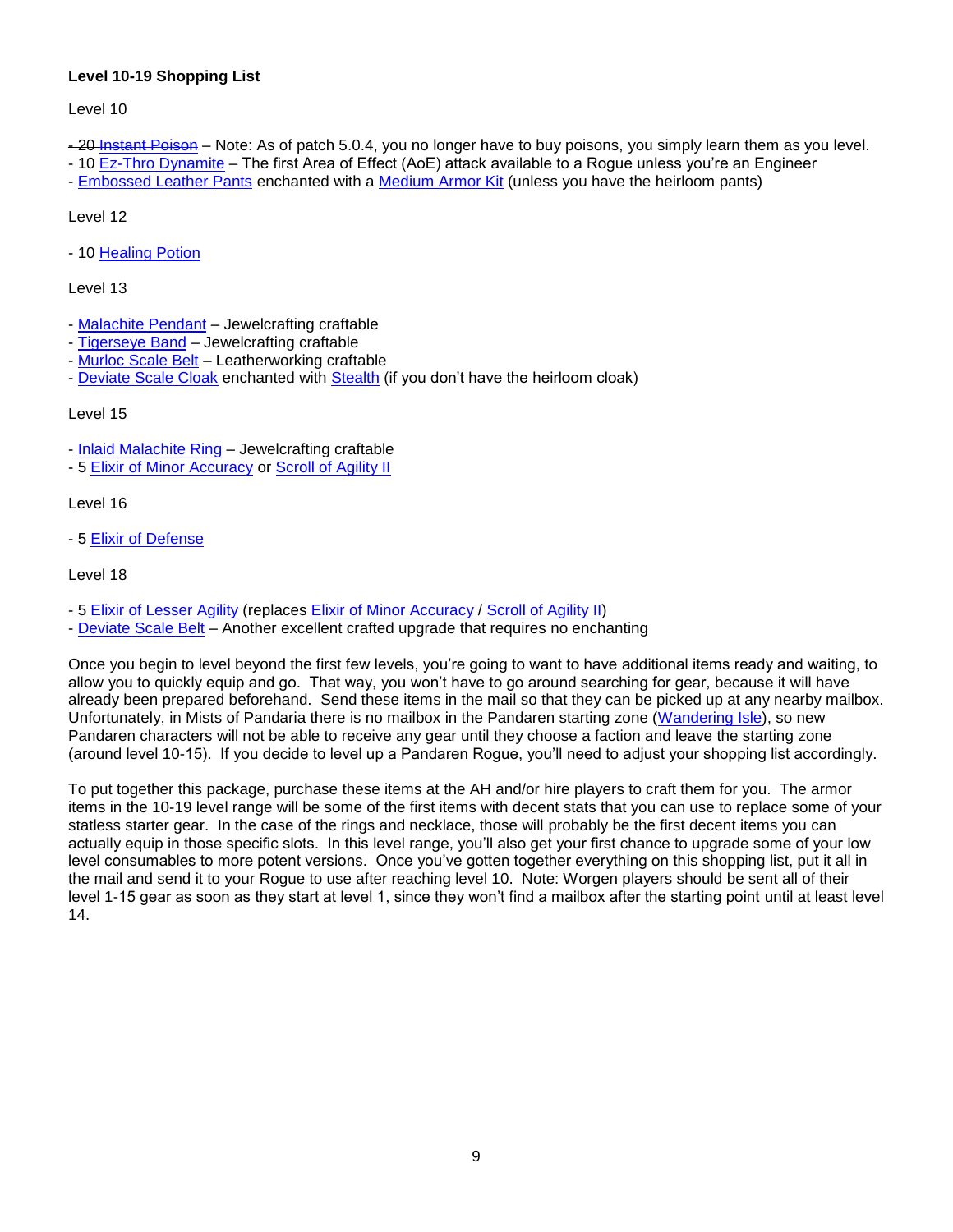# <span id="page-9-0"></span>**Level 20-29 Shopping List**

# Level 20

# - [Mithril Spurs](http://www.wowhead.com/item=7969)

# Level 21

- 10 [Greater Healing Potion](http://www.wowhead.com/item=1710)
- [Dark Leather Gloves](http://www.wowhead.com/item=4248) (or any gloves really, since these no longer appear to work) enchanted with [Riding Skill](http://www.wowhead.com/spell=13947)

# Level 25

- 10 [Elixir of Fortitude](http://www.wowhead.com/item=3825)
- 20 [Vanishing Powder](http://www.wowhead.com/item=64670) (Reagent required for switching out glyphs)
- [Glyph of Blurred Speed](http://www.wowhead.com/item=43379)
- Glyph [of Deadly Momentum](http://www.wowhead.com/spell=63254)

# Level 26-30

- Any cloth/leather [Helm of the Monkey/Tiger/Bear/Agility](http://www.wowhead.com/items=4.2?filter=qu=2;sl=1;minrl=25;maxrl=29;cr=3;crs=1;crv=0#0-3+1) or equivalent (if you don't have the heirloom helm)

# Level 27

- 10 [Elixir of Agility](http://www.wowhead.com/item=8949)

# Level 29

- 10 [Elixir of Greater Defense](http://www.wowhead.com/?item=8951) (if you don't already have plenty of [Elixir of Fortitude\)](http://www.wowhead.com/item=3825)

Level 20 is when you'll first get access to a mount, so I recommend getting a set of [Mithril Spurs](http://www.wowhead.com/item=7969) and the [Riding Skill](http://www.wowhead.com/spell=13947) enchantment on a pair of gloves to increase your mounted speed. In the past, [Dark Leather Gloves,](http://www.wowhead.com/item=4248) available at level 21, were the perfect item to put that [Riding Skill](http://www.wowhead.com/spell=13947) enchantment on (they used to give an added bonus to your Pick Lock skill, but don't appear to work now). Always keep your riding gear on your hot bar so that you can switch to it whenever you need to ride long distances. Make sure to switch back to your DPS gear before heading into battle.

If you happen to enjoy PVP, you may want to have your Rogue play some games of [Warsong Gulch](http://www.wowpedia.org/Warsong_Gulch) and [Arathi Basin](http://www.wowpedia.org/Arathi_Basin) during these levels so that you'll have enough Honor Points to pick up a set of [Highlander's](http://www.wowhead.com/?item=20114) or [Defiler's Leather Boots](http://www.wowhead.com/?item=20188) at level 28 to put your [Mithril Spurs](http://www.wowhead.com/item=7969) on, making those your general purpose "speed boots" to use while you're leveling. Before patch 4.0.1, you could purchase [Wintergrasp Commendations](http://www.wowhead.com/item=44115) with [Stone Keeper's Shards](http://www.wowhead.com/item=43228) to easily transfer honor to your new Rogue to get those boots, but unfortunately [Wintergrasp Commendations](http://www.wowhead.com/item=44115) are no longer available.

In this level range, you'll also get your first chance to enhance your talents with [Glyphs,](http://www.wowhead.com/items=16.4#0+3+1) so make sure that you've purchased every glyph that you might need ahead of time. With the removal of prime glyphs in patch 5.0.4, the early glyph choices have become fairly simplified, with [Glyph of Deadly Momentum](http://www.wowhead.com/spell=63254) and [Glyph of Blurred](http://www.wowhead.com/item=43379) Speed being the clear favorites for leveling. However, you might find specific situations where other glyphs can be more useful, so go ahead and collect any other glyphs you think you might need. Another key item to pick up for this range is a good Helm, since this will be your first chance to equip a decent one with stats. Unfortunately, those are in high demand with level 20-29 Twinks, so you may have a hard time finding one. Check the AH for both leather and cloth helms and you should eventually find one.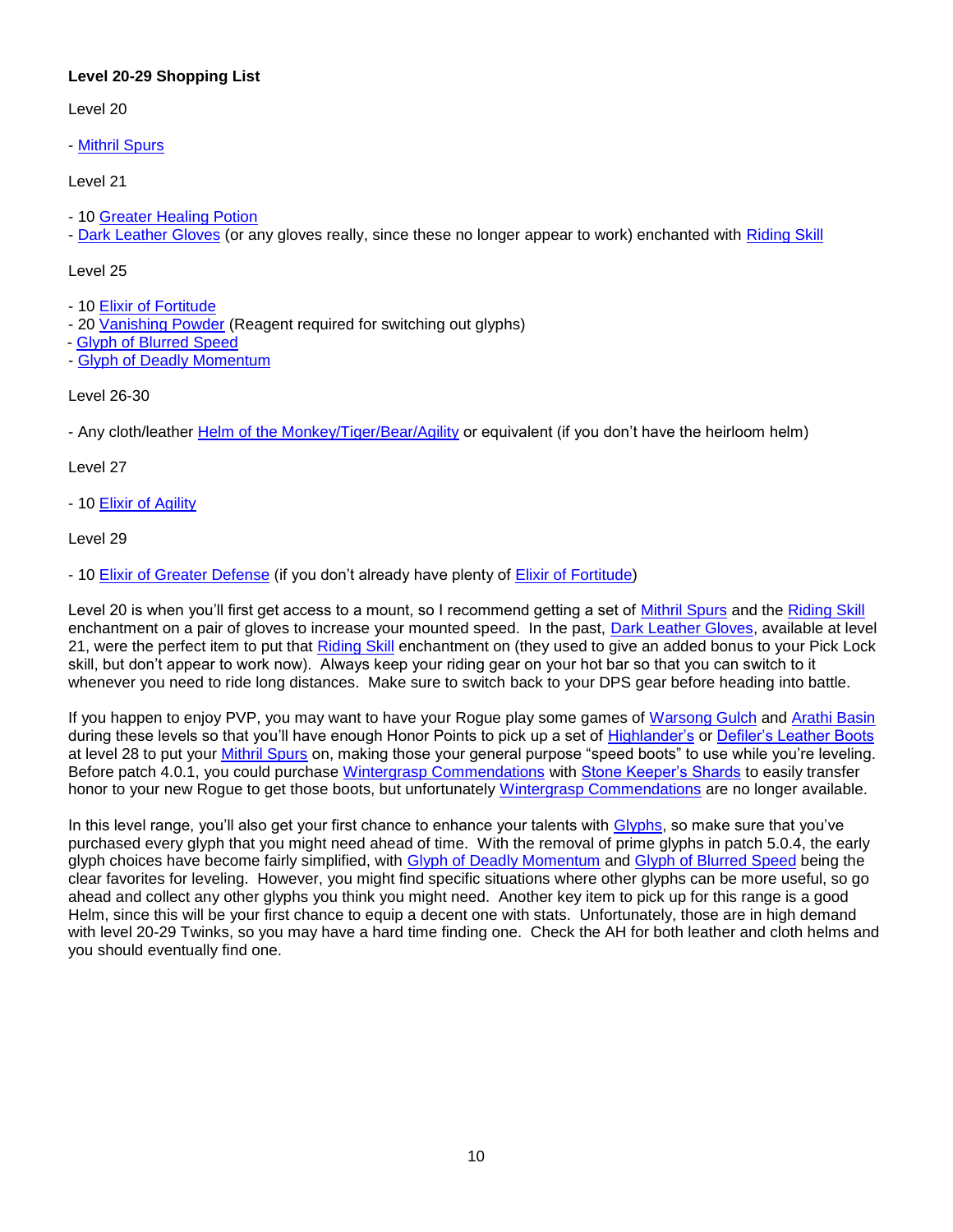# <span id="page-10-0"></span>**Level 30-39 Shopping List**

# Level 30

- 10 [Ez-Thro Dynamite II](http://www.wowhead.com/?item=18588)

- 10 [Scroll of Agility III](http://www.wowhead.com/item=4425) (only if you don't already have [Elixir of Agility](http://www.wowhead.com/item=8949) or [Elixir of Lesser Agility\)](http://www.wowhead.com/?item=3390)

Level 35

- 10 [Grilled Squid](http://www.wowhead.com/?item=13928) Your first Agility food!
- 10 [Superior Healing Potion](http://www.wowhead.com/?item=3928)
- 10 [Elixir of Water Walking](http://www.wowhead.com/item=8827) Nice way to save time when traveling in watery zones. Great when mounted!
- 100 [Mageweave Cloth](http://www.wowhead.com/item=4338)
- 80 [Runecloth](http://www.wowhead.com/item=14047) (to level First Aid up to 300 so that you can make and use [Netherweave Bandages\)](http://www.wowhead.com/spell=27032)
- 20 [Netherweave Cloth](http://www.wowhead.com/item=21877) (to make a stack of [Netherweave Bandages](http://www.wowhead.com/spell=27032) after reaching 300 in First Aid)

## Level 37

- [Aquamarine Signet of the Monkey](http://www.wowhead.com/?item=20964) – One of the few items that qualifies as BiS (Best in Slot) for 20+ levels.

## Level 38

- 10 [Elixir of Greater Agility](http://www.wowhead.com/?item=9187)
- 10 [Gift of Arthas](http://www.wowhead.com/?item=9088) Every little bit of damage helps, and it even benefits party members

## Level 39

- [Aquamarine Pendant of the Warrior](http://www.wowhead.com/?item=21755) – Especially useful if you enjoy leveling up in 5-man dungeon groups

This level range features a variety of consumable upgrades, including some offense-oriented, DPS consumables to replace your defense-oriented Stamina/Health/Defense consumables. Replace [Rumsey Rum Black Label](http://www.wowhead.com/item=21151#sold-by) with [Grilled](http://www.wowhead.com/?item=13928)  [Squid](http://www.wowhead.com/?item=13928) and swap in [Gift of Arthas](http://www.wowhead.com/?item=9088) for whatever Guardian elixir you may have been previously using. Both of these consumables, along with the upgraded [Ez-Thro Dynamite II](http://www.wowhead.com/?item=18588) and [Elixir of Greater Agility](http://www.wowhead.com/?item=9187) will help increase your potential DPS, allowing you to level up faster than you would normally. To make up for the loss of some of those defensive items, you can get [Aquamarine Pendant of the Warrior](http://www.wowhead.com/?item=21755) for the Stamina buff and you'll also be able to learn [Artisan First Aid](http://www.wowhead.com/spell=10846) at Level 35, allowing you to upgrade to the more powerful [Netherweave Bandages.](http://www.wowhead.com/spell=27032)

A specific item in this level range that deserves a special mention is [Elixir of Water Walking.](http://www.wowhead.com/item=8827) You wouldn't believe how much time you can save by popping one of those, mounting up and riding across the flat surface of the water for long distances. Have you ever gotten tired of waiting for the boat in [Feralas](http://www.wowpedia.org/Feralas) or wanted to completely avoid the crowds of undead in [Western Plaguelands?](http://www.wowpedia.org/Western_Plaguelands) How about those annoying trips around the hook of the road in [Dustwallow Marsh?](http://www.wowpedia.org/Dustwallow_Marsh) [Elixir of Water Walking](http://www.wowhead.com/item=8827) is the answer to those problems, providing fast, easy travel around various annoying obstacles.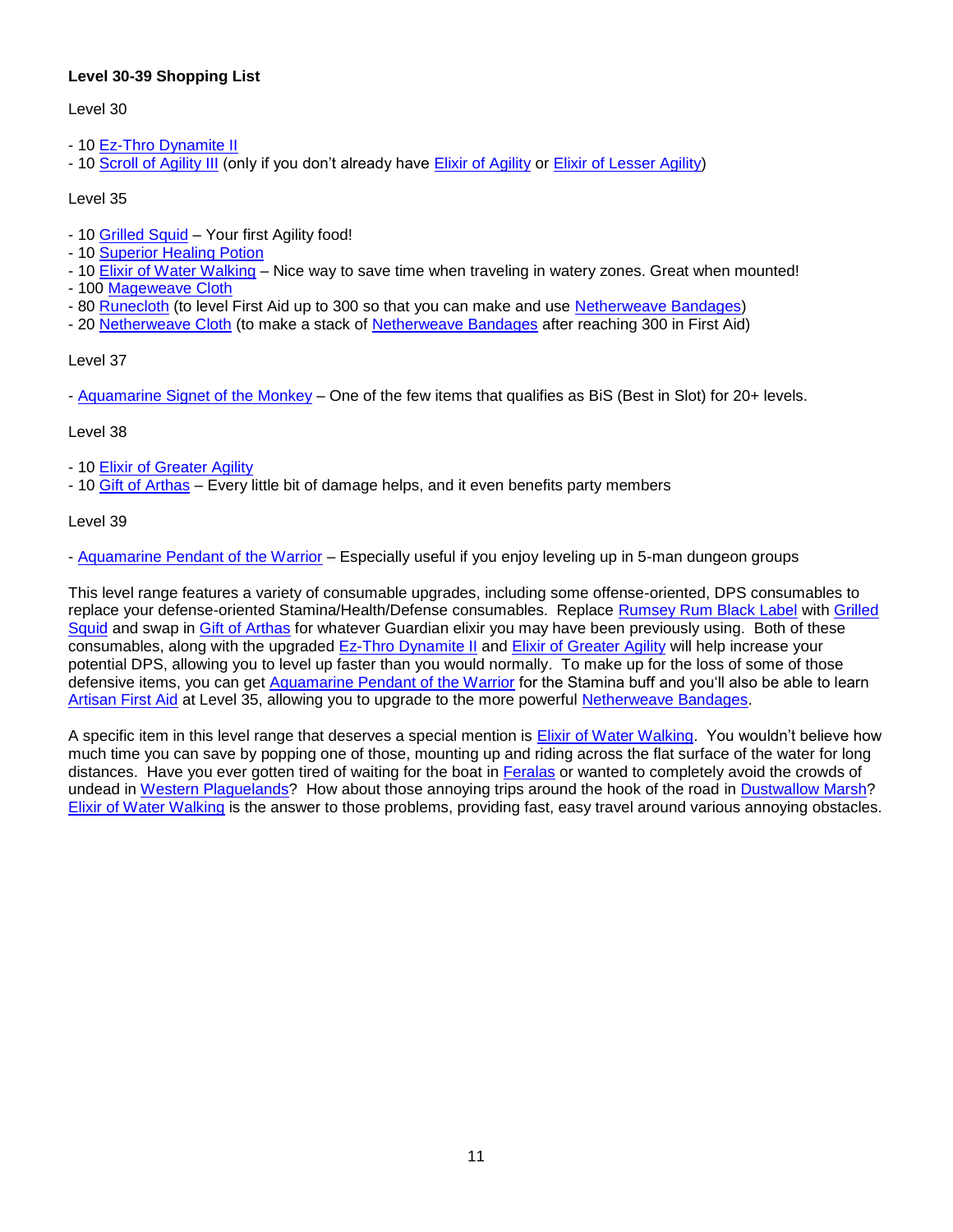# <span id="page-11-0"></span>**Level 40-49 Shopping List**

Level 40

- 10 [Scroll of Agility IV](http://www.wowhead.com/item=10309) (only if you don't already have [Elixir of Greater Agility](http://www.wowhead.com/?item=9187) or [Elixir of Agility\)](http://www.wowhead.com/item=8949)

Level 42

- [Nightscape Boots](http://www.wowhead.com/?item=8197) enchanted with [Cat's Swiftness](http://www.wowhead.com/?spell=34007)

Level 43

- 10 [Elixir of Superior Defense](http://www.wowhead.com/item=13445)

Level 45

- 10 [Major Healing Potion](http://www.wowhead.com/?item=13446)
- [Helm of Fire](http://www.wowhead.com/?item=8348)

Level 46

- 10 [Elixir of the Mongoose](http://www.wowhead.com/?item=13452)

Level 49

- 50+ [Red Power Crystal](http://www.wowhead.com/item=11186) / [Yellow Power Crystal](http://www.wowhead.com/item=11188) (quest items for Un'Goro Crater used to make [Crystal Charges\)](http://www.wowhead.com/?item=11566)
- 7 [Blue Power Crystal](http://www.wowhead.com/item=11184) & [Green Power Crystal](http://www.wowhead.com/item=11185) (also needed to complete the quest, or just gather them yourself)

This level range includes the usual consumable upgrades in addition to [Nightscape Boots,](http://www.wowhead.com/?item=8197) which can make you even stealthier for those times when you'd rather just avoid mobs in order to reach a key objective. I've also included a few items you can purchase beforehand to quickly complete several quests in [Un'Goro Crater,](http://www.wowpedia.org/Ungoro_Crater) a very-quest-heavy zone located west of [Tanaris.](http://www.wowpedia.org/Tanaris) You can farm most of these items in Un'Goro Crater, or just purchase them ahead of time. The power crystals are used in Un'Goro Crater to complete a repeatable quest which allows you to convert them into [Crystal Charges,](http://www.wowhead.com/?item=11566) a nice AoE upgrade over [Ez-Thro Dynamite II.](http://www.wowhead.com/?item=18588) Don't discount the value of AoE as a Rogue. There will be times when you get swarmed with mobs and your Vanish is on cooldown, forcing you to stand and fight. Having a powerful AoE item like Crystal Charges gives your non-Engineer Rogue added utility that shouldn't be ignored.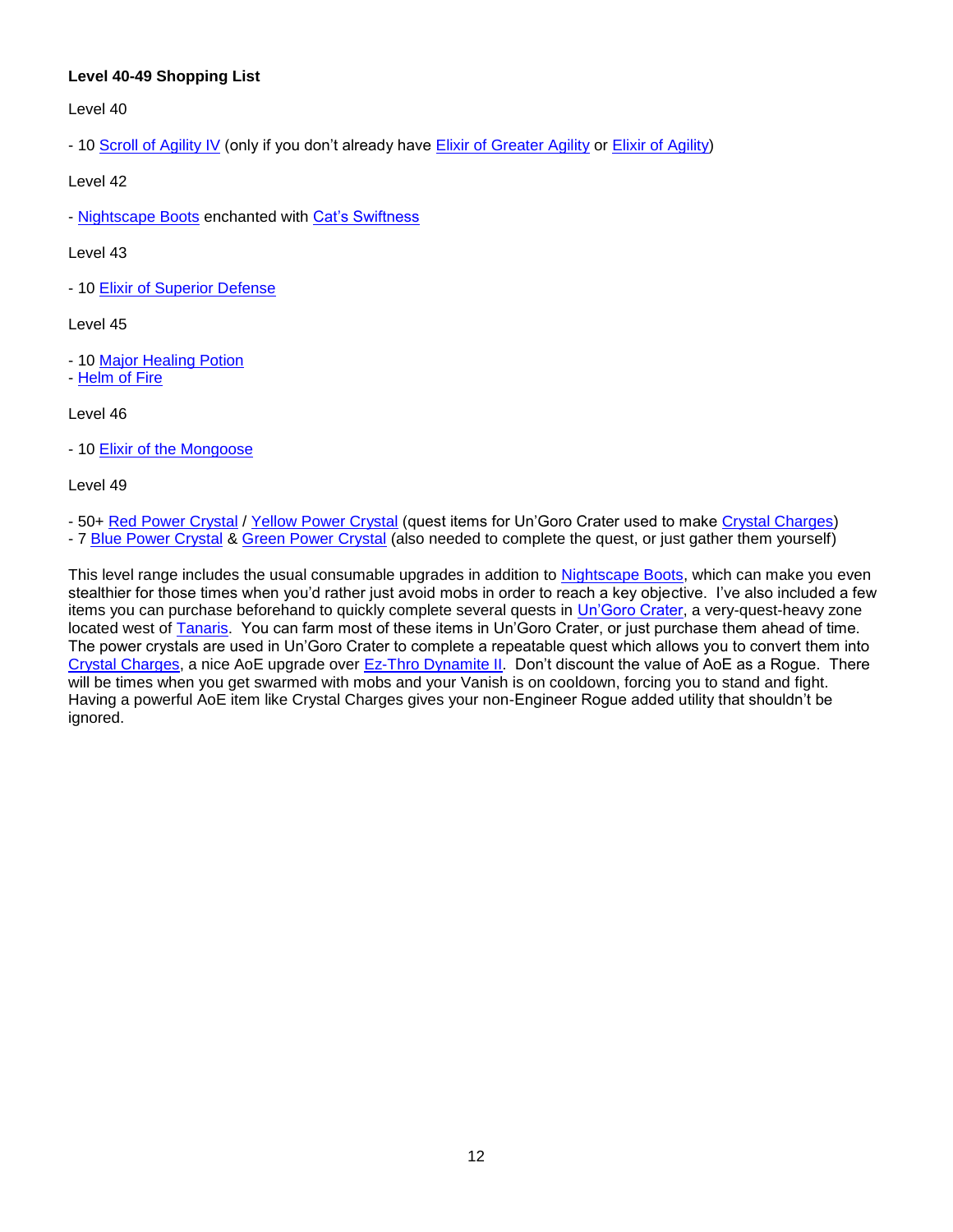# <span id="page-12-0"></span>**Level 50-59 Shopping List**

# Level 50

- 10 [Elixir of Major Fortitude](http://www.wowhead.com/?item=32062)
- 10 [Scroll of Agility V](http://www.wowhead.com/?item=27498) (only if you don't already have [Elixir of Greater Agility](http://www.wowhead.com/?item=9187) or [Elixir of the Mongoose\)](http://www.wowhead.com/?item=13452)
- 10 [Insane Strength Potion](http://www.wowhead.com/item=22828) Your first burst potion!
- 10 [Sneaking Potion](http://www.wowhead.com/?item=22826) Use for maximum stealth capability
- [Cobrahide Leg Armor](http://www.wowhead.com/?spell=35549) or [Clefthide Leg Armor](http://www.wowhead.com/item=29534) Place on the best possible pants you can find
- [Glyph of Safe Fall](http://www.wowhead.com/item=43378)
- [Glyph of Evasion](http://www.wowhead.com/spell=56799)
- 60 [Netherweave Cloth](http://www.wowhead.com/item=21877) (to level First Aid up to 350 so that you can use [Frostweave Bandages\)](http://www.wowhead.com/spell=45545)
- 20 [Frostweave Cloth](http://www.wowhead.com/item=33470) (to make a stack of [Frostweave Bandages](http://www.wowhead.com/spell=45545) after reaching 350 in First Aid)

## Level 55

- 10 [Super Healing Potion](http://www.wowhead.com/?item=22829)
- 10 [Elixir of Major Agility](http://www.wowhead.com/?item=22831)
- 10 [Warp Burger](http://www.wowhead.com/?item=27659) or [Grilled Mudfish](http://www.wowhead.com/?item=27664)
- 10 [Lesser Rune of Warding](http://www.wowhead.com/?item=23559) (Note: Can't be used on the heirloom chestpiece)
- 10 [Flame Cap](http://www.wowhead.com/?item=22788) A nice little 1 minute offensive boost that can be useful on tough encounters

## Level 57+

- Inexpensive Burning Crusade gear ["of the Bandit"](http://www.wowhead.com/items=4?filter=ty=2:-3:-6:-2;minle=81;minrl=57;maxrl=59;cr=3:128;crs=1:4;crv=0:0#0+3+1) (Item Level 81+) for your non-heirloom slots

This level range will inundate you with numerous upgrades from [The Burning Crusade](http://www.wowpedia.org/The_Burning_Crusade) (TBC). Some of these items, like the Bandit gear (a major boost in stats over pre-TBC gear), can be found fairly cheaply. Just keep an eye out on the AH for good bargains and your Rogue will benefit from the extra power over pre-TBC items. Level 50 is also when you get access to more Glyph slots, so pick up any other Glyphs you might need to fill those extra slots.

# <span id="page-12-1"></span>**Level 60-69 Shopping List**

#### Level 60

- 10 [Scroll of Agility VI](http://www.wowhead.com/item=33457) (only if you don't already have [Elixir of Major Agility](http://www.wowhead.com/?item=22831) or [Elixir of the Mongoose\)](http://www.wowhead.com/?item=13452)
- 10 [Haste Potion](http://www.wowhead.com/?item=22838)
- 10 [Greater Rune of Warding](http://www.wowhead.com/?item=25521) (Note: Can't be used on the heirloom chestpiece)
- [Nethercobra Leg Armor](http://www.wowhead.com/item=29535) or [Nethercleft Leg Armor](http://www.wowhead.com/item=29536)

# Level 65

- 100 [Frostweave Cloth](http://www.wowhead.com/item=33470) (to mak[e Frostweave Bandages](http://www.wowhead.com/spell=45545) up to 400 First Aid for [Heavy Frostweave Bandages\)](http://www.wowhead.com/spell=45546)

# Level 67+

- Inexpensive WotLK gear ["of the Bandit"](http://www.wowhead.com/items=4?filter=ty=2:-3:-6:-2;minle=130;minrl=67;maxrl=69;ub=4;cr=3:128;crs=1:4;crv=0:0#0+3-2+1) (Item Level 130+) for your non-heirloom slots

This level range has surprisingly few items that you'll want to collect beforehand aside from BoE Bandit gear to get you ready for Northrend. If you're itching to buy more consumables, then check the previous 50-59 Shopping List for ideas, although some of those will already have upgraded versions available in this level range.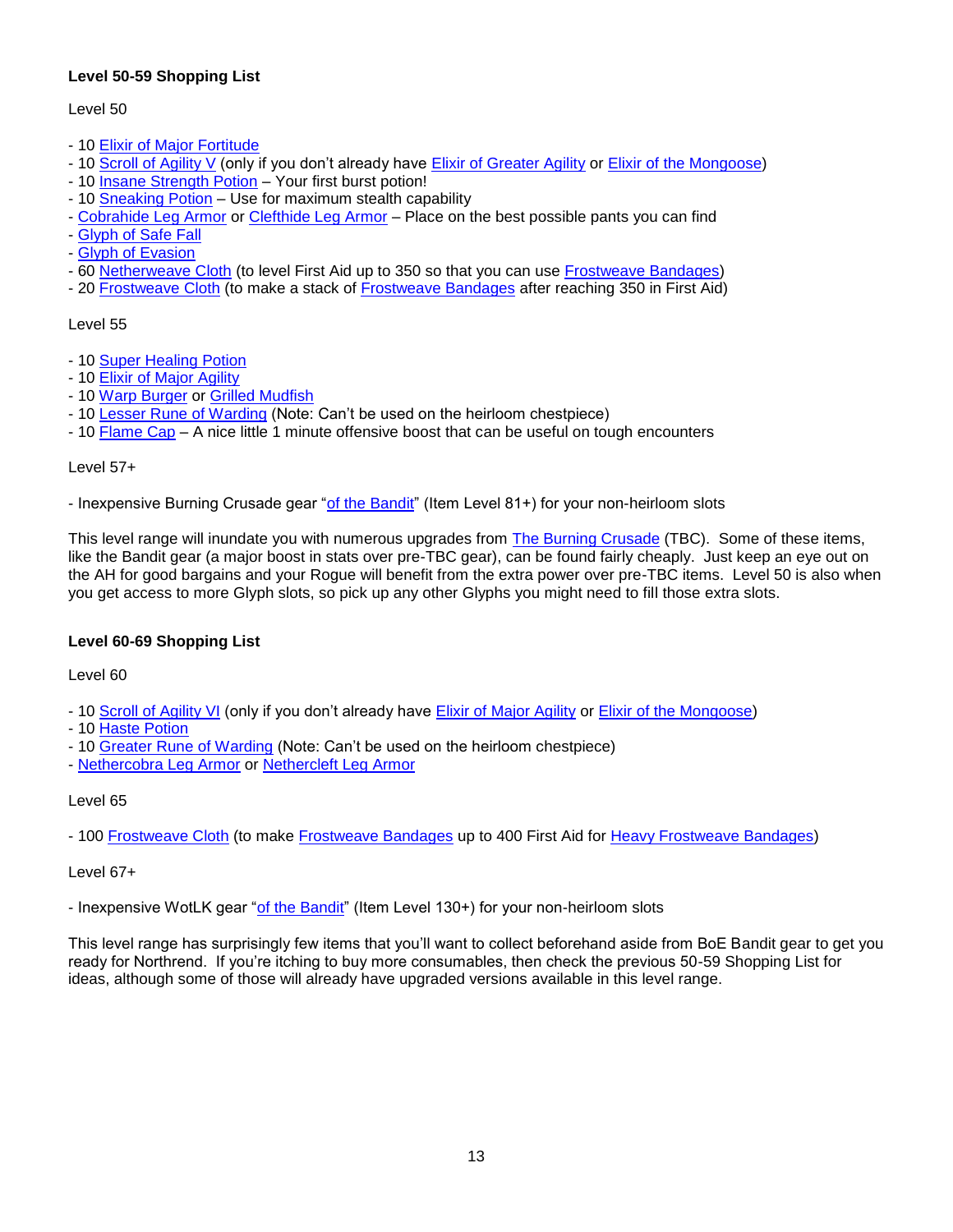# <span id="page-13-0"></span>**Level 70-79 Shopping List**

# Level 70

- 10 [Elixir of Mighty Agility](http://www.wowhead.com/?item=39666)
- 10 [Scroll of Agility VII](http://www.wowhead.com/?item=43463) (only if you don't already have [Elixir of Mighty Agility](http://www.wowhead.com/?item=39666) or [Elixir of Major Agility\)](http://www.wowhead.com/?item=22831)
- 10 [Runic Healing Potion](http://www.wowhead.com/?item=33447)
- 10 [Blackened Dragonfin](http://www.wowhead.com/?item=42999)
- 10 [Elixir of Mighty Fortitude](http://www.wowhead.com/?item=40078)
- 10 [Potion of Speed](http://www.wowhead.com/?item=40211)
- [Nerubian Leg Armor](http://www.wowhead.com/item=38372) or [Jormungar Leg Armor](http://www.wowhead.com/item=38371)
- [Eternal Belt Buckle](http://www.wowhead.com/item=41611) with the best pre-Cataclysm [Agility gem](http://www.wowhead.com/items=3?filter=ty=0:1:2:3:4:5;cr=21:99:82;crs=1:12:5;crv=0:0:40001#0-12+1) you can afford

# Level 75

- [Glyph of Sprint](http://www.wowhead.com/spell=56811)
- Any remaining Minor Glyph you prefer
- 150 [Embersilk Cloth](http://www.wowhead.com/item=53010) (to make [Embersilk Bandages](http://www.wowhead.com/spell=74556) and [Heavy Embersilk Bandages](http://www.wowhead.com/spell=74557) up to 500 First Aid)

# Level 77+

- Inexpensive Cataclysm gear ["of the Stormblast/Galeburst/Windflurry"](http://www.wowhead.com/items=4?filter=ty=2:-3:-6:-2;minle=272;minrl=77;maxrl=79;ub=4;cr=3:128;crs=1:4;crv=0:0#0+3+1) (Item Level 272+) for your non-heirloom slots

This level range consists mainly of a few consumable upgrades and BoE gear from Cataclysm. Instead of Bandit gear, you'll now be looking for Stormblast/Galeburst/Windflurry gear that has a total of four useful stats per item. Avoid gear with Mastery as you cannot get any benefit from that stat until you reach level 80. Don't forget that you get two more Glyph slots at level 75, so check your Glyphs to make sure that you have all of your slots filled.

# <span id="page-13-1"></span>**Level 80-84 Shopping List**

Level 80

- 20 [Cataclysm Battle Elixirs](http://www.wowhead.com/items=0.2.1?filter=minrl=80;maxrl=80) or [Scroll of Agility IX](http://www.wowhead.com/item=63303) (get whatever you can find the cheapest on the AH)
- 1 [Drums of Forgotten Kings](http://www.wowhead.com/?item=49633) and [Runescroll of Fortitude](http://www.wowhead.com/?item=49632) (great for both solo and group leveling)
- 20 [Cataclysm Stat Food,](http://www.wowhead.com/items=0.5?filter=minle=81;minrl=80;maxrl=80;cr=86;crs=11;crv=0) preferably [Skewered Eel](http://www.wowhead.com/item=62669) (get whatever you can find the cheapest on the AH)
- 20 [Cataclysm Non-Stat Food](http://www.wowhead.com/items=0.5?filter=minrl=80;maxrl=80;cr=92:63;crs=1:1;crv=0:13000) (for general healing needs)
- 10 [Potion of the Tol'Vir](http://www.wowhead.com/item=58145) or [Deathblood Venom](http://www.wowhead.com/item=58142) (save for emergencies or when you need serious DPS)
- 10 [Mythical Healing Potion](http://www.wowhead.com/item=57191)
- 20 [Dust of Disappearance](http://www.wowhead.com/item=63388) (Reagent required for switching out level 81+ glyphs)
- 200 Windwool Cloth (to make [Windwool Bandage](http://www.wowhead.com/item=72985) and [Heavy Windwool Bandage](http://www.wowhead.com/item=72986) up to 600 First Aid)

# Level 83+

- Inexpensive BoE MoP gear (Item Level 364+)

Cataclysm consumables are vastly superior to pre-Cataclysm consumables, so pick some up if you can afford them. Otherwise, start keeping an eye out for inexpensive MoP BoE gear and consumables as you approach levels 83-85.

# <span id="page-13-2"></span>**Level 85-90 Shopping List**

Level 85

- 20 [MoP Battle Elixirs](http://www.wowhead.com/items=0.2?filter=minrl=85%3Bmaxrl=85) (get whatever you can find the cheapest on the AH)
- 20 [Runescroll of Fortitude II](http://www.wowhead.com/item=62251)
- 20 [MoP Stat Food,](http://www.wowhead.com/items=0.5?filter=minle=85;minrl=85;maxrl=85;cr=86;crs=11;crv=0) preferably [Sauteed Carrots](http://www.wowhead.com/item=74643) (get whatever you can find the cheapest on the AH)
- 20 [MoP Non-Stat Food](http://www.wowhead.com/items=0.5?filter=minrl=85;maxrl=85;cr=92;crs=1;crv=0) (for general healing needs)
- 10 [Master Healing Potion](http://www.wowhead.com/item=76097)
- 10 [Virmen's Bite](http://www.wowhead.com/item=76089) (save for emergencies or when you need serious DPS)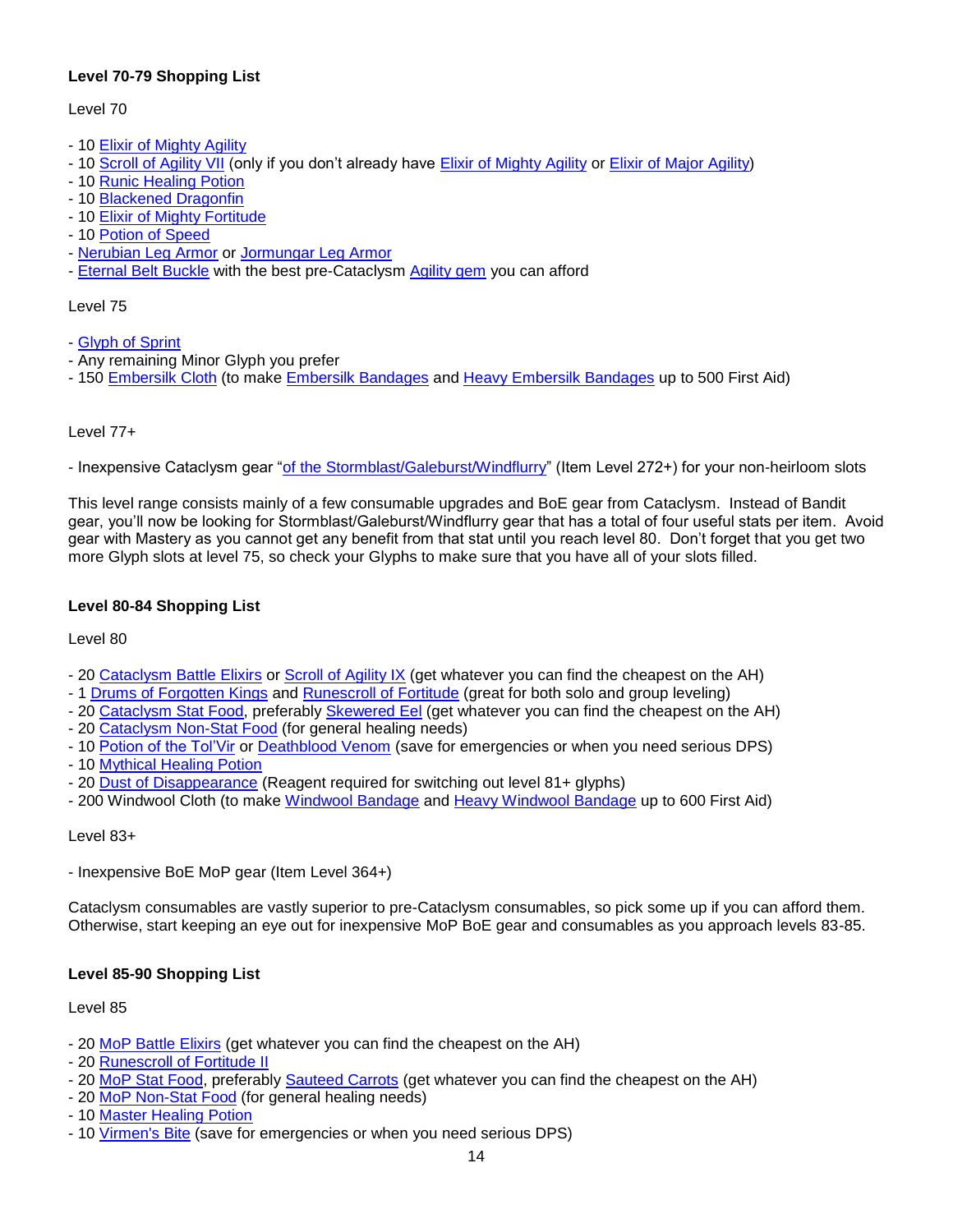As with consumables from the previous expansions, MoP consumables are vastly superior to pre-MoP consumables, so pick some up if you can afford them.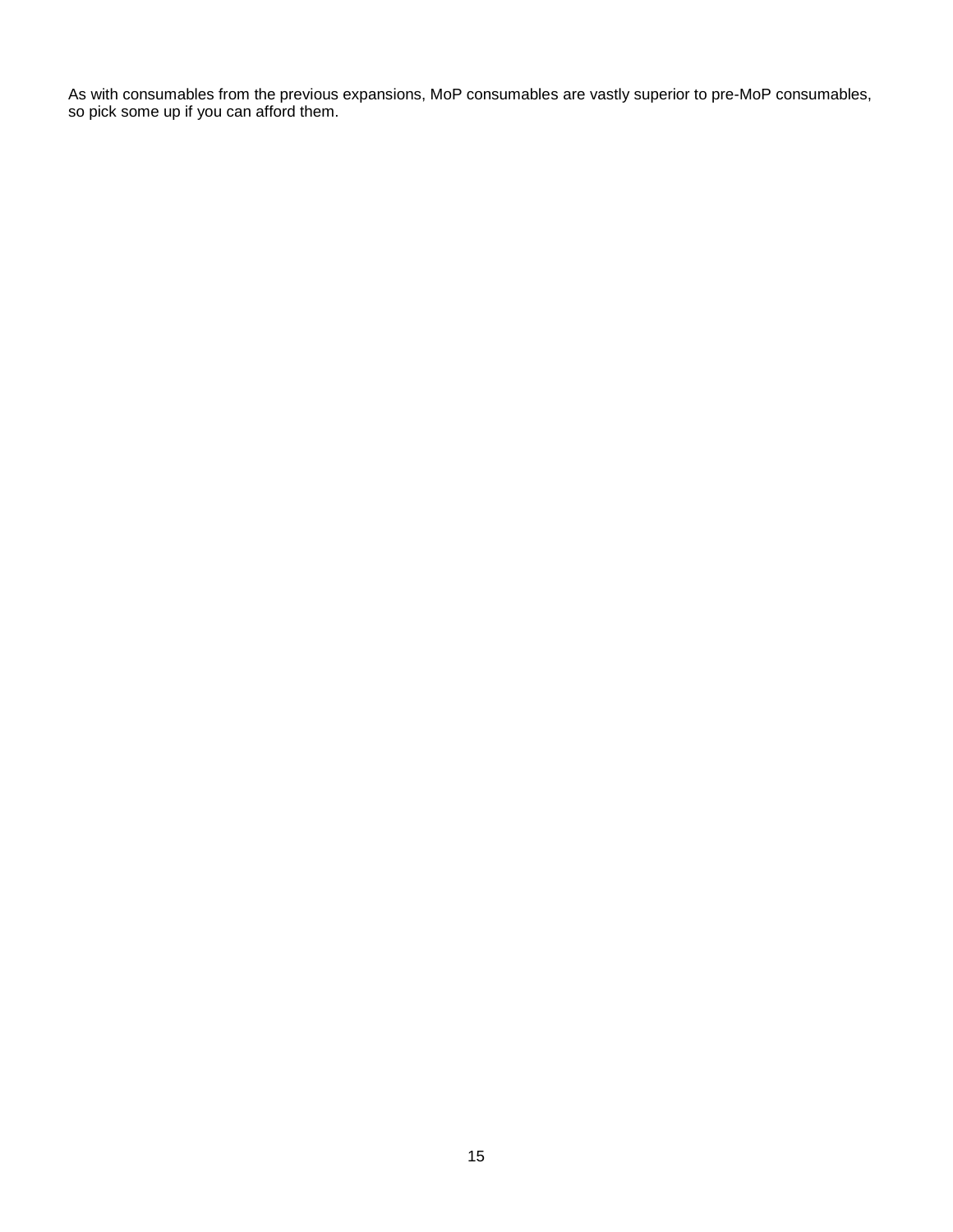# <span id="page-15-0"></span>**Leveling Specs**

Each class specialization (spec) has its unique advantages and disadvantages when it comes to leveling. One spec might be better at solo leveling while another works better in PVP or dungeon leveling situations. Some specs are good at several different methods of leveling. I recommend that you try out each spec from time to time to see which works best for your particular playstyle and leveling environment. The introduction of one or more powerful abilities deep in a spec could suddenly change the way you look at a particular talent build, so try to keep an open mind.

Combat (Questing/Dungeon Spec) – [Sample Spec](http://goo.gl/dRiaC)

Combat Specialization Bonuses (Level – Specialization: Description)

10 – [Blade Flurry:](http://www.wowhead.com/spell=13877) While active, your attacks strike an additional nearby opponent, but Energy regeneration is reduced by 20%. Lasts until canceled.

10 – [Vitality:](http://www.wowhead.com/spell=61329) Increases your Energy regeneration rate by 20% and your Attack Power by 25%.

10 – [Ambidexterity:](http://www.wowhead.com/spell=13852) Increases the damage you deal with your off-hand weapon by 75%.

20 – [Revealing Strike:](http://www.wowhead.com/spell=84617) 40 Energy. Melee Range. Instant. Requires Melee Weapon. An instant strike that deals 125% weapon damage and exposes the target's vulnerabilities, increasing the effectiveness of your offensive finishing moves on that target by 35%, and giving your Sinister Strikes a 20% chance to generate an extra combo point, for 18 sec. Awards 1 combo points.

30 – [Combat Potency:](http://www.wowhead.com/spell=35551) Gives your successful off-hand melee attacks and Main Gauche attacks a chance to generate 15 Energy. Slower off-hand weapons have a proportionally higher chance to trigger Combat Potency.

40 – [Adrenaline Rush:](http://www.wowhead.com/spell=13750) Instant. 3 min cooldown. Increases your Energy regeneration rate by 100% and your melee attack speed by 20% for 15 sec.

50 – [Restless Blades:](http://www.wowhead.com/spell=79096) Your damaging finishing moves reduce the remaining cooldown of your Adrenaline Rush, Killing Spree, Redirect, Shadow Blades, and Sprint abilities by 2 sec per combo point.

60 – [Bandit's Guile:](http://www.wowhead.com/spell=84654) Your training allows you to recognize and take advantage of the natural ebb and flow of combat. Your Sinister Strike and Revealing Strike abilities increase your damage dealt by up to 30%. After reaching this maximum, the effect will fade after 15 sec and the cycle will begin anew.

80 – [Killing Spree:](http://www.wowhead.com/spell=51690) 10 yd range. Instant. 2 min cooldown. Requires Melee Weapon. Step through the shadows from enemy to enemy within 10 yards, attacking an enemy every 0.5 sec with both weapons until 7 assaults are made, and increasing all damage done by 50% for the duration. Can hit the same target multiple times. Cannot hit invisible or stealthed targets.

80 – [Main Gauche:](http://www.wowhead.com/spell=76806) Your main-hand attacks have a X% chance (modified by Mastery) to grant you an attack that deals damage equal to 120% of a main-hand attack.

Combat has always been a very effective spec for leveling, and with the various updates in Mists of Pandaria, that still hasn't changed. Blade Flurry, despite receiving a penalty to energy regeneration, is still an amazing ability for dealing with multiple enemies. And since Blade Flurry can be used at all times (as of patch 4.0.6), you'll find that you'll seek out situations to use it as often as possible.

When leveling with Combat, you'll want to let Blade Flurry take out weaker targets while you focus your main attacks on the tougher opponent. A fully twinked Combat Rogue using Blade Flurry and Adrenaline Rush becomes a veritable whirling dervish, capable of mowing down several mobs at a time.

Combat is as equally good at solo leveling as it is at dungeon leveling. However, if you prefer to PVP while leveling, you may want to go with one of the other two specs. Combat does not provide the frontloaded burst damage that works best in PVP. Combat's damage is much more consistent and sustained which lends itself well to solo grinding and group leveling in dungeons.

Assassination (Questing/Dungeon/PVP Spec) - [Sample Spec](http://goo.gl/YNNax)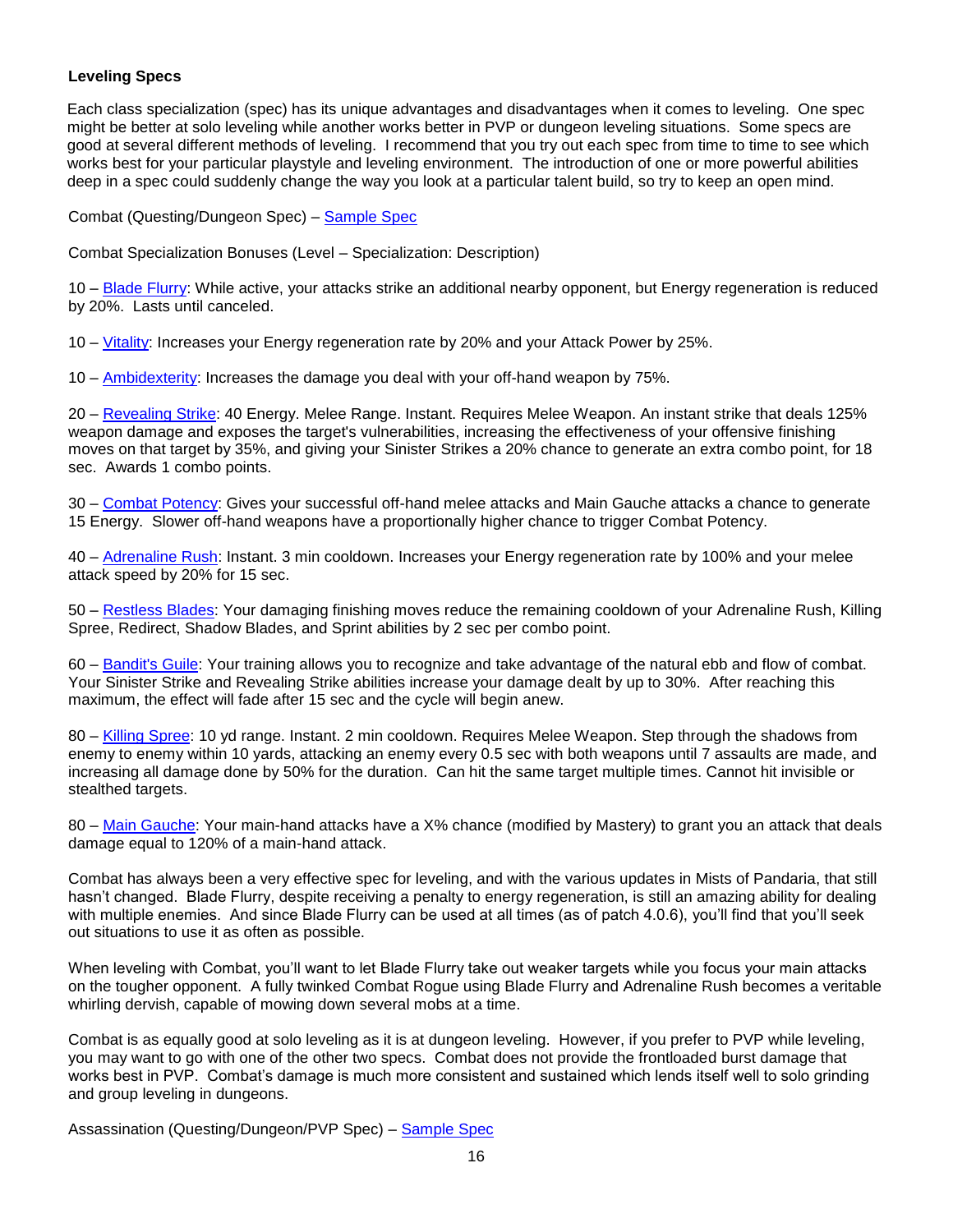Assassination Specialization Bonuses

10 – [Mutilate:](http://www.wowhead.com/spell=1329) 55 Energy. Melee Range. Instant. Requires Daggers. Instantly attacks with both weapons for 200% weapon damage plus an additional 223 with each weapon. Awards 2 combo point.

10 – [Improved Poisons:](http://www.wowhead.com/spell=14117) Increases the application chance of Deadly Poison and Wound Poison by 20%.

10 – [Assassin's Resolve:](http://www.wowhead.com/spell=84601) Requires Daggers. While wielding daggers, your maximum Energy is increased by 20 and your damage is increased by 20%.

20 – [Envenom:](http://www.wowhead.com/spell=32645) 35 Energy. Melee Range. Instant. Requires One-Handed Melee Weapon. Finishing move that deals instant poison damage proportional to the number of combo points on the target. Following the Envenom attack, your poison application chance is increased by 15%, for 1 sec plus an additional 1 sec per combo point. Replaces Eviscerate.

30 – [Seal Fate:](http://www.wowhead.com/spell=14190) When you critically strike with a single-target attack that generates combo points, you gain an additional combo point on your target.

40 – [Dispatch:](http://www.wowhead.com/spell=111240) 30 Energy. Melee Range. Instant. Requires Daggers. A vicious strike that exploits the vulnerability of foes with less than 35% health remaining, causing 400% weapon damage plus 486 (+ 100% of SpellPower) to the target. Requires a dagger in the main hand. Awards 1 combo point. Replaces Sinister Strike.

50 – [Venomous Wounds:](http://www.wowhead.com/spell=79134) Each time your Rupture or Garrote deals damage to an enemy that you have poisoned, you have a 75% chance to deal 685 additional Nature damage and to regain 10 Energy. Garrote will not trigger this effect if the enemy is also afflicted by your Rupture. If an enemy dies while afflicted by your Rupture, you regain energy proportional to the remaining Rupture duration.

60 – [Cut to the Chase:](http://www.wowhead.com/spell=51667) Your Eviscerate refreshes your Slice and Dice duration to its 5 combo point maximum.

70 – [Blindside:](http://www.wowhead.com/spell=121152) Performing a successful Mutilate has a 30% chance of leaving you in an advantageous position, enabling a single use of Dispatch with no energy cost, regardless of the enemy target's health.

80 – [Potent Poisons:](http://www.wowhead.com/spell=76803) Increases the damage done by your poisons by X% (modified by Mastery).

80 – [Vendetta:](http://www.wowhead.com/spell=79140) 30 yd range. Instant. 2 min cooldown. Marks an enemy for death, increasing all damage you deal to the target by 30% and granting you unerring vision of your target, regardless of concealments such as stealth and invisibility. Lasts 20 sec.

Assassination is a decent spec for leveling, relying on the power of hard hitting Mutilates along with a variety of dagger and poison-based talents. In the past, Assassination benefitted from having the useful combination of the talents Quickening (now [Fleet Footed\)](http://www.wowhead.com/spell=31209) and [Deadly Momentum](http://www.wowhead.com/item=45766) (now a glyph). However, those are now both available to all Rogues regardless of spec, so Assassination doesn't really offer many unique abilities for the purposes of leveling. Regardless, this spec can still be effective at both PVE and PVP, as long as you have a good set of daggers available to you.

Subtlety (Questing/PVP Spec) - [Sample Spec](http://goo.gl/smdo4)

Subtlety Specialization Bonuses

10 – [Hemorrhage:](http://www.wowhead.com/spell=16511) 30 Energy. Melee Range. Instant. Requires Melee Weapon. An instant strike that deals 140% weapon damage (203% if a dagger is equipped), causing profuse bleeding that deals an additional 50% of the direct strike's damage over 24 sec. Awards 1 combo point. Replaces Sinister Strike.

10 – [Master of Subtlety:](http://www.wowhead.com/spell=31223) Attacks made while stealthed and for 6 seconds after breaking stealth cause an additional 10% damage.

10 – [Sinister Calling:](http://www.wowhead.com/spell=31220) Increases your total Agility by 30%.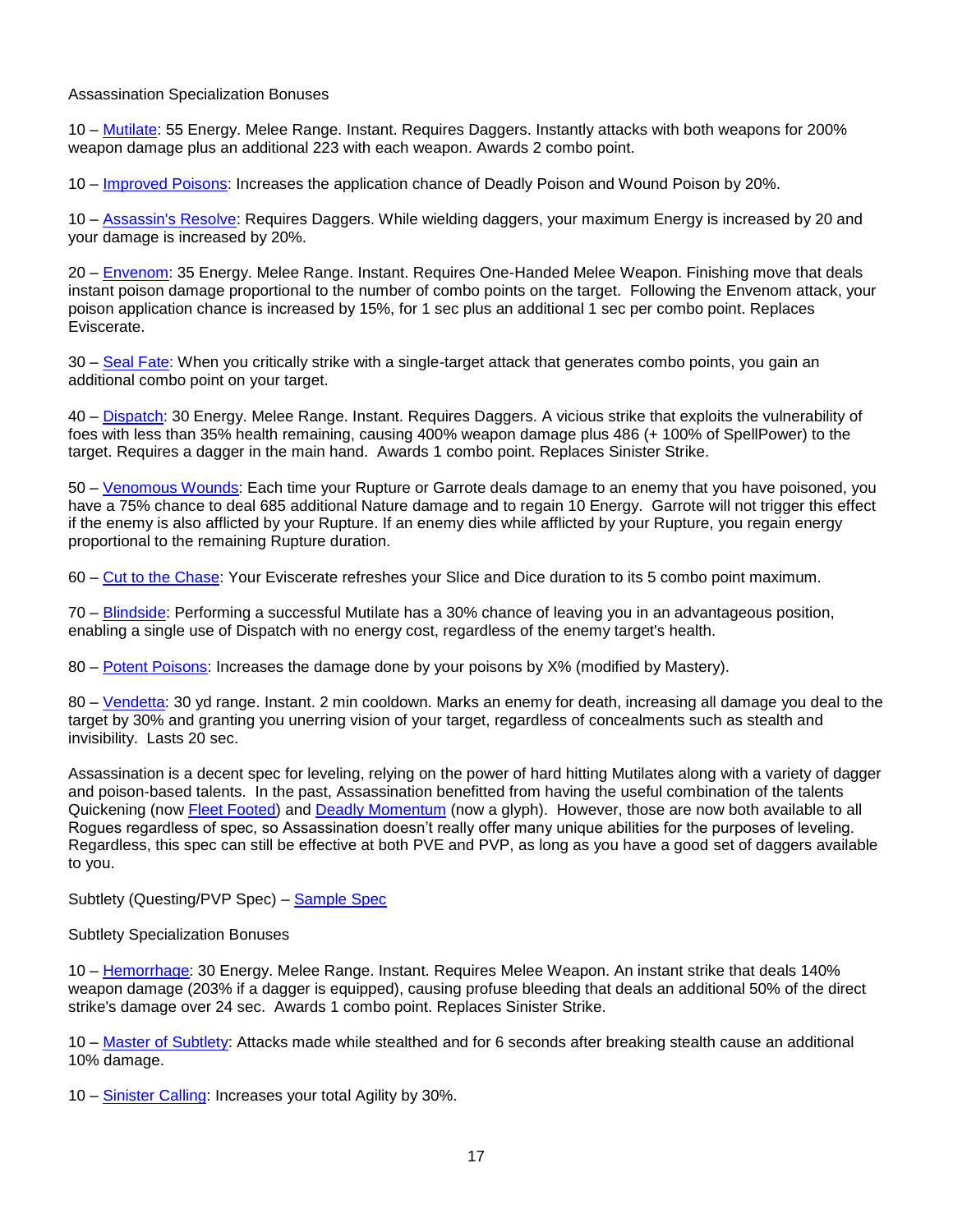20 – [Find Weakness:](http://www.wowhead.com/spell=91023) Your Ambush, Garrote, and Cheap Shot abilities reveal a flaw in your target's defenses, causing all your attacks to bypass 70% of that enemy's armor for 10 sec.

30 – [Premeditation:](http://www.wowhead.com/spell=14183) 30 yd range. Instant. 20 sec cooldown. Requires Stealth. When used, adds 2 combo points to your target. You must add to or use those combo points within 18 sec or the combo points are lost.

40 – [Backstab:](http://www.wowhead.com/spell=53) 35 Energy. Melee Range. Instant. Requires Daggers. Backstab the target, causing 275% weapon damage plus 383 (+ 100% of SpellPower) to the target. Must be behind the target. Requires a dagger in the main hand. Awards 1 combo point.

50 – [Honor Among Thieves:](http://www.wowhead.com/spell=51701) When any player in your party or raid critically hits with a spell or ability, you gain a combo point on your current target. This effect cannot occur more than once every 2 seconds, and can only occur while you are in combat.

60 – [Sanguinary Vein:](http://www.wowhead.com/spell=79147) Increases the damage of your Rupture ability by 50% and causes you to deal 20% additional damage to targets afflicted by your Rupture, Garrote, or Crimson Tempest.

70 – [Energetic Recovery:](http://www.wowhead.com/spell=79152) While your Slice and Dice ability is active, you regain 8 Energy every 2 sec.

80 – [Executioner:](http://www.wowhead.com/spell=76808) Increases the damage done by your finishing moves, and the effectiveness of your Slice and Dice, by X% (modified by Mastery).

80 – [Shadow Dance:](http://www.wowhead.com/spell=51713) Instant. 1 min cooldown. Enter the Shadow Dance for 8 sec, allowing the use of abilities that ordinarily require Stealth. The Energy cost of Ambush is reduced by 20 while Shadow Dance is active.

Similar to Assassination, Subtlety lost some of its uniqueness with the 5.0.4 patch, now that any Rogue can pick up [Nightstalker](http://www.wowhead.com/spell=14062) at level 15 and [Shadowstep](http://www.wowhead.com/spell=36554) at level 60. Despite the loss of those specialized talents, Subtlety still plays about the same as it did before. Instead of wading through enemies, chain killing mob after mob, you'll want to use the power of stealth to frontload a lot of your damage. However, once you've finished off that mob, you'll may find yourself in trouble if you pull other enemies into combat before you can return to stealth. Subtlety shines in 1-on-1 encounters, especially PVP, but leaves something to be desired when faced with groups of enemies.

Subtlety is the ideal spec for leveling in PVP, providing plenty of burst damage. You'll want to hit enemies fast and hard and then quickly return to stealth to get the most benefit from this spec. Unfortunately, that formula doesn't work so well for dungeon leveling, as you'll frequently be stuck in combat. For solo leveling with Subtlety, you'll want to focus on 1-on-1 encounters with lone mobs out in the open battlefield. Stay away from any groups of 3 or more enemies and you'll do fine with Subtlety.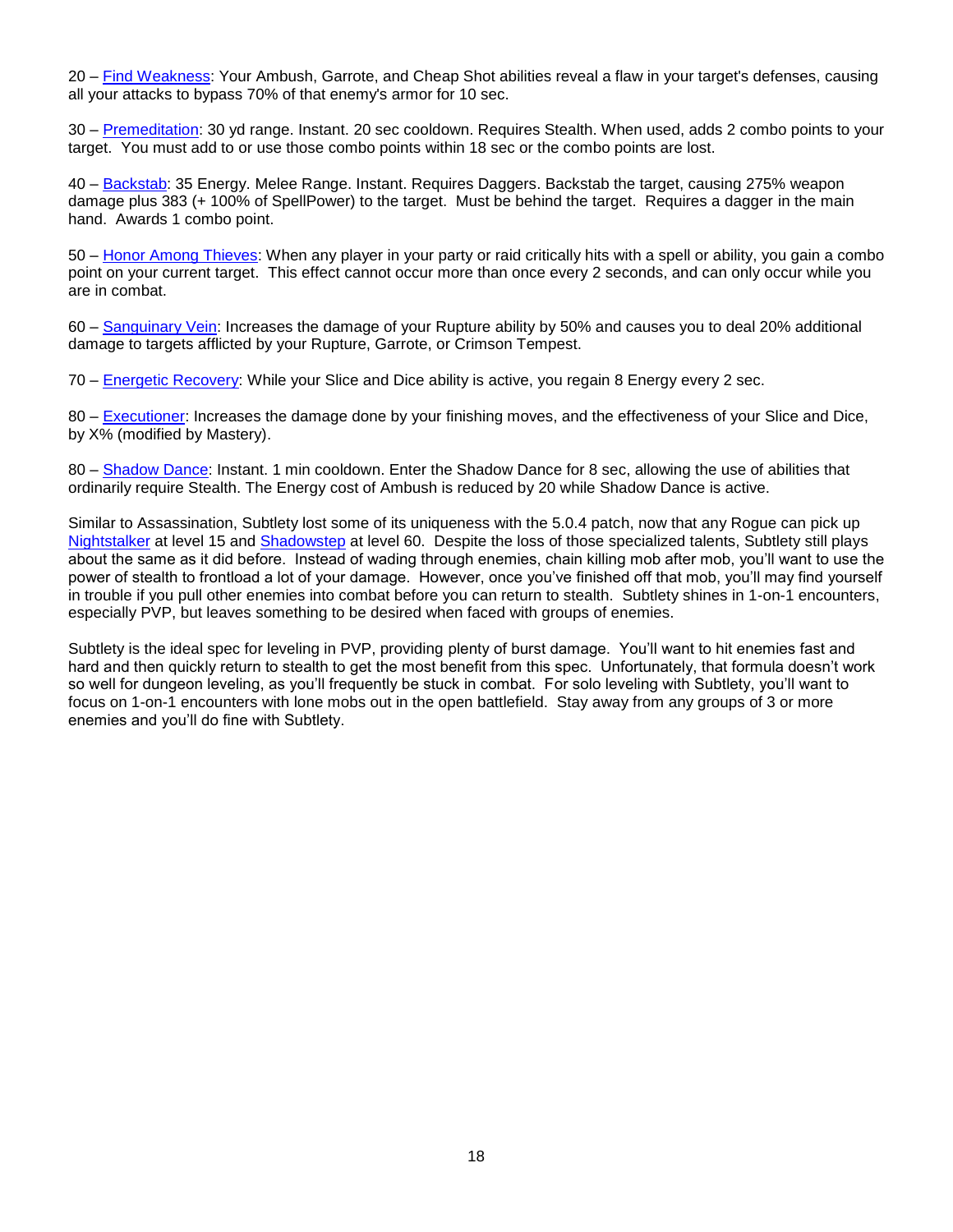# <span id="page-18-0"></span>**Leveling Playstyles**

Your personal preferences will often dictate your choice of spec, but there are multiple ways to play a particular spec. One important consideration to take into account is how you plan to open each battle while leveling. Using stealth openers (Ambush/Cheap Shot/Garrote) allows you to Sap and Pick Pocket mobs as you go along, but will also slow down your overall leveling pace. If you prefer to skip stealth openers (not recommended for Subtlety), then you can just run in and start smashing away with your main attack. Once you've started a battle, you need to decide which sequence of attacks is going to be most effective. Listed below are various leveling playstyles from which to choose.

"Surprise Attack"

This playstyle relies on a quick series of attacks from stealth to deal maximum frontloaded damage.

Stealth -> Premeditation -> Shadowstep -> Ambush -> 5pt. Eviscerate

or

Stealth -> Mutilate x 2 -> 4/5pt. Eviscerate

Pros: Fast single target damage. Incoming damage virtually eliminated unless you pull adds before restealthing.

Cons: If you pull adds, you're may be at a disadvantage, unless you can use Vanish to reset.

"Quick Kill"

This playstyle skips the stealth opener and uses a basic sequence of attacks for quick, reliable damage.

Special Attacks [\(Mutilate/](http://www.wowhead.com/spell=1329)[Sinister Strike](http://www.wowhead.com/spell=1752)[/Hemorrhage\)](http://www.wowhead.com/spell=16511) -> 5pt. Eviscerate/Envenom

Pros: Fast single target damage. Incoming damage reduced somewhat due to shorter battles.

Cons: Doesn't allow for Pick Pocketing or Saps. Frequent use of Recuperate may be needed against multiple mobs.

"Lockdown"

This playstyle relies on stuns to keep mobs locked down for most of the battle.

Stealth -> Cheap Shot -> Special Attacks (Mutilate/Sinister Strike/Hemo) -> Kidney Shot

Pros: Minimizes incoming damage. Allows for Pick Pocketing and Saps.

Cons: Battles can take longer because you're using a stealth opener and spending energy on stuns.

#### "Chain Kill"

This playstyle relies on Slice and Dice/Recuperate/Deadly Momentum to maximize damage and life gain as you move from mob to mob.

Special Attacks -> 5 pt. Slice and Dice -> Special Attacks -> 5 pt. Recuperate -> Refresh both with Deadly Momentum

Pros: Maintains a fast, continuous pace.

Cons: Doesn't allow for Pick Pocketing or Saps. Frequent healing with Recuperate required to sustain a constant pace.

"Whirling Dervish"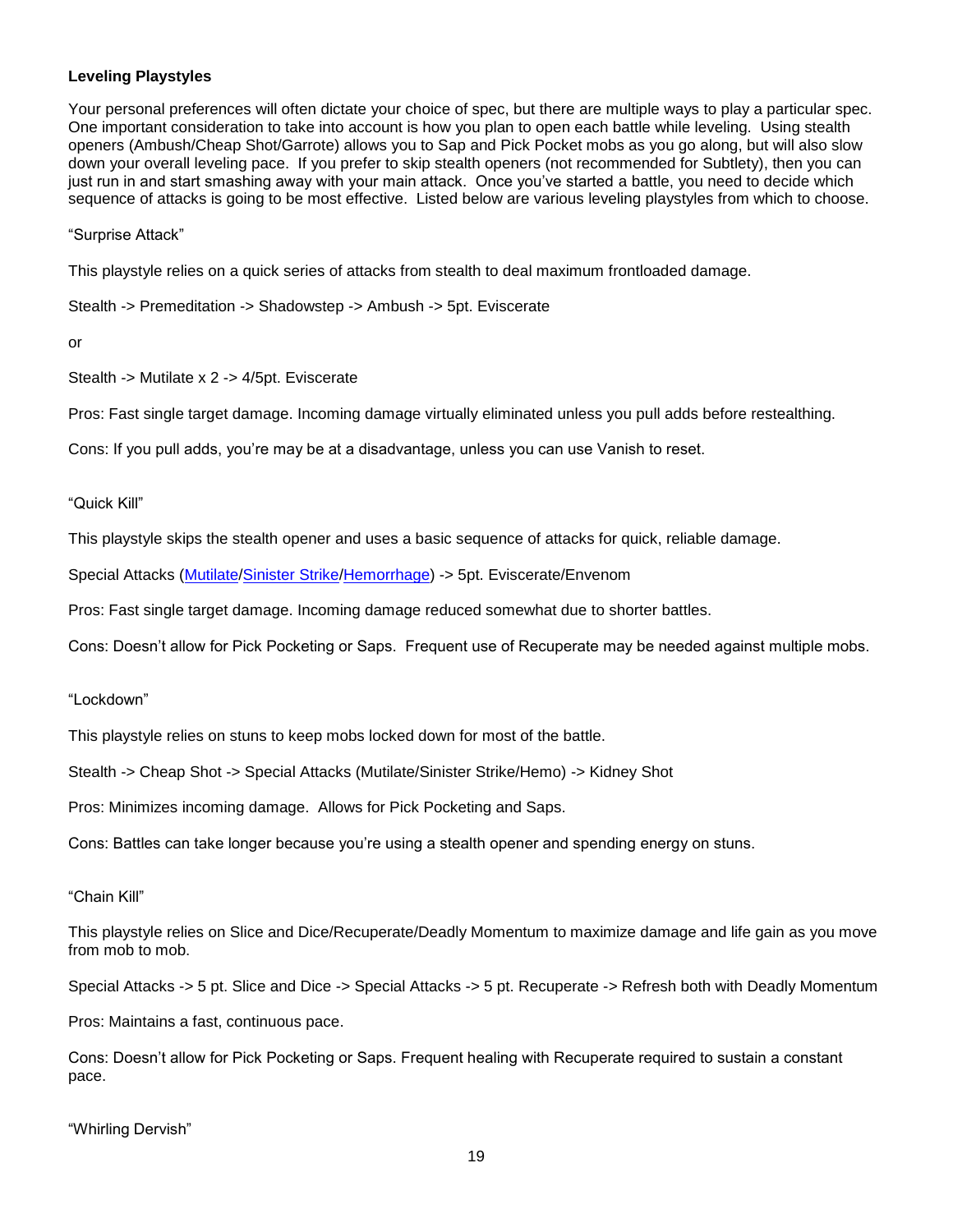This Combat playstyle relies on the burst potential of Blade Flurry, Adrenaline Rush & [Killing Spree](http://www.wowhead.com/?spell=51690) to round up and mow down multiple mobs all at once. Add **Fan of Knives** (FoK) to the mix once you reach level 66.

Sprint -> Evasion (round up mobs) -> Special Attack x 3 -> 3 pt. Slice and Dice -> Killing Spree ->

Adrenaline Rush -> Special Attack x 5 -> 5 pt. Recuperate -> Mow everything down

Pros: Fun.

Cons: Doesn't allow for Pick Pocketing or Saps. Can be suicidal (Cloak/Vanish if things go bad). Frequent healing.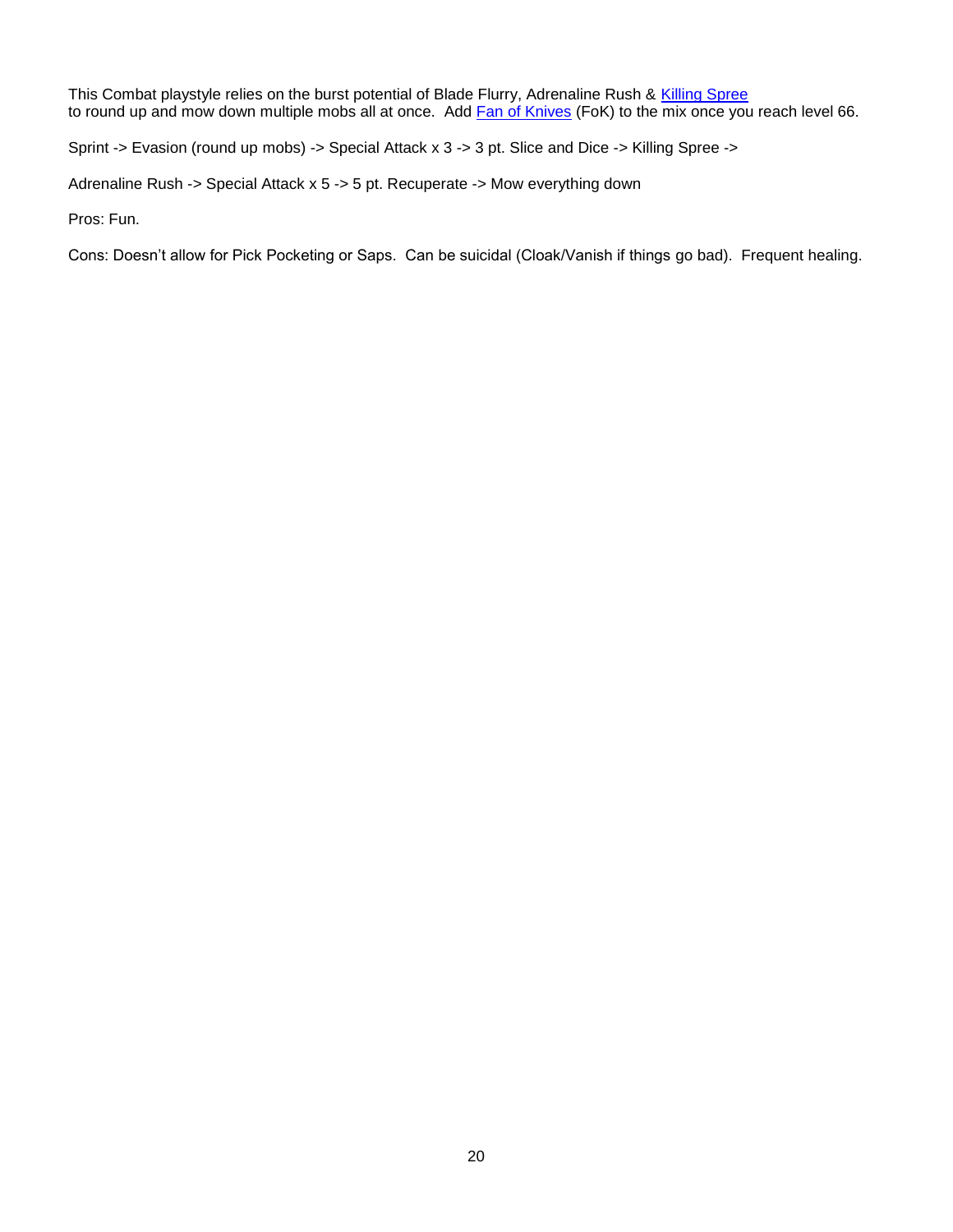# <span id="page-20-0"></span>**Leveling Methods**

Next you need to decide where and how you want to level up. Generally, most players level up by questing from zone to zone, but these days, players have the option of leveling up in a variety of ways, including using the Looking for Dungeon (LFD) tool, participating in Battlegrounds (BGs), group leveling and even good ol' grinding. I find it helpful to use each of these methods to a varying degree depending upon my particular level and rate of progression.

#### Questing

From the moment your journey as a Rogue begins, you can embark on the first of many thousands of available [quests.](http://www.wowpedia.org/Quest) There are some players who work feverishly to complete every possible quest in the game to obtain one of several [Loremaster](http://www.wowpedia.org/Loremaster) achievements. Completing quests provides numerous rewards including experience, copper/silver/gold, valuable loot, [reputation](http://www.wowpedia.org/Reputation) with various factions and occasionally [achievements.](http://www.wowpedia.org/Achievement)

Quests come in many varieties, including gathering quests, kill quests, delivery quests and escort quests. To find all of the quests within a specific area, look up [zones](http://www.wowhead.com/zones#0+2+1) in Wowhead and then click on the "Quests" tab within that zone. You can also click the "Show on map" button on those zone pages to show you exactly where quest givers, other NPCs and even gathering nodes are located throughout the zone. Those zone pages can be very helpful for planning out your quests and finding quest NPCs that you might otherwise overlook.

Another tool you can use is the in-game map system. Once you've visited a quest hub and picked up all available quests, check your map to get a sense of where those quests will be taking you and plan out your quest progression accordingly. Sometimes it will behoove you to follow all of the quests in a general direction, towards another quest NPC perhaps, so that upon completing those quests you can open up additional quests that will send you back towards the original quest hub for even more quests. Chaining together quests in similar locations is a great way to maximize your leveling speed by reducing unnecessary travel time. As you're moving from quest to quest, make sure to kill wandering mobs for extra experience and work on leveling your gathering professions.

#### Dungeon Leveling

Once you get to about level 15, a new leveling option will make itself available to you in the form of 5-man dungeons called [Instances.](http://www.wowpedia.org/Instance) Instances are self contained areas that contain [elite](http://www.wowpedia.org/Elite_creature) mobs and [bosses](http://www.wowpedia.org/Boss) who drop high quality loot. Not only that, but you can often pick up quests for those dungeons that will provide very nice quest rewards. Some quests can be obtained from NPCs in or around dungeon entrances while other quests can only be obtained through quest chains that begin in nearby zones.

One way to get some of the best possible gear in the lower level ranges is to use the [Dungeon Finder](http://www.wowpedia.org/Dungeon_Finder) tool, commonly referred to as "Looking for Dungeons" or "LFD". The Dungeon Finder tool randomly pairs you up with four other players to form a fairly cohesive party, including a [tank,](http://www.wowpedia.org/Tank_%28role%29) a [healer](http://www.wowpedia.org/Healer_%28role%29) and two other [damage dealers](http://www.wowpedia.org/Damage_dealer) or DPS players. You can choose to queue up for specific dungeons or you can queue up for any level-appropriate Random Dungeon. Each time you successfully complete a Random Dungeon using the Dungeon Finder tool, you are rewarded with a Satchel [of Helpful Goods](http://www.wowhead.com/search?q=Satchel+of+Helpful+Goods) which has a chance to contain a very useful rare armor item.

When leveling up in dungeons, I recommend using a Combat or Assassination spec. Subtlety specs rely on the power of stealth attacks, and often you'll be stuck in battle, unable to return to stealth. Don't bother trying to keep up Recuperate in dungeons, since you shouldn't be taking much damage and often won't get enough killing blows to properly maintain that ability.

Dungeon Leveling can be paired up well with Questing, so try to pick up as many of the available quests for dungeons [in your level range](http://www.wowhead.com/?zones=2#0+2+1) while questing so you can knock out all of those dungeon quests at the same time for extra experience. One thing to consider when Dungeon Leveling is that it can be difficult to keep your gathering professions leveled up when you're spending lots of time in dungeons. Eventually, you'll need to move on to higher level zones and dungeons, but your gathering professions won't be able to keep up with those higher level areas. Occasionally dungeons will offer gathering nodes or beasts to skin, but that isn't usually the norm. Try to level up your gathering professions in between dungeon queues whenever possible.

#### Battlegrounds Leveling

As soon as you reach level 10 you can begin leveling through PVP, however BGs are best used for leveling as you approach the upper end of each level bracket (18-19, 28-29, etc.) since you'll be at your most powerful state relative to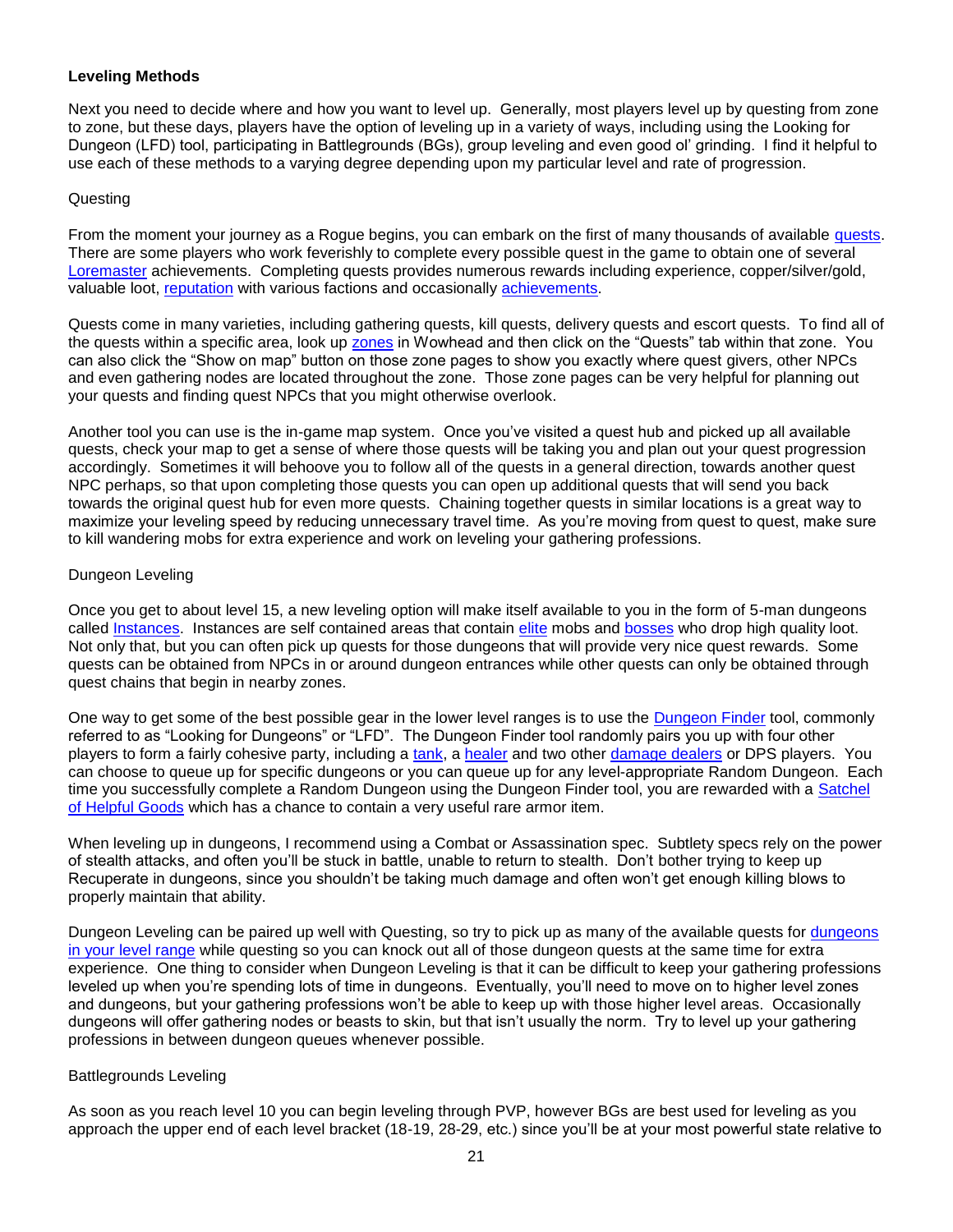the rest of the players competing against you. If you try to level up in BGs in the earlier levels of a bracket, you'll often find that you won't have all of the necessary PVP abilities and talents needed to be competitive and may find yourself outclassed, spending plenty of time in the graveyard. However, in patch 4.0.3a, Blizzard doubled the number of PVP level brackets by splitting each bracket in half (ie. 20-29 is now 20-24 and 25-29). So the power disparity between the higher and lower level players in each bracket won't be as pronounced as before.

In order to level up in BGs, you can enter queues by just clicking the Player vs. Player button on your menu bar. When you first begin, you'll only have access to [Warsong Gulch](http://www.wowpedia.org/Warsong_Gulch) and [Arathi Basin.](http://www.wowpedia.org/Arathi_Basin) As you get to higher levels, other battlegrounds will become available to you including [Eye of the Storm](http://www.wowpedia.org/Eye_of_the_Storm) (35), [Alterac Valley](http://www.wowpedia.org/Alterac_Valley) (45), [Strand of the Ancients](http://www.wowpedia.org/Strand_of_the_Ancients) (65), [Isle of Conquest](http://www.wowpedia.org/Isle_of_Conquest) (75), [Battle for Gilneas](http://www.wowpedia.org/Battle_for_Gilneas) (85) and [Twin Peaks](http://www.wowpedia.org/Twin_Peaks) (85). Beginning at level 45, you can also use the Random Battleground feature within that same PVP menu to queue up for a random BG for extra [Honor Points.](http://www.wowpedia.org/Honor_Points) Honor Points can be used to purchase various PVP gear, including the aforementioned [PVP boots.](http://www.wowhead.com/items=4.2?filter=sl=8;maxrl=58;cr=144;crs=1;crv=0#0+3+1)

When leveling in BGs, having a PVP-oriented spec is going to perform best, since a questing/dungeon spec may not work as well at PVP. Subtlety, with its impressive burst damage from stealth, is an excellent spec to use in BGs. Assassination is another good choice, while Combat generally tends to bring up the rear when it comes to PVP. To be the most effective at PVP, try to stay in large groups while focusing your attacks on the weak and injured. Rogues excel at being sneaky, so take advantage of your powerful surprise attacks to quickly dispatch your enemies and then fade back into the shadows. A Rogue caught out of stealth in PVP is often going to be a dead Rogue, so always try to get back into stealth as soon as possible after finishing off an enemy. Also, much like with Dungeon Leveling, try to keep your gathering professions leveled up in between battle queues, otherwise you'll find that they'll soon lag behind.

#### Group Leveling

Some players like to level up with the help of one or more partners. Shared experience gains will tend to be lower using this method, but you can make up for it by being able to quickly steamroll through content with little need for rest. This method of leveling works best when leveling up in dungeons, especially if you have a well-formed, cohesive group consisting of players who know how to play their classes well. If you join a group that seems incompetent or divided, strongly consider leaving the group or your leveling speed is going to suffer.

## **Grinding**

[Grinding](http://www.wowpedia.org/Grinding) can be a very effective method of leveling depending upon the level and density of creatures in the area. Often you can chain together kill quests and/or gathering quests along with a good grinding session for an impressive amount of experience. Unfortunately, grinding can also become very repetitive and tedious, so I recommend pairing up a long grinding session with a favorite podcast, TV show or movie to keep you awake.

#### Recruit-A-Friend

An amazing way to powerlevel a character is by using the [Recruit-A-Friend](http://www.wowpedia.org/Recruit-A-Friend) (RAF) system. If you have a new account referred by another player through RAF, you can gain serious bonus experience together, allowing you to virtually fly through dozens of levels. Some players will even go so far as to purchase a second account for themselves specifically for this terrific benefit. One drawback that I've seen to the RAF program is that once a player has been hyperleveled up to level 80 through RAF, they often have no idea how to actually play their class beyond that point.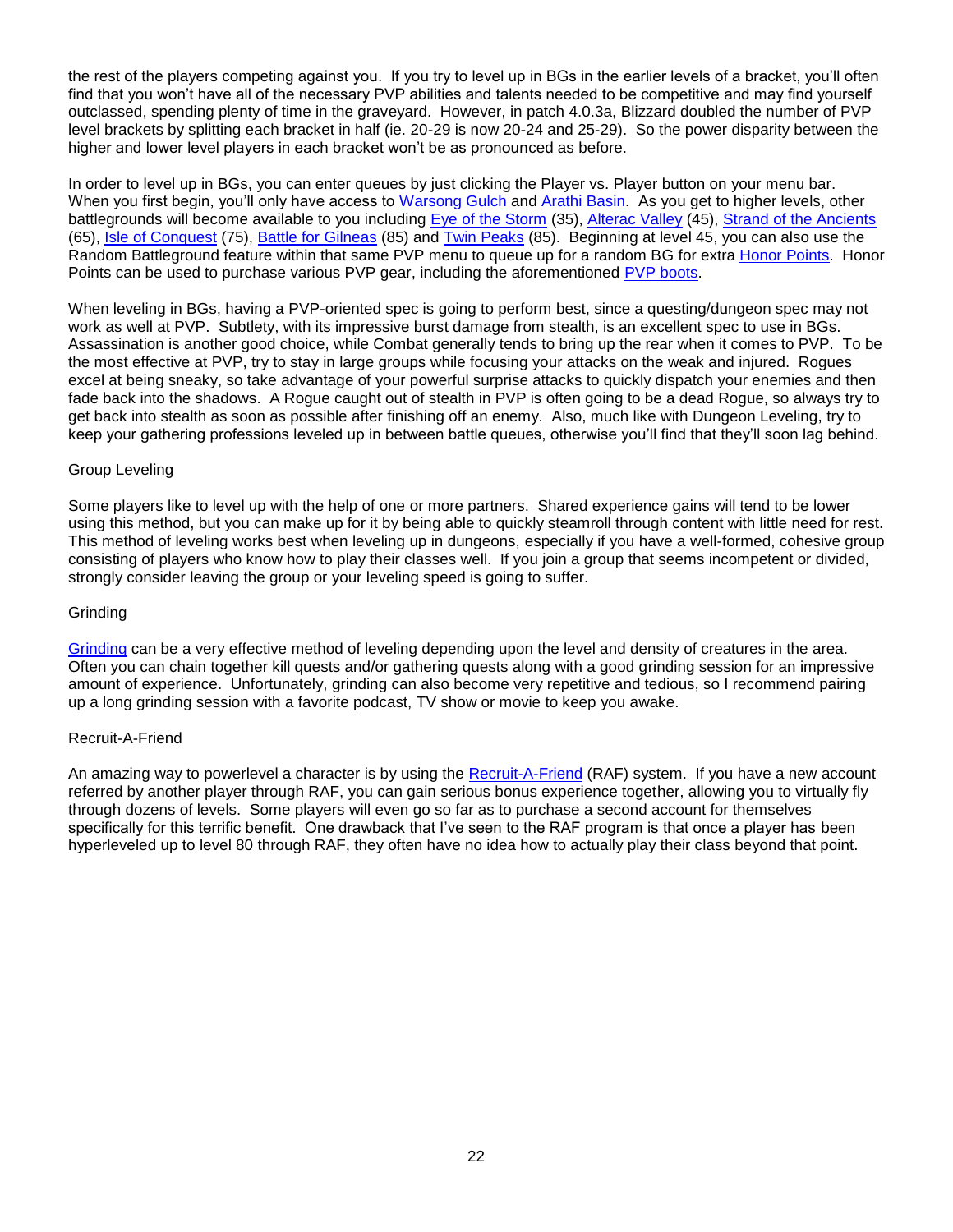#### <span id="page-22-0"></span>**The Powerleveling Experience: Level-by-Level**

Now that we've identified all of the various consumables, gear, specs, playstyles and leveling methods that you'll want to consider when maximizing your leveling speed and efficiency, it's time to actually start leveling. Detailed below, you'll find level-by-level tactics and strategies for leveling your Rogue based on my own powerleveling experiences. I've listed techniques that I've used, what areas worked best and how long it took to reach each level. Your own results may vary, but at least you'll have a real-world benchmark to compare against.

# <span id="page-22-1"></span>**Powerleveling Experience: Levels 1-9**

Level 1 - Time played this level: 5 minutes (mostly getting everything in order)

The powerleveling experience in the first few levels is pretty surreal. As of patch 4.0.1, you have access to all of a Rogue's weapon skills as well as dual-wielding from the start, so you can fully twink out with a full set of heirloom weapons and armor. Previously, you could only equip a single heirloom dagger for your level 1 weapon (which isn't ideal for Sinister Strike) until you went traveling around the world to go pick up your weapon skills for swords and/or maces. Now you can start off with any two of those items equipped, and there's even a mailbox at each starting location to receive them (as of patch 4.0.3a).

For this powerleveling experience, I have leveled up several Worgen Rogues through the Worgen starting zone of Gilneas. The Worgen and Goblin zones are actually instanced areas, isolated from the rest of the world, until you make your way out of those zones around level 14 or so. Not only that, but there are several scripted events which make significant changes to the continent as you go, completely removing your access to certain areas and NPCs. Due to this unique situation, I've found that I need to make a few slight adjustments to my normal powerleveling routine in order to compensate. Instead of starting off with Level 1-9 gear, I will also be carrying all of my level 10-15 gear with me.

Quest progression through the Worgen starting zone is mostly linear, sometimes to the point where it doesn't even feel like you have much control over the destiny of your character. Wake up over here, ride a horse there, take a carriage ride over there, get on another horse to take you way over there. With all of the scripted, mounted travel in this zone, I find it humorous that you still aren't considered to be skilled enough to purchase and ride your very own mount.

As you make your way through the world with your new Rogue, refer to your map, which will usually let you know where you need to go next. In most of the starting zones, just follow each quest **!** and **?** from point to point and you should be done with your first 13-14 levels in about 3 hours. If you find yourself stuck at any point, you can always refer to [Jame's free leveling guides](http://wow-pro.com/leveling_guides) and his [Wow-Pro Addon](http://wow-pro.com/addon) for a list of optimized quest circuits though each zone.

*I* mail all of the powerleveling gear to my new Worgen Rogue and pick the items up at the mailbox just to the south of *my starting position (you can click on the Magnifying Glass icon at the top left of your minimap to select from numerous NPCs and landmarks to display on that map). The first thing I do is adjust my new Rogue's interface to resemble my old Rogue's interface. I set up my Action Bars, move abilities out to specific keybound slots, set up my macros, etc.*

*Next I open the mailbox, pull out the 4 large bags and set them up. Then I get rid of all of my old gear (except for the Worn Axe which I'll need briefly later on) and transfer over all of the Level 1-15 powerleveling gear. From my experience testing out several Worgen Rogues, there aren't any mailboxes around in Gilneas when you reach the level 10-15 range, so it helps to already have your level 10-15 gear ready in your bags.*

*I move my consumables out onto my action bars for easy access. I equip my powerleveling gear and get ready to quest my way through the Worgen starting area. After completing the first two quests, I'm at level 2.*

#### Level 2 - Time played this level: 2 minutes

*Time to start smashing. As a general rule, there's no need for me to loot, unless I'm specifically on a gathering quest or if I need to loot beasts in order to skin them. Since I don't have Skinning yet, I don't really have to worry about that right now. I continue working on the first few quests in [Gilneas City.](http://www.wowpedia.org/Gilneas_City) Within moments, I've reached the next level.*

Level 3 - Time played this level: 2 minutes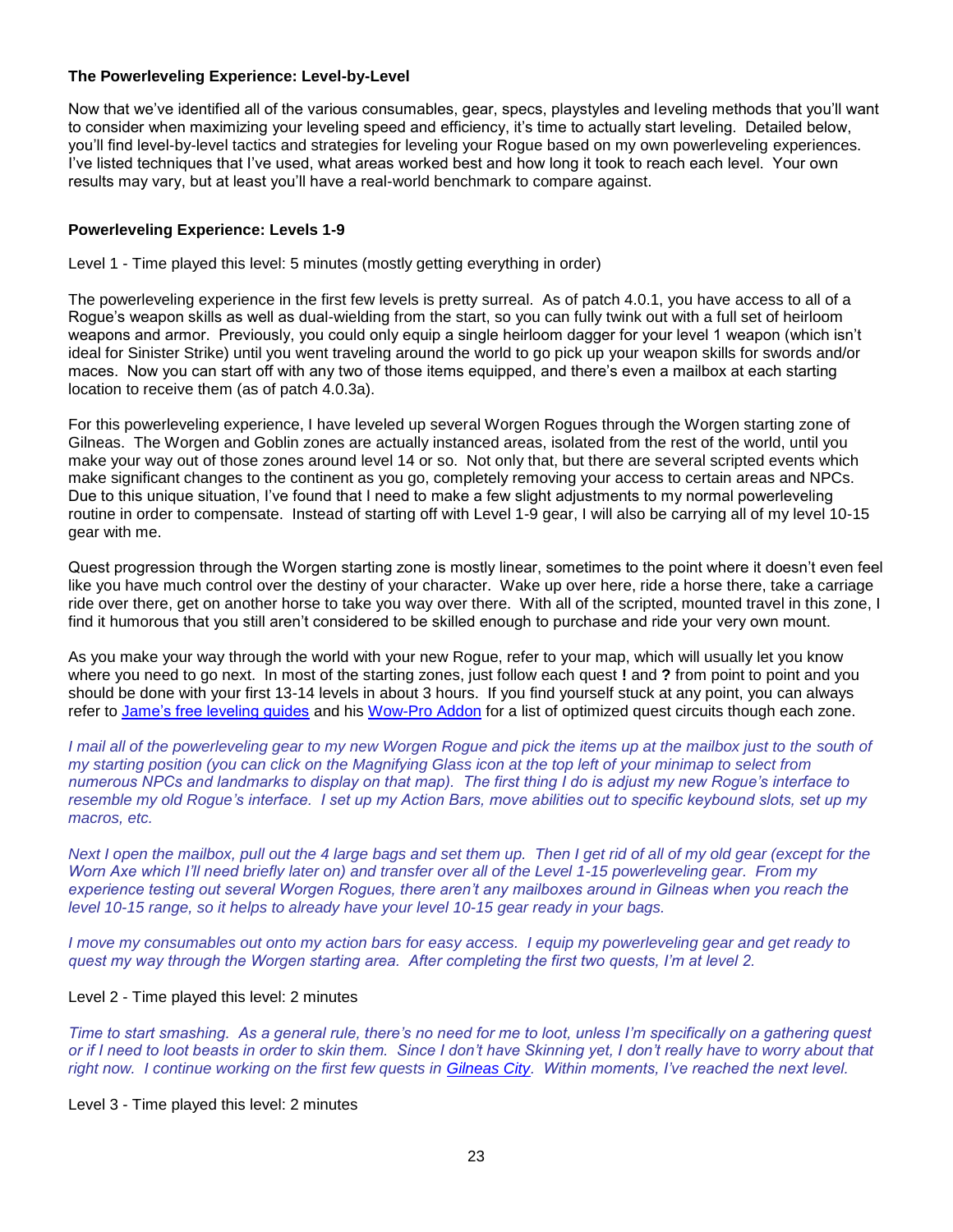#### New Ability: [Eviscerate](http://www.wowpedia.org/Eviscerate)

Eviscerate is going to be your basic finishing move for quite some time, however you'll be surprised at how seldom you'll actually use it over the course of your first 20-30 levels. As long as you're fully twinked and stick to mobs at or close to your level, you'll often kill them too quickly to ever fire off a 5-point Eviscerate. And once you get to higher levels, you'll find that there are usually better ways to use those combo points to your advantage.

*I find myself one or two-shotting pretty much every enemy I see. I keep moving, never letting my Energy cap out at*  100 as I unleash Sinister Strikes upon everything in my path. This is the first level that I get combo points, but *honestly, I don't even need them. Nothing lasts long enough for an Eviscerate. Unfortunately, the first quest I pick up from my Rogue trainer is called [Eviscerate,](http://www.wowhead.com/quest=14272) so I'm actually forced to remove my twink mace and temporarily equip the Worn Axe in order to hit softly enough for one of the Bloodfang Worgen to live long enough for a 1 point Eviscerate.*

#### Level 4 - Time played this level: 7 minutes

*I continue questing my way south through Gilneas City, up to the rooftop and back down to turn in a few quests.*

#### Level 5 - Time played this level: 10 minutes

## New Ability: [Stealth](http://www.wowpedia.org/Stealth)

Stealth is the defining ability of a Rogue, however much like with Eviscerate, you'll have little need for it during your first few levels. To get the most use out of Stealth, always try to stay behind enemies and avoid fires, AoE, and other effects that will break it. In the past, movement during stealth was slowed down considerably, but all that has changed with patch 4.1. Now Rogues can move at a nice, fast pace whether in or out of stealth.

One trick I like to use is running (or riding) full speed at my target, jumping into the air and then dropping into stealth at the last possible second. That way, you get a lot of forward momentum propelling you very close to your enemy, minimizing the distance you actually have to travel in stealth. This can take some practice, as it can be easy to misjudge your timing and get pulled into battle before you've entered stealth.

#### New Ability: [Battle Pet Training](http://www.wowpedia.org/Pet_Battle_System)

Battle Pet Training really has no bearing on powerleveling your Rogue, but it's a new feature in patch 5.0.4, so enjoy.

*I keep questing through Gilneas City, following the natural progression of quests until I eventually transform into a Worgen and end up in the town of [Duskhaven.](http://www.wowpedia.org/Duskhaven)*

#### Level 6 - Time played this level: 20 minutes

For Worgens, Duskhaven will be the place where you'll get your first and only chance to learn First Aid for the rest of your time in this zone. So the first thing you'll want to do is visit [Amelia Atherton](http://www.wowhead.com/npc=50574) on the upstairs floor of the Inn to powerlevel your First Aid as soon as you arrive, because Duskhaven won't be around for long…

Regardless of your chosen race, I recommend that you visit a [First Aid Trainer](http://www.wowhead.com/search?q=First+Aid+Trainer#npcs:0+3+1) early on to powerlevel your First Aid to 225 so that you can begin using [Heavy Runecloth Bandages.](http://www.wowhead.com/item=14530) Listed below is a simple powerleveling path for First Aid.

#### Powerleveling First Aid to 225

1 - 40 Linen Bandage: Make 40-42 Linen Bandages until you reach 40.

41-80 Heavy Linen Bandage: Make 35-60 Heavy Linen Bandages. Get Journeyman First Aid after 50. Continue to 80. 81-115 Wool Bandage: Make 40-55 Wool Bandages until you reach 115.

116-150 Heavy Wool Bandage: Make 40-55 Heavy Wool Bandages until you reach 150. Get Expert First Aid after 125. 151-180 Silk Bandage: Make 35-50 Silk Bandages until you reach 180.

181-225 Heavy Silk Bandage: Make 70-100 Heavy Silk Bandages until you reach 225.

After powerleveling First Aid, you'll want to visit your gathering profession trainers to pick up two of those professions. I recommend Herbalism combined with Skinning or Mining. Learning Herbalism automatically gives you [Lifeblood](http://www.wowpedia.org/Lifeblood) (Rank 1), which heals you as well as providing you with a useful 20 second Haste effect every 2 minutes. Skinning gives you Crit Rating with [Master of Anatomy](http://www.wowpedia.org/Master_of_Anatomy) as well as plenty of leather in case you need to have any Leatherworking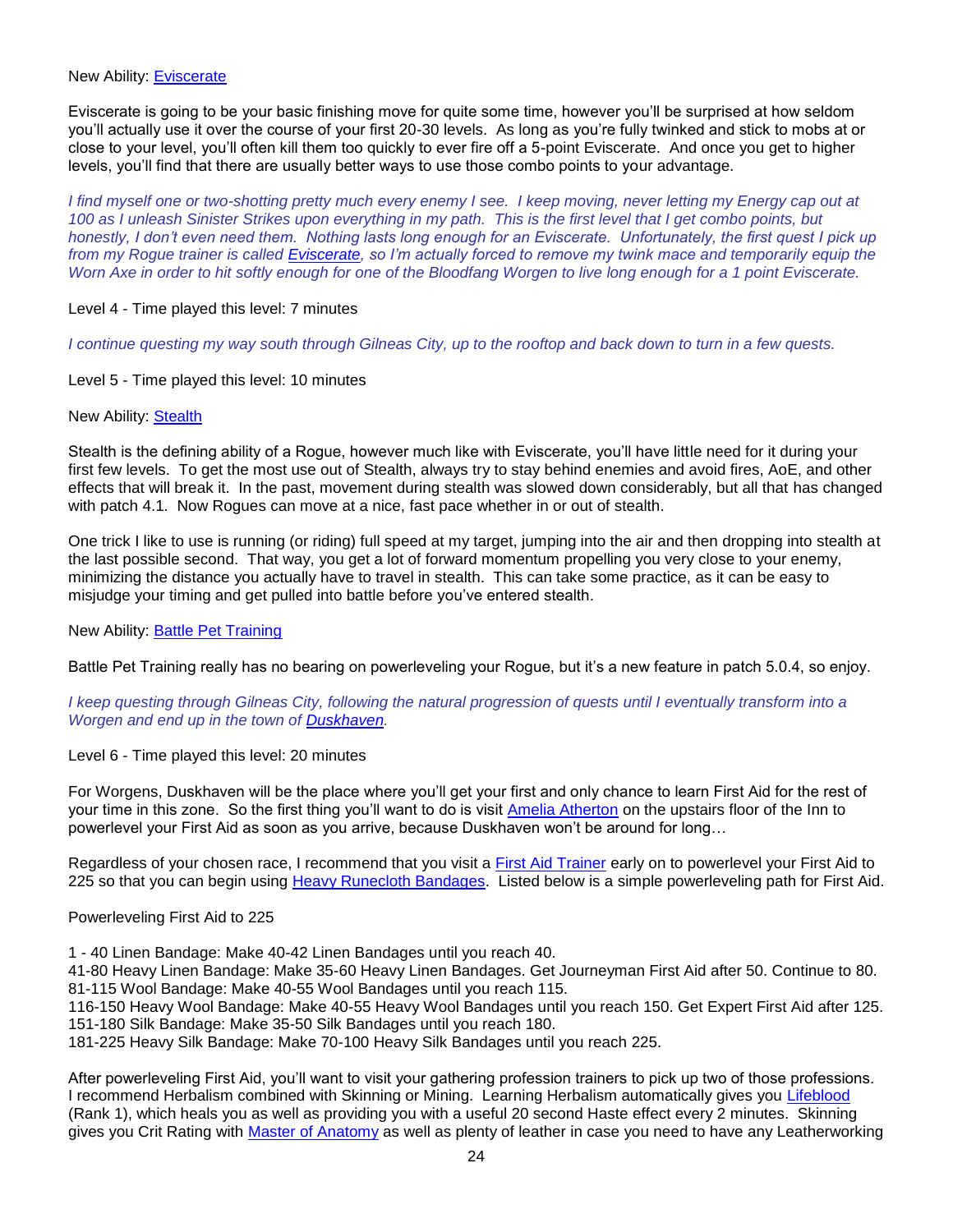gear crafted. The final gathering option, Mining, gives you a small boost to Stamina in the form of [Toughness,](http://www.wowpedia.org/Toughness_%28mining%29) but also provides you with plenty of ore and gems needed for just about any crafting profession you might choose later on.

For Worgens, you'll need to visit [Jack "All-Trades" Derrington,](http://www.wowhead.com/npc=50247) who can actually teach Apprentice level in every profession. He does not show up as a Profession trainer on your mini-map, but can be found in several towns in Gilneas including Duskhaven, [Stormglen Village](http://www.wowpedia.org/Stormglen_Village) and [Keel Harbor.](http://www.wowpedia.org/Keel_Harbor)

*At this point, I've been transformed into a Worgen, gaining new abilities, so I move my [Darkflight](http://www.wowhead.com/spell=68992) ability out onto my*  action bar. Until I get Sprint, this will be my speed boost ability to keep things moving along smoothly, and it doesn't *even break stealth. I enter the Duskhaven Inn, set my hearth and then head upstairs to see the First Aid Trainer to*  powerlevel my First Aid. Next I visit Jack "All-Trades" Derrington to pick up Herbalism and Skinning. Skinning isn't *exactly the most useful profession on Gilneas, since there's not much to skin, but I'll get plenty of use out of it later on, especially with the Worgen's [Flayer](http://www.wowhead.com/spell=68978) ability which boosts your Skinning skill by 15 and lets you skin beasts half a second faster.*

*After I pick up the two quests from Prince Liam Greymane outside Duskhaven, I test out my twinked powers against the nearby Level 4/5 Elite Horrid Abominations. I'm able to easily kill them solo, but unfortunately it doesn't count as a "kill" for the [You Can't Take 'Em Alone](http://www.wowhead.com/quest=14348) quest, which is rather ironic, since I really can take 'em alone…*

Level 7 - Time played this level: 10 minutes

*I continue questing in the southwestern portion of Gilneas. When I get to the Catapult quest, I continue using available Catapults even after killing the two captains on the ships to help get myself back to the questgivers quicker.*

Level 8 - Time played this level: 12 minutes

New Ability: [Ambush](http://www.wowpedia.org/Ambush)

Ambush is the bane of many non-Rogue players, the ultimate surprise attack. This one ability can reduce many enemies to little or no health in an instant. In the past, Ambush would become less and less effective as you leveled, but with 4.0.1 changes to talents and game mechanics, Ambush remains a potent weapon in any leveling Rogue's arsenal. Most importantly, Rogues can now use either a dagger or a non-dagger as their main hand Ambush weapon.

*My next Elite test is the Level 7 Elite Dark Ranger Thyala.and the 3 Forsaken guards near her. Without even using the Dog Whistle, I solo all four with ease. I hop back onto a nearby Catapult and ride back to Lord Godfrey. After completing the next few quests, I get to try out another elite, the Level 11/12 Elite, Koroth the Hillbreaker. Unfortunately, he's a bit too tough and I'm forced to use Darkflight to retreat out of his range. I finish a few more quests as I head west through Gilneas.*

Level 9 - Time played this level: 15 minutes

New Ability: [Evasion](http://www.wowpedia.org/Evasion)

Evasion is the Rogue's primary defense mechanism, allowing you to dodge attacks from multiple opponents, both melee and ranged. With a 3-minute cooldown, you'll want to save it for those times when you really need it. However, when you do use it, it always does its job well, boosting your dodge through the roof for a short period of time.

*I keep working on Gilneas quests, eventually making my way to the Stagecoach Crash site in southern Gilneas. After finishing a few more quests, I finally reach level 10. Nearby the Stagecoach Crash site, I get another chance at Koroth the Hillbreaker. This time I'm able to get him down to about 15% health before I'm forced to Darkflight back down the path. Afterwards, I continue east to [Stormglen Village.](http://www.wowpedia.org/Stormglen_Village) While running there, I clean out my bags. Anytime I have to travel across long, open expanses, I set my Rogue to autorun and use this time to go through my bags throwing out useless loot on the run.* 

Note: If you're playing a Goblin, you'll soon get the chance to powerlevel from 10-14 very quickly on an endless stream of [Volcanoth Champions](http://www.wowhead.com/npc=38850) that quickly respawn inside the [Lost Caldera.](http://www.wowpedia.org/Lost_Caldera) I suggest using a Combat spec with Blade Flurry to rapidly mow them down. After accepting the [Rocket Boot Boost](http://www.wowhead.com/quest=24952) quest which takes you into the Lost Caldera, don't hearth out of the volcano for any reason, or you may not be able to return. Complete [Children of a Turtle God](http://www.wowhead.com/quest=24954) then grind on the [Volcanoth Champions](http://www.wowhead.com/npc=38850) for about 25 minutes until you reach level 14. At that point, you're done grinding, so go ahead and finish [Volcanoth!,](http://www.wowhead.com/quest=24958) which will send you on your way.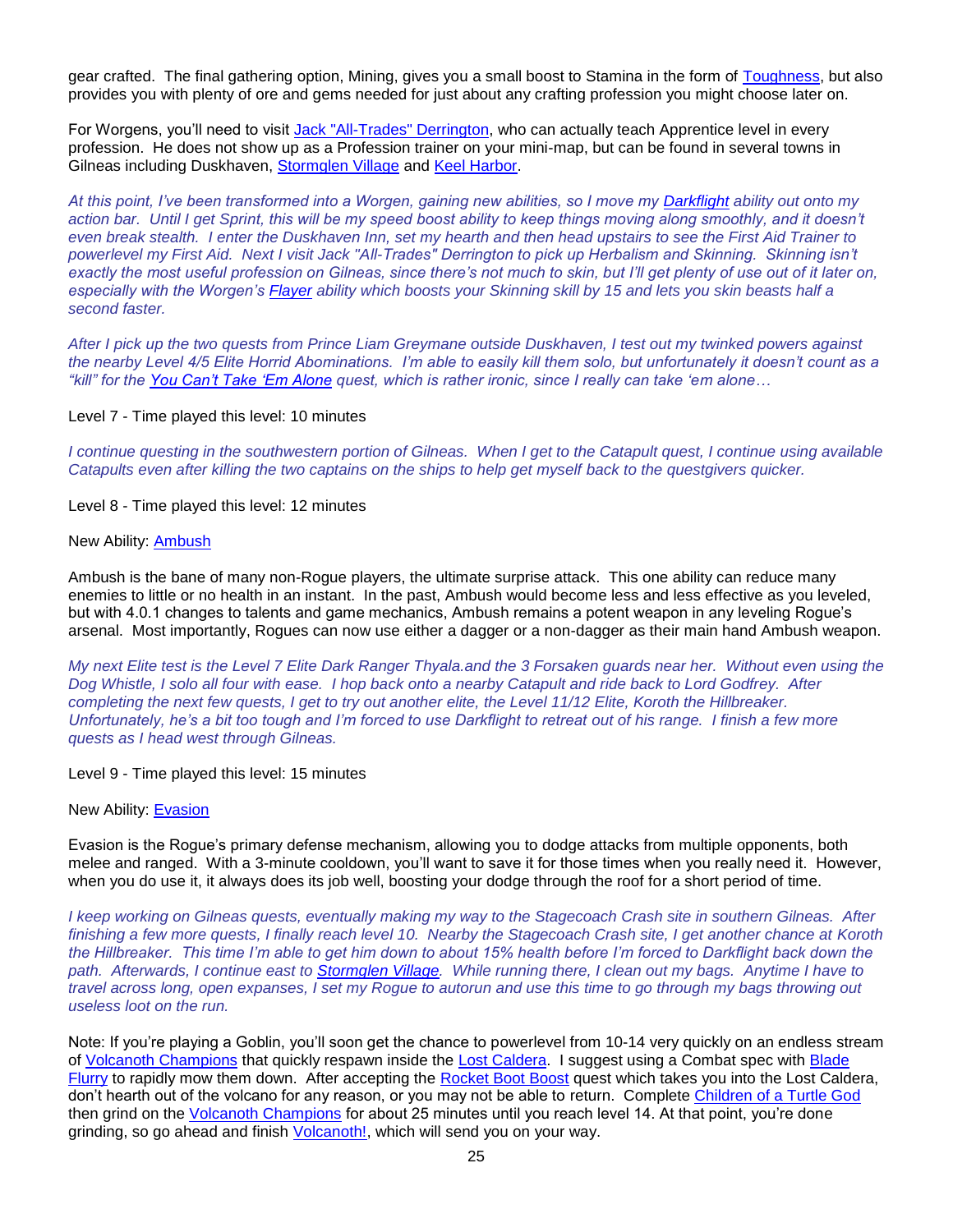# <span id="page-25-0"></span>**Powerleveling Experience: Levels 10-19**

#### Level 10 - Time played this level: 15 minutes

After knocking out those first 10 levels, it's time to find a mailbox, choose your spec and review your newly acquired abilities. Starting with patch 5.0.4, you no longer get talent points, but you'll still be selecting from one of three specs. Each spec has its own unique set of specialization bonuses, so you're going to want to choose your initial spec wisely. Eventually, you'll be able to purchase [Dual Talent Specialization](http://www.wowpedia.org/Dual_Talent_Specialization) at level 30 which will allow you to switch back and forth between two specs as needed.

I recommend starting off with Combat or Assassination. Subtlety gives you a powerful Ambush to make short work of single targets, but then quickly runs out of gas. Combat and Assassination, on the other hand, give you much more consistent, sustainable damage. Those specs allow you to be just as effective with single targets as you are with groups of enemies. Too often you'll find yourself faced with 2 or more enemies, which can sometimes be tough for Subtlety.

For solo leveling and/or dungeon leveling, if you have a good set of daggers, then go with Assassination, otherwise Combat is probably going to be your best option. If you intend on leveling up primarily through PVP, then by all means, choose Subtlety. After selecting your spec, you'll want to find a mailbox to collect your Level 10-19 powerleveling items (unless you're a Worgen). Anytime you upgrade consumables, switch out the lower level versions to free up valuable bag space. Once that's done, you're ready to head back out and continue powerleveling.

#### New Ability: [Poisons](http://www.wowpedia.org/Poisons)

Poisons are a big part of a Rogue's DPS and utility, so keep them applied to your weapons at all times. As of patch 5.0.4, [Deadly Poison](http://www.wowhead.com/spell=2823) is the first poison available to you at level 10, but it has been significantly improved. Now, when you apply Deadly Poison, it still deals damage over time, but additional attacks will have a chance to "instantly" deal extra poison damage, replacing the need for the old Instant Poison. One application of poisons will coat both weapons, and once you get [Crippling Poison](http://www.wowhead.com/spell=3408) at level 20, you can also apply a 2<sup>nd</sup> Non-Lethal Poison to each of your weapons.

#### New Ability: [Sap](http://www.wowpedia.org/Sap)

Sap is the Rogue's long-duration creature control (CC) ability, allowing you to separate individuals from groups and control the battlefield. After using Sap, be sure to let your energy fully recover before launching your stealth attack.

*When I get to level 10 as a Worgen Rogue, I find myself still trapped on the continent of Gilneas and I haven't seen a mailbox since I left the starting point. Luckily I planned ahead and already have my level 10-15 gear in my bags, ready to equip. For this Rogue, I'll be using a standard Combat leveling build with an heirloom mace as my mian hand weapon.*

*Battlegrounds are normally unlocked for players at level 10, but not Worgen. If I try to enter a BG, I'll be teleported to the nearest graveyard instead. I realize that I can actually use that to my benefit, sort of like a mini hearthstone that can be used over and over while questing as long as I know where the nearest graveyard is. I'm able to complete some quests, queue up for Warsong Gulch and then get teleported right back to the graveyard next to Stormglen Village. Unfortunately, that trick doesn't work as well when you head north, since most of the Spirit Healers in this zone are located way to the south.*

Here's a very simple attack macro that I like to use, one which many new Rogues may not be aware of:

#### /startattack /cast Sinister Strike

Use this macro (or a variation of it for Mutilate/Hemorrhage) and you'll never have a delay when attacking a mob. Normally, if you've just killed a mob and used up all your energy, when you switch to a second mob, your attacks won't begin immediately upon mashing your instant attack button. Swap out Sinister Strike for this macro and that problem goes away. You can find a complete list of Rogue macros here: [http://www.wowpedia.org/Useful\\_macros\\_for\\_rogues](http://www.wowpedia.org/Useful_macros_for_rogues)

Level 11 - Time played this level: 15 minutes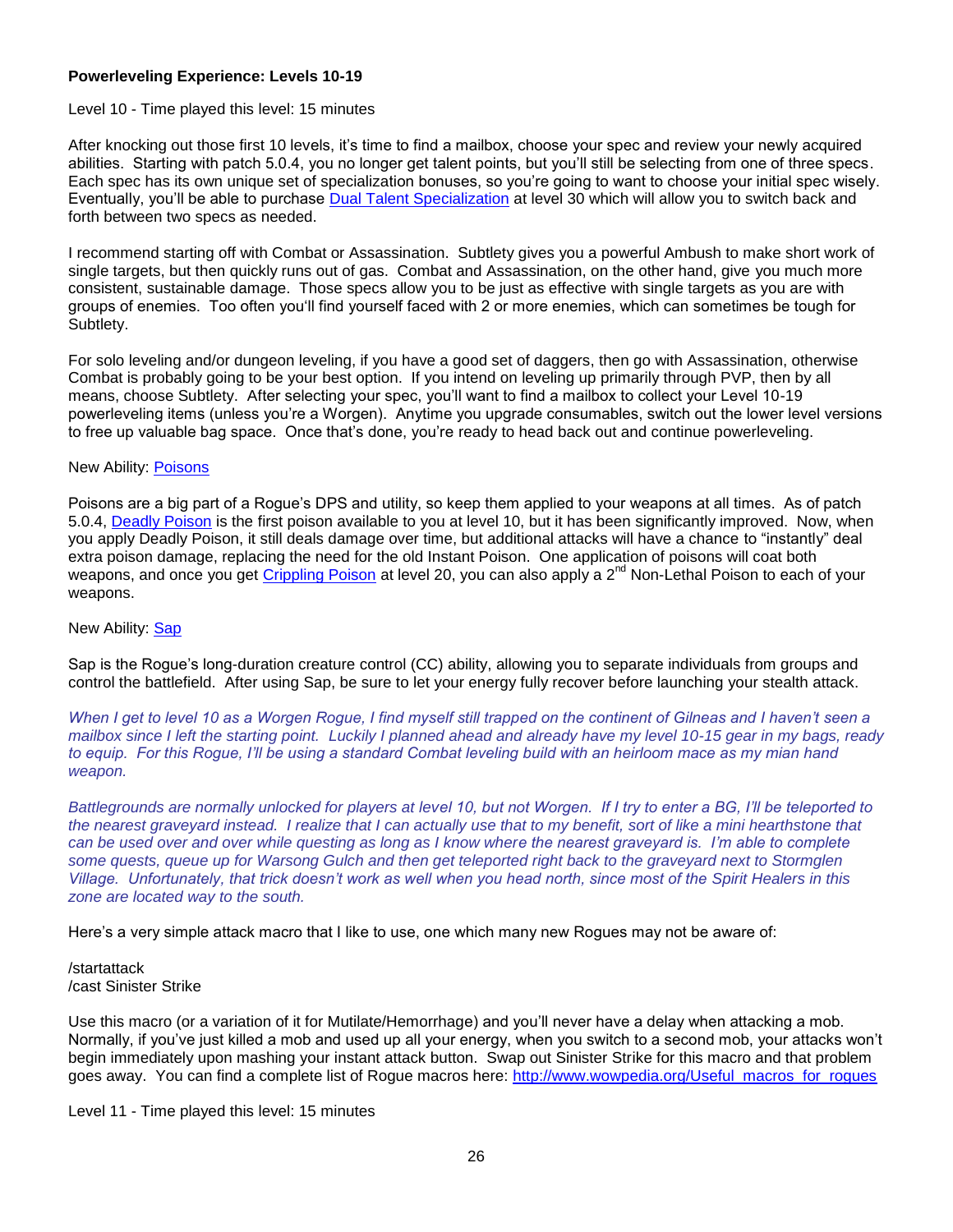*As I continue questing around Stormglen Village, I find the occasional higher level Earthroot among all of the Peacebloom and Silverleaf, so I'm glad I have my extra set of gloves enchanted with [Advanced Herbalism](http://www.wowhead.com/?spell=13868) to bridge those skill gaps. I make sure to kill a few extra mobs while questing so that I can reach level 12 for Recuperate and the level 12 Healing Potion before leaving Stormglen Village.*

Level 12 - Time played this level: 15 minutes

#### New Ability: [Recuperate](http://www.wowhead.com/spell=73651)

I couldn't believe my eyes when I first read about this ability, as Rogues had never had any kind of self healing ability (aside from food/bandages/potions and Lifeblood) up until this point. Now, don't get me wrong, I'm not complaining. This single ability makes leveling a Rogue so much easier than it ever had been before.

One of the main complaints that came from players leveling up a Rogue for the first time was that Rogues took way too much damage, requiring significant amounts of downtime to eat and bandage. Well, Recuperate has changed all that. Now Rogues can use leftover combo points from dead enemies to fuel this very effective healing ability and it doesn't even break stealth. Really, what more could a Rogue ask for?

*I continue making my way north through Gilneas, picking herbs, completing quests and killing/skinning the few available beasts. I'm investing a little more time leveling up my gathering skills right now so that I can reap the benefits of having those leveled up professions later on. Lifeblood is a useful ability for Rogues and Master of Anatomy will certainly help my DPS.*

*After completing a few more quests in northern Gilneas, I get the chance to head back into Gilneas City for the fun quest [The Battle for Gilneas City.](http://www.wowpedia.org/Quest:The_Battle_for_Gilneas_City) As I'm leveling up, I remind myself to equip my new gear and switch in my upgraded consumables. If I get cocky and aggro too many mobs, it's nice to know that I can now fall back on the more powerful level 12 Healing Potion rather than the weaker level 3 version. Regardless, with Blade Flurry, Evasion, EZ-Thro Dynamite, Thistle Tea and Lifeblood, there's really not much that can challenge me, even in large groups. Add Recuperate to the mix and this very potent combination of abilities enables me to quickly powerlevel my Rogue.*

#### Level 13 - Time played this level: 15 minutes

*I equip my new level 13 gear and continue questing in and around Gilneas City. Soon, I have to leave the city and head out west to Aderic's Tomb, followed soon by a trip northwest out to [Keel Harbor.](http://www.wowpedia.org/Keel_Harbor) After completing two quests there I've reached level 14 and it's time to leave for Darnassus.*

Level 14 - Time played this level: 20 minutes

#### New Ability: [Kick](http://www.wowhead.com/spell=1766)

Kick is primarily a PVP ability, but can occasionally be useful while leveling. Depending upon the types of mobs you're fighting, and the effectiveness of their ranged spells, Kick can go from being merely situational to becoming a lifesaver. Some spellcasters can pack quite a punch behind those spells, so keep an eye out for those powerful ranged threats and quickly neutralize them with a well-placed Kick.

#### New Ability: **Slice and Dice**

Slice and Dice is a powerful finishing move that was moved from level 22 to level 14 in patch 5.0.4. This ability was also improved in Cataclysm, allowing you to use combo points off of dead bodies to power it, and you don't even have to target them to do it. To maximize its effectiveness, leave the combo points on the body as long as possible until reaching the next enemy before popping Slice and Dice. Once you get [Glyph of Deadly Momentum](http://www.wowhead.com/spell=63254) at level 25, you'll be able to automatically refresh both Slice and Dice/Recuperate with each kill using that powerful glyph.

So now that I've finished up with the Worgen starting zone, the question is, where to go next? If you're playing a Worgen or Night Elf Rogue, Darkshore would seem like the next most logical destination. However, if you take a look at this excellent [Level Flow map](http://www.mmo-champion.com/threads/757449-Azeroth-level-flow-map) posted by Zeror on the MMO-Champion forums, you'll notice that [Stormwind City](http://www.wowpedia.org/Stormwind_City) is optimally located in a very tight cluster of zones.

I've always preferred using Stormwind as my base of operations because it's surrounded by numerous zones with short travel times between them. If you play a Worgen or Night Elf Rogue and work your way south through Kalimdor,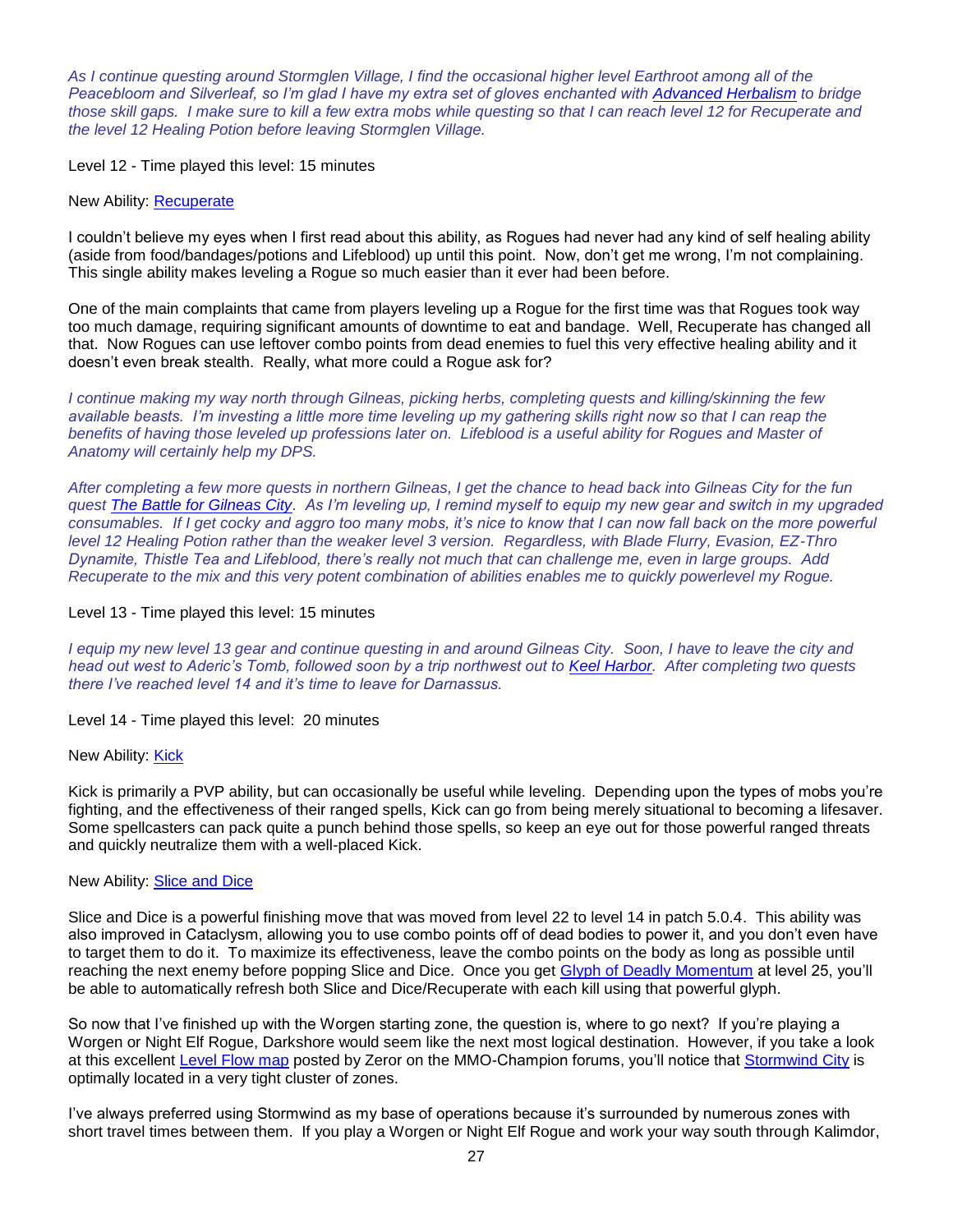you'll be often be very isolated from other Alliance cities and your leveling speed will probably suffer due to long travel times across vast distances.

In the original version of this Powerleveling Guide, I actually recommended going to a small island i[n Loch Modan](http://www.wowpedia.org/Loch_Modan) at this point to quickly grind out the next 7 levels while powerleveling your Skinning profession. That southernmost island, which I'd dubbed Crocolisk Island, was covered with Crocolisks that would respawn at an extremely fast rate, allowing you to constantly kill, loot and skin for speedy leveling. Unfortunately, due to Cataclysm changes, that strategy no longer works, because the water has been drained out of the Loch and the Crocolisks now wander throughout the dry basin. However, during my travels in patch 4.0.3a, I found another location that works just as well (although without the Skinning benefit), a place not too far from Stormwind that I like to call Redridge Camp.

Grinding is my preferred method of leveling in the sub-20 level range (which includes levels 10-14 for Goblins using the [Volcanoth Champions](http://www.wowhead.com/npc=38850) technique mentioned earlier in this guide) because I don't have a mount yet and would rather grind away on a constant stream of mobs in one location rather than slowly walk all over a map completing quests. Once I get a mount, questing will become my standard mode of leveling, but until then, I'd rather sit in one spot and rapidly power my way through much of these lower levels.

Grinding through levels like that can be boring, but if you occupy yourself with a movie or some other diversion, you'll find that the time will go by quickly. In the past, I used to go questing around [Westfall,](http://www.wowpedia.org/Westfall) but found it very tedious running back and forth all over the map without a mount, trying to track down this or that quest requirement. With Redridge Camp, you don't have to worry about all of that. Just buckle up and get ready for some lightning fast leveling action.

So what or where is [Redridge](http://www.wowhead.com/npc=424) Camp? Redridge Camp is the name I've given to a small camp of level 15-17 Redridge [Poachers](http://www.wowhead.com/npc=424) and [Redridge Mongrels](http://www.wowhead.com/npc=423) located on the southern bank of Lake Everstill in Redridge Mountains at coordinates: 40, 63. There are six mobs located at that camp and as soon as the last one is killed, one or more replacements immediately spawn. I don't bother looting, but instead just smash away, letting Blade Flurry mow them all down. Recuperate is also key there and should be used as often as possible to keep your health topped off.

When grinding the mobs at Redridge Camp, occasionally you'll get swarmed by 4 or 5 at once, so save Evasion for those times when you really need it. As long as you're fully buffed and twinked, with a Combat or Mutilate spec, you should be able to easily solo that camp starting at level 13 or 14. I don't recommend trying to undertake this venture with a Subtlety spec as you'll often find it very difficult to return to stealth. If you love Subtlety, you may actually want to consider leveling up in BGs at this point, since you'll be at the top of the new 10-14 BG level range.

*After leveling up a few test Worgens to 14, I switch back to one of two Level 14 Human Rogues I've been waiting to level up. My next destination is [Redridge Mountains,](http://www.wowpedia.org/Redridge_Mountains) which is now a level 15-20 zone, with quests beginning as early as level 14. I leave Stormwind, head south and east, pick up the [Goldshire](http://www.wowpedia.org/Goldshire) and [Eastvale Logging Camp](http://www.wowpedia.org/Eastvale_Logging_Camp) flight points*  and then continue east to Redridge Mountains. When I arrive, I pick up all available quests and begin working on the *first few quests in western Redridge Mountains. By the time I reach [Lakeshire,](http://www.wowpedia.org/Lakeshire) I'm level 15. Dungeon leveling becomes available to me at this point, but I'm not really interested in doing that right now.*

#### Level 15 - Time played this level: 15 minutes (**6 minutes if grinding**)

As of patch 5.0.4, level 15 will be your first chance to pick a talent. Unlike in Cataclysm, you are no longer forced to stick to any particular tree, because there are no more trees. Now you just choose the best of three talents at each 15 level interval, depending upon your personal preferences. Level 15 will offer you three different stealth-based talents, [Nightstalker,](http://www.wowhead.com/spell=14062) [Subterfuge](http://www.wowhead.com/spell=108208) and [Shadow Focus.](http://www.wowhead.com/spell=108209) Regardless of your spec, I recommend that you pick Nightstalker for the speed bonus as well as the extra frontloaded damage from stealth.

# New Ability: [Pick Pocket](http://www.wowpedia.org/Pick_Pocket)

Pick Pocket is one of those convenience abilities that doesn't really have much impact on the game. You can get a few extra copper/silver and some vendor trash items to sell, along with the occasional potion. In the past, junkboxes were very useful for leveling up your Pick Lock skill, but now you automatically increase that skill with each level.

For the next 7 levels, I'll be giving an account of my travels questing through Redridge Mountains. However, I will also list in **bold** how long it took me to grind my way through those same 7 levels with a second Rogue at Redridge Camp.

*I knock out the first few quests around Lakeshire and quickly reach level 16 (although not nearly as quickly as the 6 minutes it takes me to grind through this level with my second Rogue.)*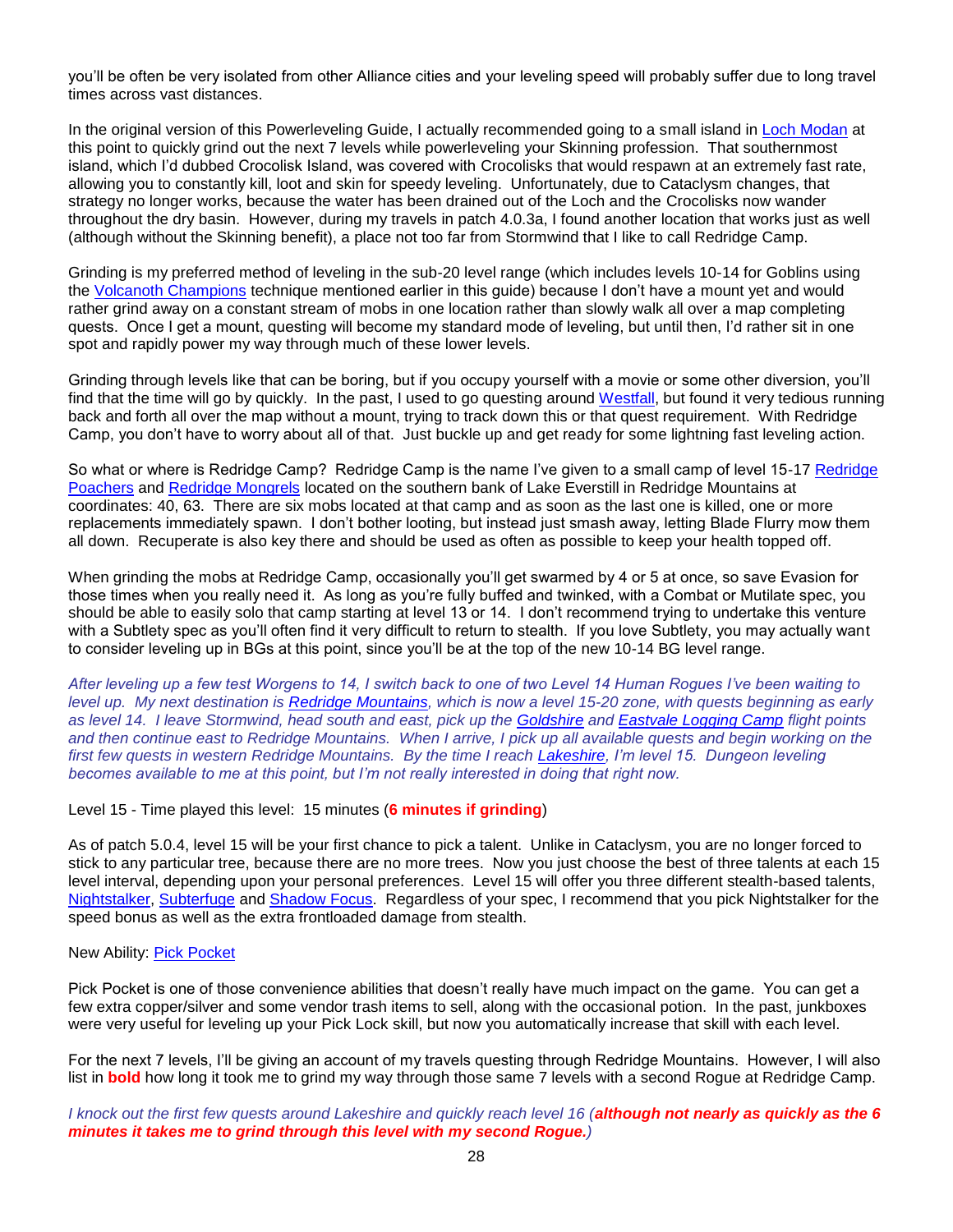Level 16 - Time played this level: 10 minutes (**7 minutes**)

New Ability: [Pick Lock](http://www.wowpedia.org/Pick_Lock)

Pick Lock is one of those convenience abilities, much like Pick Pocket, that can help you make a few silver or gold here and there. Occasionally you'll find a use for it in dungeons, opening a chest or door that would normally require a key, but aside from those rare situations, you probably won't use this ability very often.

*I head north and west, working on quests in the [Redridge Canyons.](http://www.wowpedia.org/Redridge_Canyons) I find an Elite level 18 Canyon Ettin and kill him with ease. Same with Yowler. By the time I reach the back of [Rethban Caverns,](http://www.wowpedia.org/Rethban_Caverns) I'm at level 17.*

Level 17 - Time played this level: 12 minutes (**9 minutes**)

*After turning in quests in Lakeshire, I head north and east this time to quest around Alther's Mill.*

Level 18 - Time played this level: 20 minutes (**10 minutes**)

*I continue working my way northward towards Render's Camp and into Render's Rock. By the time I return to Lakeshire, I've reached level 19 and turn in enough quests to get halfway to 20. I take the boat over to [Camp Everstill](http://www.wowpedia.org/Camp_Everstill) and pick up that flight point and all available quests there.*

#### Level 19 - Time played this level: 15 minutes (**12 minutes**)

*I complete the first few Camp Everstill quests and then stumble upon Redridge Camp for the first time. I decide to stay here for a short while until I reach the next level.*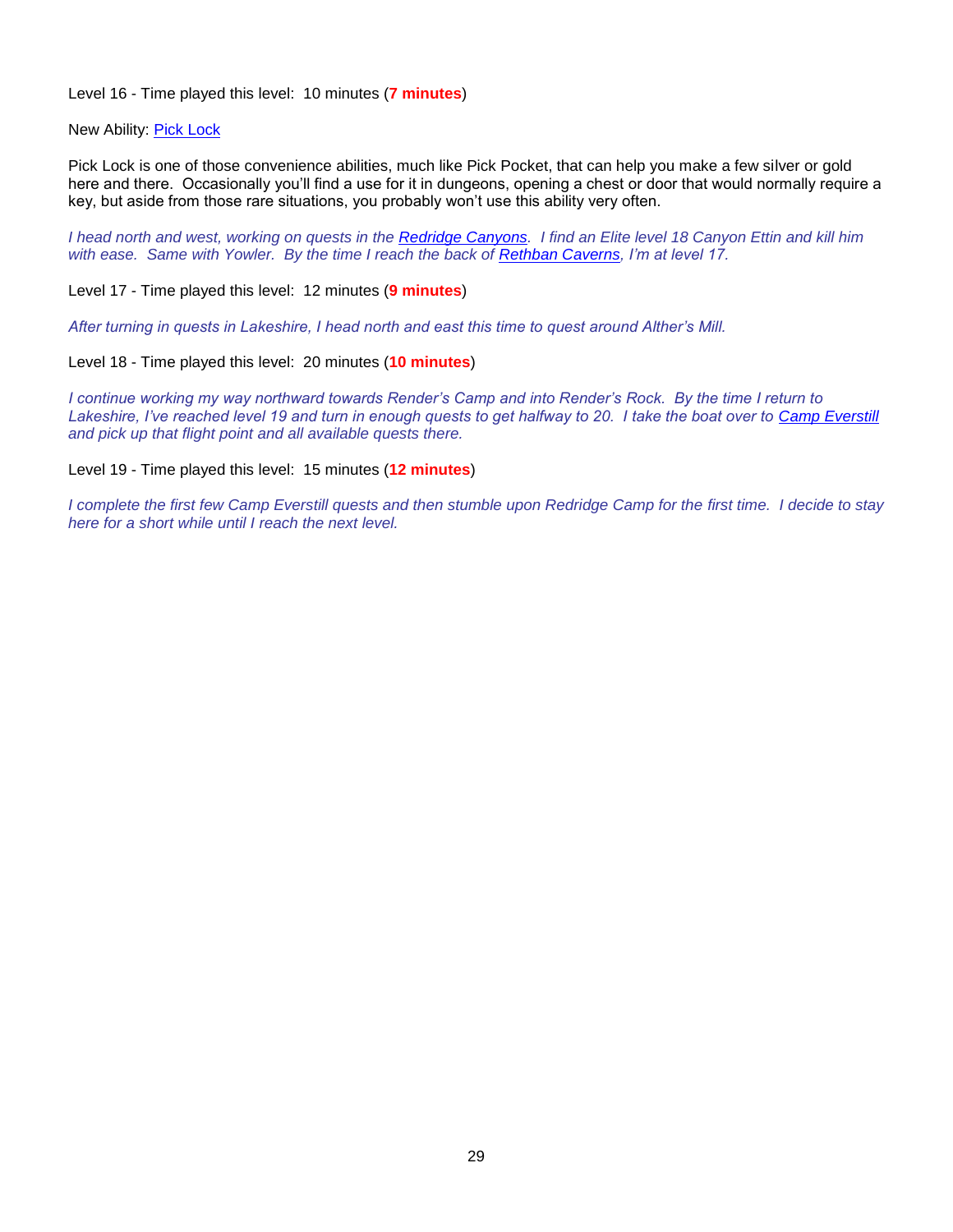## <span id="page-29-0"></span>**Powerleveling Experience: Levels 20-29**

Level 20 - Time played this level: 20 minutes (**14 minutes**)

#### New Ability: [Apprentice Riding](http://www.wowpedia.org/Riding)

The first chance you get, go visit your local [Riding Trainer](http://www.wowhead.com/search?q=Riding+Trainer#npcs:0+3+1) to learn Apprentice Riding and purchase your first mount. Make sure that you put your Riding Gloves and Boots on your action bar, since you'll want to easily switch to those anytime you're crossing long distances.

New Ability: [Crippling Poison](http://www.wowhead.com/spell=3408)

Now that you can apply both a Lethal and Non-Lethal Poison to your weapons, there's really no reason not to use Crippling Poison as soon as you get it. Put Crippling and Deadly Poison on both your weapons and have fun kiting around enemies as they die a slow, painful death.

*I spend a few more minutes at Redridge Camp and then go finish up a few quests.*

Level 21 - Time played this level: 30 minutes (**17 minutes**)

If you've been grinding at Redridge Camp, this is probably the last level you'll want to grind here. After this point, the level 15 Redridge Mongrels will become gray to you, although they'll still be outnumbered by the quantity of level 16 and 17 mobs at that camp.

*I decide to stick around Redridge Mountains a bit longer to finish up a few simple quests on the far eastern side before I go pick up my mount.*

Level 22 - Time played this level: 30 minutes (**30 minutes if still grinding, just in case you're wondering…**)

#### New Ability: [Gouge](http://www.wowpedia.org/Gouge)

Gouge is primarily a PVP ability, however like Kick, it can occasionally be useful while leveling. Gouge is a short duration incapacitation effect that can be used in several ways. Players who use Backstab will often use Gouge to help get positioning on their enemy, however make sure to wait until the end of the effect so that you gain most of your energy back before launching your next attack. If Kick is on cooldown, you can use Gouge as a backup spell interrupt. And if Blind is on cooldown, you can use Gouge as a semi-backup to give you a few seconds to use at least part of a bandage to heal up.

*I hearth to Stormwind, empty out my bags, train Expert Skinning, pick up my 20-29 powerleveling gear, then head out to the [Eastvale Logging Camp](http://www.wowpedia.org/Eastvale_Logging_Camp) to train my Apprentice Riding ability. After that, I head back to Redridge Mountains. As it turns out, those last few quests on the eastern side of Redridge Mountains actually lead to a few more quests and after completing those I soon reach level 23. My Herbalist's Gloves enchanted with Gatherer are coming in quite handy, allowing me to pick any Bruiseweed that I run across that would normally be too high for me to pick.*

Before patch 5.0.4, Rogues had access to their ultimate emergency button, Vanish, at level 22, but now it's been moved all the way to level 34. So, what's a Rogue supposed to do when he doesn't have Vanish to save him from danger? Well, if you've prepared your Rogue properly, you should have numerous options available to you. Let's break down a tough fight, one where you may have accidentally pulled too many mobs and will need to quickly decide how to handle the situation.

If Sprint is up, you could obviously run away. But let's assume that Sprint isn't up…maybe you've sprinted around a tree and stumbled into a big camp of Murlocs. Your first emergency button is going to be Evasion. Evasion will give you time to assess the situation and select your options. As soon as fighting begins, pop Evasion and slowly back up to keep all of your enemies in front of you so that you get the full benefit of the increased dodge effect.

Enemies attacking you from behind can't be dodged (or parried), so Evasion isn't going to help as much if you let that happen. Don't back away too much, or too quickly, because you want to stay as close as possible to any casters or other mobs who might be firing at you with ranged attacks. I actually find it beneficial to pull groups of melee mobs towards a caster, so I can handle them all together. Also, if you get close enough to a caster, they might drop their more powerful magic attacks and switch to their weaker melee attacks.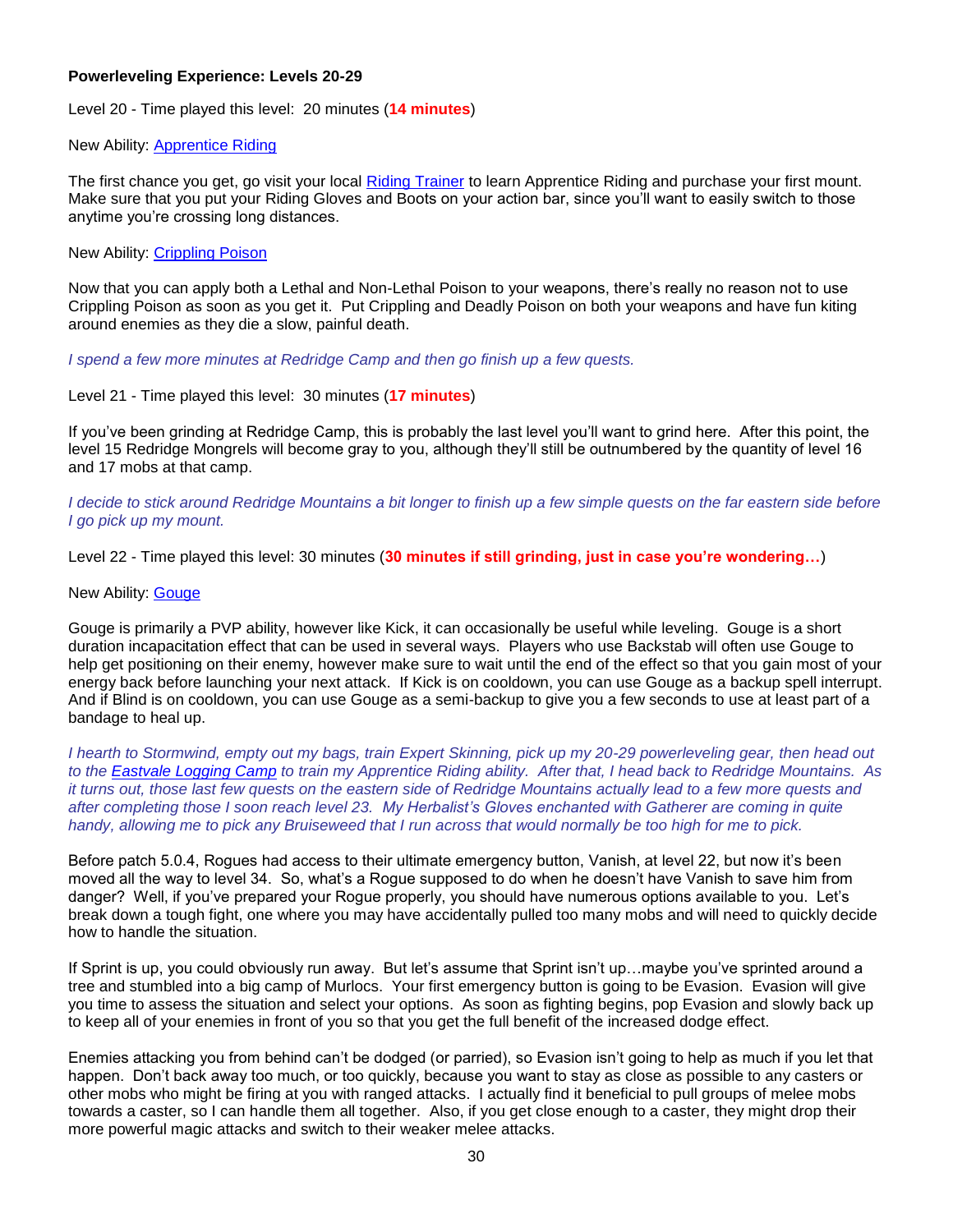Once you've gotten the mobs grouped up in front of you, it's time to drop some [Ez-Thro Dynamite](http://www.wowhead.com/?item=6714) on them. You want to do this as early as possible so that you get as many of them with it as you can. That will make your job easier, as they'll all have reduced health pools. Make sure you have Blade Flurry up if you're Combat. Concentrate on attacking the tougher, higher level mobs with more health and let the dynamite and Blade Flurry action whittle down the easier mobs for you. By doing that, you're giving yourself good targets to build up more combo points on, so that you can then convert those into longer Recuperate or Slice and Dice uptime. In extended solo battles, you'll want to try and get both of those effects going as soon as possible and then use Deadly Momentum to keep them up.

Once your health has dropped a little, it's time to pop Lifeblood (assuming you're an Herbalist), getting benefit from both the extra life and the haste effect for the rest of the battle. If your health continues dropping, then it's time to use a health potion. If the situation starts looking really bad, then drink a Thistle Tea so that you get an extra boost of Energy to quickly power up a few more attacks before things get out of control.

By this time, you should have been able to mow down half a dozen mobs or more, but if you start running out of steam and have just one or two mobs left, you still have options available to you. Try to quickly finish off the mob with the lowest health, so you can get yourself into a 1-on-1 situation and then Gouge the other mob. While that mob is incapacitated, pop one of your Heavy Runecloth Bandages. You should be back up to full health before the mob can ever recover.

#### Level 23 - Time played this level: 30 minutes

*I finish up the last of my Redridge Mountains quests and end up about 3/4 of the way to level 24. I decide to grind a few dozen more mobs to get the rest of the way to 24 for Vanish. I swing by the Rogue Trainer in Goldshire before heading down to the next zone I'll be leveling in, [Duskwood.](http://www.wowpedia.org/Duskwood)*

## Level 24 - Time played this level: 30 minutes

## *I begin questing in northeastern Duskwood, making sure to work on my Herbalism and Skinning as I'm leveling.*

For those who have leveled characters in the past, you really start to get a better understanding of how quests were reorganized in Cataclysm. With these new, redesigned quests, there's a lot less running back and forth, and a bit more hand holding as the quests lead you in a logical, orderly direction around each zone. Many quest objectives have been simplified, and frustrating searches for one specific type of creature or elusive body part have pretty much been eliminated. The result is a less annoying leveling experience, but also one that seems to lack depth at times.

To make up for the overly vanilla quest objectives, Blizzard introduced some interesting variety into the lower level zones that will remind some players of the kinds of quests you may have seen in the higher levels of TBC and WotLK. You now get occasional, fun quests where you get to control vehicles and cause lots of mayhem and destruction. These changes have made the lower levels less of a grind and generally more fun overall, while definitely being more user-friendly for newer players. Adding more Flightmasters throughout each zone is also a welcome change.

Now that you have a mount, you may want to consider trying out some PVP if you haven't already. Unfortunately, Vanish has been relocated to level 34 in patch 5.0.4, so you won't have that vital ability to help you out in PVP at level 24 as was the case in Cataclysm. Still, you'll be at the upper end of the 20-24 level bracket, and with your twinked gear you should do quite well. If you get in a few games of Warsong Gulch and/or Arathi basin now, you'll be able to save up enough honor points to buy a set of PVP "Speed Boots" at level 28, which you can then attach Mithril Spurs to in order to boost both your mounted and unmounted speed throughout the rest of your leveling experience.

#### Level 25 - Time played this level: 15 minutes

#### *I apply my Glyphs, set my hearth in [Darkshire](http://www.wowpedia.org/Darkshire) and and start working on quests in southeastern Duskwood. No more skinning Worgen…boo! To compensate, they've added a few boars (boars in Duskwood ?!?) for players to skin.*

#### Level 26 - Time played this level: 30 minutes

# New Ability: [Sprint](http://www.wowpedia.org/Sprint)

Sprint is a very useful ability, one that can be used offensively to quickly close in on enemies, defensively to bolt away from dangerous situations or you can just use it as a helpful utility to cover long distances and speed along your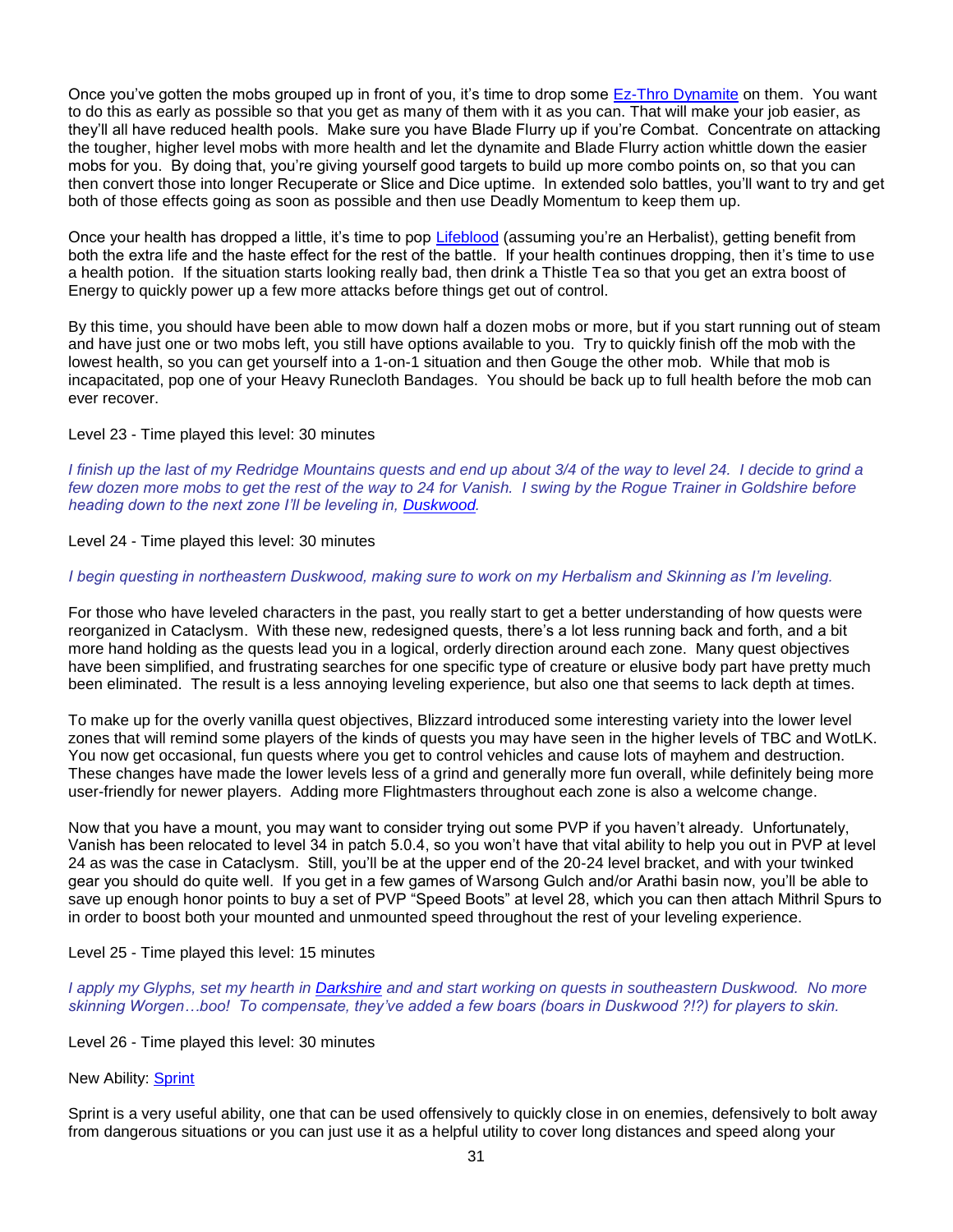overall leveling progression. With a 1 minute cooldown, you should be using it as often as possible, especially in conjunction with Glyph of Blurred Speed and Glyph of Sprint, to race across rivers and other small bodies of water that would normally slow down your progress. Disappointingly, Sprint suffered the same fate as Vanish, getting pushed back 10 levels from being a level 16 ability in Cataclysm (and previously level 8 before that).

#### New Ability: [Cheap Shot](http://www.wowpedia.org/Cheap_Shot)

Cheap Shot is a rogue's opening stun attack, used to lock down enemies to prevent them from reacting. Some players swear by it, while others pretty much avoid it in favor of the superior burst damage of Ambush. In the past, many players felt that stunlocks were pretty much required to level a Rogue, in order to avoid taking copious amounts of damage. However, with the addition of Recuperate, preventing damage with stunlocks isn't nearly as important as it once was. Cheap Shot can still be effective in certain situations, but often you'll just be better off with pure damage.

*I complete a bunch of quests in south Duskwood, then head further west to pick up the flight point out at [Raven Hill.](http://www.wowpedia.org/Raven_Hill) Next I hearth back to Darkshire and turn in my quests, putting me halfway into Level 27. My Skinning is at 170 and my Herbalism 120 at this poont. Reminder for Level 26+: Equip a helm as soon as possible for the extra stats.*

#### Level 27 - Time played this level: 18 minutes

*I upgrade to Elixir of Agility and then head south and west, questing my way across Duskwood.*

#### Level 28 - Time played this level: 22 minutes

#### New Ability: [Distract](http://www.wowpedia.org/Distract)

Distract is useful for both PVE & PVP. In PVE, you'll want to use it to force mobs to face away from you, allowing you to sneak by or set them up for a surprise attack. In PVP, you can use it for the same purpose, however sometimes you'll want to use it to stop players from trying to get away. A player riding by on a mount can often be easily confused when they're suddenly riding in the wrong direction, especially if they ride back into the waiting arms of their opponent.

#### New Ability: [Mind-numbing Poison](http://www.wowhead.com/spell=5761)

Unless you find yourself fighting through a bunch of spellcasters, you probably won't get much use out of Mindnumbing Poison while leveling.

*I continue questing in Duskwood, completing quests in the southern and western portions. In the past, I used to have a favorite circuit I liked to run in [Raven Hill Cemetery,](http://www.wowpedia.org/Raven_Hill_Cemetery) going down through one tomb and then sprinting my way through the underground tunnel to the other tomb, killing tons of skeletons and ghouls along the way. However, the density of mobs has been reduced considerably so that technique isn't nearly as effective as it once was. Instead of hanging around to grind in the cemetery as I had always done with previous Rogues, I finish up my quests there and move on. By the time I reach level 29, I've gotten my Skinning to 180 and my Herbalism to 140.*

Level 29 - Time played this level: 55 minutes (PVP and riding around to get my PVP boots)

Level 29 is the perfect time to try out some PVP if you haven't already. You'll be at the upper end of the level range, so you're going to be as powerful as you can possibly be for this bracket. And unlike earlier brackets, you'll have access to a mount so it won't take as long to make your way across the map to engage in battle.

*I fly to Stormwind, empty out my bags, train Expert Herbalism and grab my 30-39 powerleveling gear. Then I switch to a Subtlety Ambush spec and queue up for a few rounds of PVP. While waiting for PVP queues, I take the [Deeprun](http://www.wowpedia.org/Deeprun_Tram)  [Tram](http://www.wowpedia.org/Deeprun_Tram) to [Ironforge,](http://www.wowpedia.org/Ironforge) then ride all the way around to [Wetlands](http://www.wowpedia.org/Wetlands) and [Menethil Harbor.](http://www.wowpedia.org/Menethil_Harbor) After picking up the Menethil Harbor flight point, I head up north to [Arathi Highlands](http://www.wowpedia.org/Arathi_Highlands) to pick up that flight point as well as my PVP speed boots. I attach Mithril Spurs to my new boots and then hearth back to Darkshire. By the time I reach level 30, I've finished up the last of my Duskwood quests.*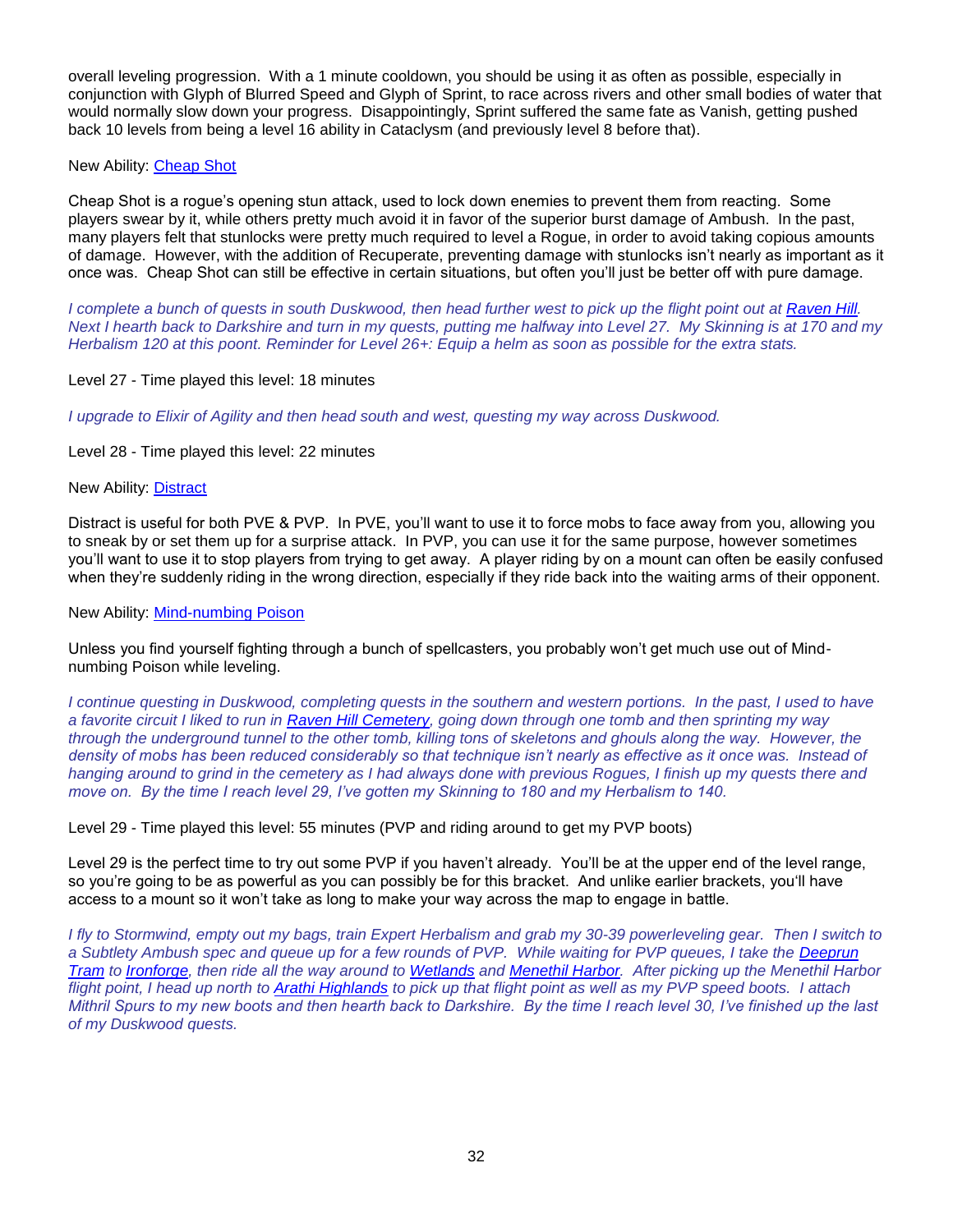# <span id="page-32-0"></span>**Powerleveling Experience: Levels 30-39**

#### Level 30 - Time played this level: 35 minutes

Level 30 is a very busy time. You'll be learning new abilities, gaining access to [Dual Talent Specialization](http://www.wowpedia.org/Dual_Talent_Specialization) and getting to pick a new talent. This time, your talent choices include [Deadly Throw,](http://www.wowhead.com/spell=26679) [Nerve Strike](http://www.wowhead.com/spell=108210) and [Combat Readiness.](http://www.wowhead.com/spell=74001) Of those three talents, I recommend Combat Readiness for leveling purposes. Combat Readiness is a useful defensive ability for both PVP and leveling. Unfortunately, this ability does not synergize well with Evasion, so you'll want to use those two abilities separately from each other. With its shorter, two minute cooldown, you may want to macro this talent along with another two minute ability, like one of the [several on-use trinkets](http://www.wowhead.com/items=4.-4?filter=minrl=30;maxrl=40;cr=107:107:45:26;crs=0:0:3:3;crv=Use:Increases:0:0) you'll get access to in this level range. That way, you'll be confident that your defenses will be up as you get the most advantage out of your offensive trinket ability. Note: Combat Readines shares a cooldown with Cloak of Shadows as of patch 4.2.

#### New Ability: [Swiftblade's Cunning](http://www.wowhead.com/spell=113742)

Historically, Rogues have been known to complain about not having much in the way of useful buff/debuff abilities that help out groups and raids. Swiftblade's Cunning is a new passive ability introduced in patch 5.0.4 which helps to alleviate that issue, increasing your party's melee and ranged attack speeds by 10%.

#### New Ability: [Wound Poison](http://www.wowhead.com/spell=8679)

In the past, I always recommended that non-Assassination Rogues switch to Wound Poison as soon as it becomes available. However, with the patch 5.0.4 improvements to Deadly Poison, there's not much point in switching to Wound when you have access to a useful DoT poison that also deals instant damage with additional applications.

#### New Ability: [Dual Talent Specialization](http://www.wowpedia.org/Dual_Talent_Specialization)

Dual Talent Specialization allows you to pick up a second set of talents, so once you get your talents and glyphs set up for your  $2^{nd}$  spec, you can freely switch back and forth between talent specs depending upon your needs.

I recommend that Dagger Rogues use Assassination as their primary spec and non-dagger Rogues go with Combat, with both choosing Subtlety as their secondary spec. With this setup, you can rely on the power of your primary spec for most of your questing, but still have the flexibility to switch to Subtlety for PVP and/or special situations. I like to use my primary Combat or Assassination spec to blast my way through groups of mobs and then switch to Subtlety any time I'm fighting mobs 1-on-1 out in the open field.

There are a few important things you need to know about Dual Talent Specialization. You can't switch specs while in combat, Arena or BGs (except during the preparation stage). Switching talents takes 5 seconds to cast, will unstealth you when you begin casting, and can be interrupted if attacked. Upon switching talents specs, your glyphs and action bars will also switch, so make sure you remember to sync up your toolbars between specs as you're leveling. If you don't, you'll try to pop a potion or some other key ability in an emergency situation and it won't be where you expect it.

Here's a handy macro you can use to quickly switch between talent specs:

#### /usetalents [spec:1] 2; 1

*Once I'm done with Duskwood, I ride south to the [Rebel Camp](http://www.wowpedia.org/Rebel_Camp) in Northern Stranglethorn to begin working on quests in that zone. I pick up the flight point and all available quests and then head southwest to [Nesingwary's Expedition.](http://www.wowpedia.org/Nesingwary%27s_Expedition) I pick up the quests there and then begin questing. Also, I make sure to upgrade my explosives to Ez-Thro Dynamite II.*

Northern Stranglethorn is an excellent zone for leveling, providing tons of quests in the 25-30+ level range as well as plenty of beasts to skin and herbs to pick. However, STV is also well-known for ganking on PVP realms. If you're playing on a PVP server, then you knew what you signed up for, so now's your chance to prove it. Switching to Subtlety while in this zone will give you the tools you'll need to survive and excel at PVP while leveling.

#### Level 31 - Time played this level: 30 minutes

*I continue working on quests in the northern section of Northern Stranglethorn, while getting in plenty of skinning and herbs.*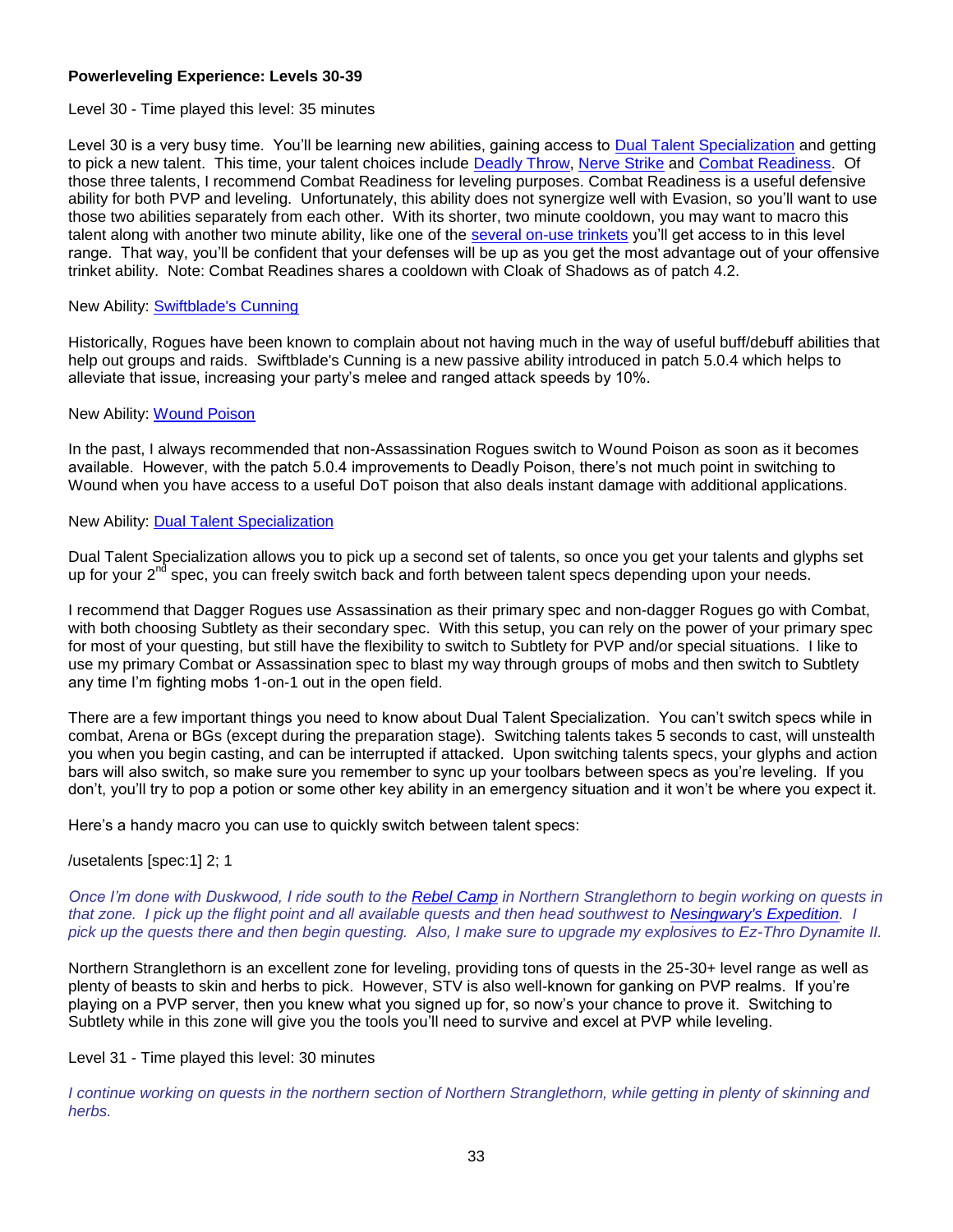Level 32 - Time played this level: 20 minutes

*I continue working on quests in Northern Stranglethorn.*

Level 33 - Time played this level: 15 minutes

*I* finish up most of the quests in the central section of Northern Stranglethorn before heading south to [Fort Livingston.](http://www.wowpedia.org/Fort_Livingston)

Level 34 - Time played this level: 40 minutes

New Ability: [Vanish](http://www.wowpedia.org/Vanish)

As stated earlier, Vanish is the ultimate emergency button for Rogues, allowing you to escape from a variety of nasty situations. Not only that, it can also be used offensively to initiate another stealth opener. When using Vanish, try to make sure that you don't have any Damage over Time (DoT) effects on you that might break the effect. In addition to that, you also want to make sure that you don't accidentally autoattack yourself back out of stealth.

Here's a simple macro you may want to use in place of your Vanish button to prevent that from happening:

/stopattack /cast Vanish

Rogues often complain that Vanish doesn't always work. Well, part of the problem could be that their autoattack lands a hit right after they Vanish, breaking stealth. With this macro, you won't have to worry about that problem anymore.

#### New Ability: [Blind](http://www.wowpedia.org/Blind)

Blind is an effective ability for both PVE & PVP. When engaged in a tough 1-on-1 encounter, you can use Blind on your target to give yourself time to fully heal up with a bandage. In 1-on-2 situations, use Blind to disable the tougher opponent, giving you enough time to finish off the easier target. As of patch 4.2, Blind lasts for an entire minute against NPCs, making it very nice for PVE crowd control.

*I complete all of the quests out of Fort Livingston and eventually hit level 35.*

Level 35 - Time played this level: 60 minutes

*Once I've completed all of my Northern Stranglethorn quests, I take the ride down to the [Explorers' League Digsite](http://www.wowpedia.org/Explorers%27_League_Dig_Site) in the [Cape of Stranglethorn](http://www.wowpedia.org/Cape_of_Stranglethorn) to pick up that flight point. I hearth back to Darkshire, take a flight to Stormwind, empty my bags, train up my professions and upgrade my consumables. Then I fly back to the Cape of Stranglethorn.*

*After returning to the Cape of Stranglethorn, I check out a few quests but quickly find this southern Stranglethorn zone to be disappointing as far as quest layout goes.*

*Taking a look at my map, it appears that I'll have to do a lot of running around in multiple directions, causing me to*  waste a lot of time and effort. Even a trip to Booty Bay leaves much to be desired. It seems that there are fewer *quests available from this hub than before. To make matters worse, I'm already at the upper level range for this zone, much as I was with the previous zone, which means that I'm not getting the full potential out of my leveling experience.*

*Instead of staying around in this zone, trying to make the best of a bad situation, I decide to grab a boat to Ratchet from Booty Bay. Once I get there, I turn in [The Call of Kalimdor](http://www.wowhead.com/quest=26596) and pick up the [Flight to Theramore](http://www.wowhead.com/quest=26702) quest to fly down to [Theramore Isle](http://www.wowpedia.org/Theramore_Isle) in [Dustwallow Marsh.](http://www.wowpedia.org/Dustwallow_Marsh) I feel pretty confident that I'll be abe to level up faster in Dustwallow Marsh, and it will be more in line with my current level range.*

*Upon arriving in Theramore Isle, I complete the easy Triage quest and then begin working on quests in and around Theramore Isle. Elixir of Water Walking comes in really handy in this area, allowing me to travel across the water unhindered to quickly complete a few quests. The next time I see a [First Aid Trainer,](http://www.wowhead.com/search?q=first+aid+trainer#npcs:0+3+1) I powerlevel my First Aid to 300*  so that I can start using Netherweave Bandages. I also switch out my Healing Potions for the more potent Superior *Healing Potions. Note: [Eye of the Storm](http://www.wowpedia.org/Eye_of_the_Storm) can now be accessed beginning at level 35 for those interested in PVP.*

Powerleveling First Aid from 225 to 300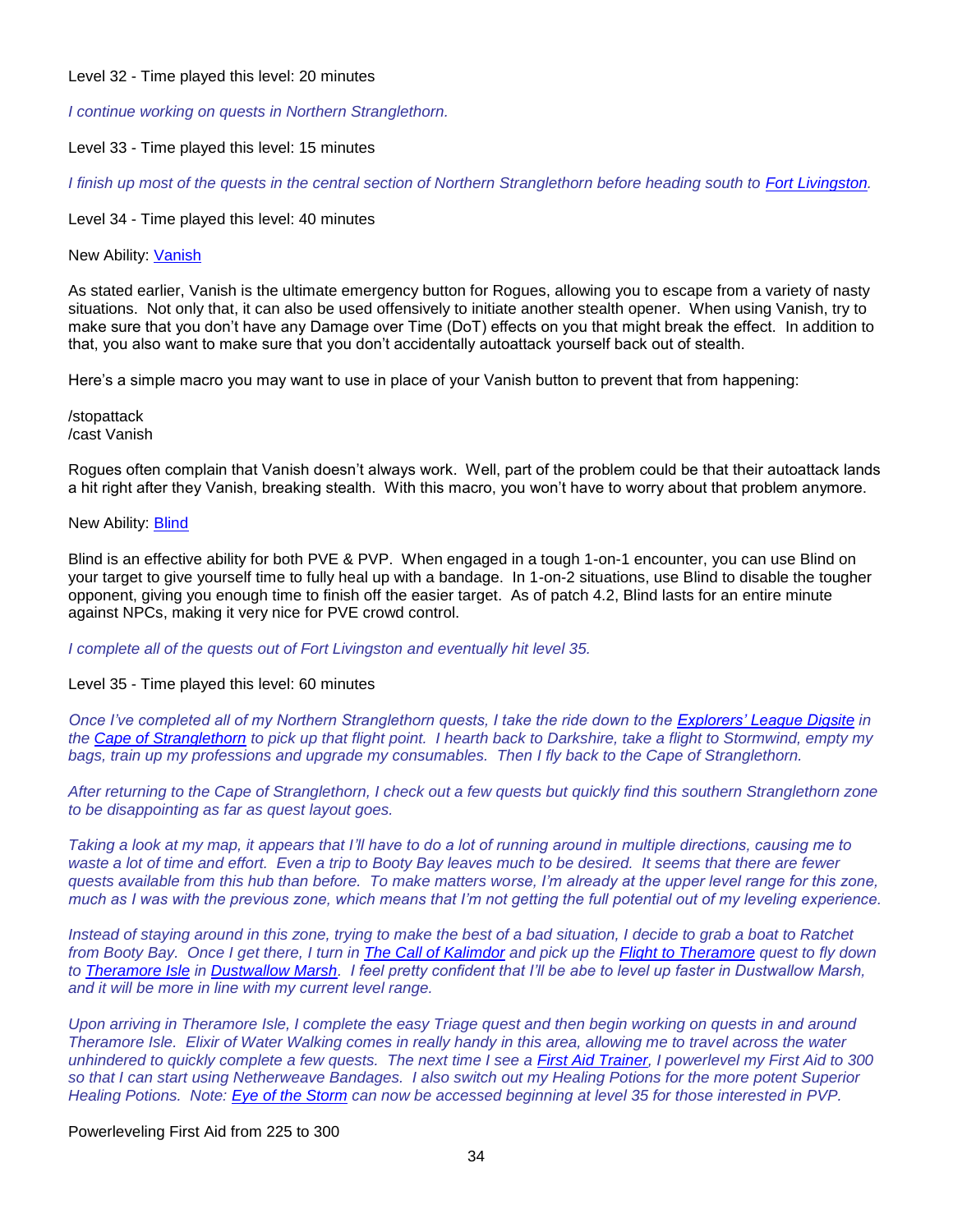- 226 240 Mageweave Bandage: Train Artisan First Aid, then make 20-30 Mageweave Bandages until you reach 240.
- 241 260 Heavy Mageweave Bandage: Make 20-30 Heavy Mageweave Bandages until you reach 260.
- 261 290 Runecloth Bandage: Make 35-45 Runecloth Bandages until you reach 290.
- 291 300 Heavy Runecloth Bandage: Make 10 Heavy Runecloth Bandages until you reach 300.

Level 36 - Time played this level: 22 minutes

New Ability: **Expose Armor** 

Expose Armor works much like a Warrior's Sunder Armor ability, reducing a target's armor, making subsequent melee attacks more effective. The two abilities don't stack, so about the only time you would consider using it is if you're in a melee-heavy group lacking in Warriors. Needless to say, this doesn't get much use as a leveling ability.

*I continue working on quests around Theramore Isle, making my way northwards in search of more quests. I don't have to search too hard, as the quests in this zone generally lead me towards more quest givers for additional quests. Upon reaching 37, I equip my Aquamarine Signet of the Monkey for another nice boost in stats.*

Level 37 - Time played this level: 25 minutes

*I finish up the remaining quests around Theramore Isle, using Elixir of Waterwalking while mounted to quickly complete my last few quests in that area. I head further north and west through Dustwallow Marsh, working on more quests.*

Level 38 - Time played this level: 30 minutes

*I hearth back to Theramore Isle and complete a few more quests there. Then I head west over to [Tabetha's Farm.](http://www.wowpedia.org/Tabetha%27s_Farm) To help with the questing/grinding of the mobs in this zone, I make sure to use my Elixir of Greater Agility and Gift of Arthas.*

Level 39 - Time played this level: 40 minutes

*I keep questing in western Dustwallow Marsh, eventually reaching [Mudsprocket](http://www.wowpedia.org/Mudsprocket) by the time I hit level 40.*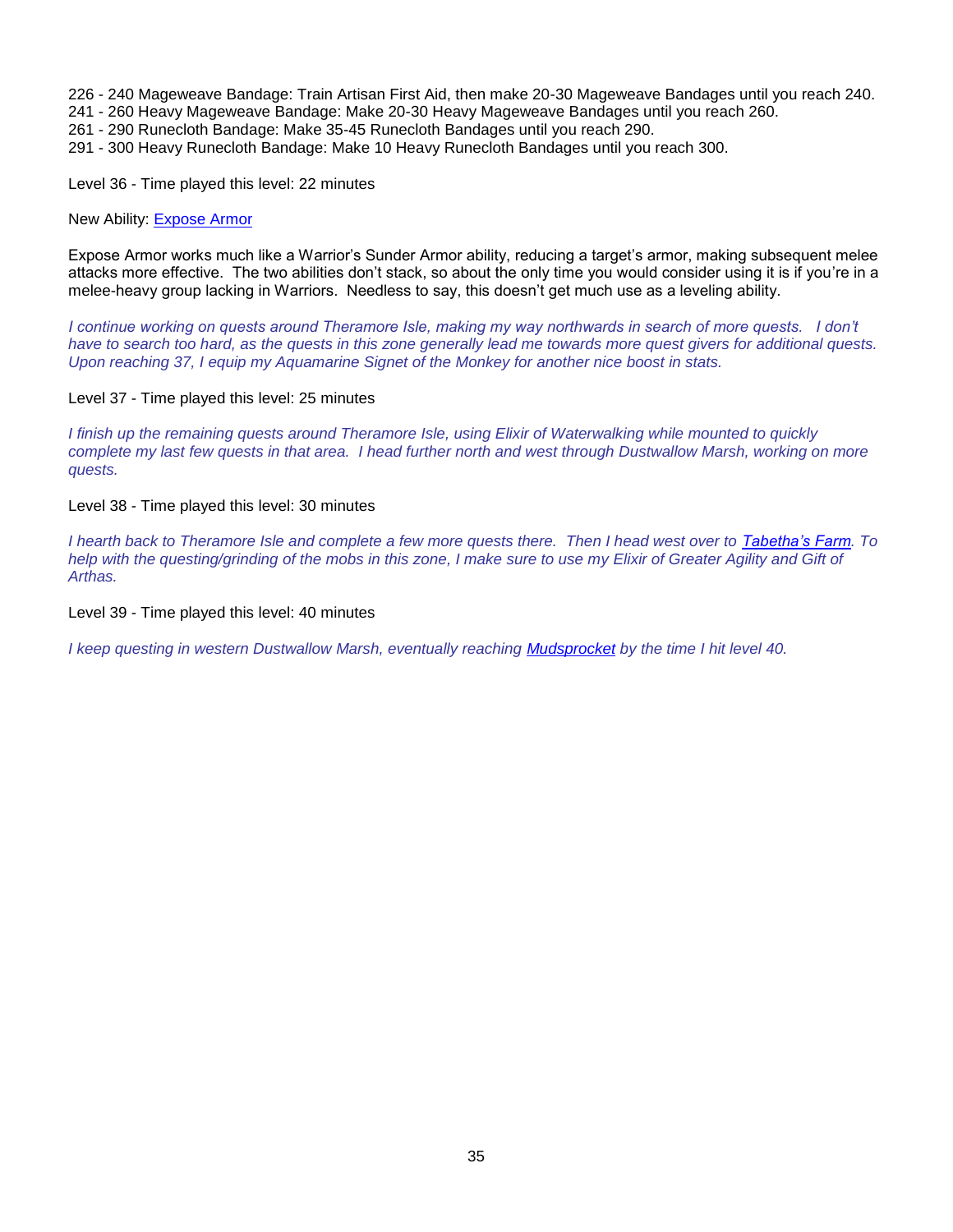# <span id="page-35-0"></span>**Powerleveling Experience: Levels 40-49**

Level 40 - Time played this level: 60 minutes

## New Ability: [Journeyman Riding](http://www.wowpedia.org/Riding)

Learning this ability allows you to ride any land mounts at 100% speed (as opposed to the previous 60% speed).

#### New Ability: [Kidney Shot](http://www.wowpedia.org/Kidney_Shot)

Kidney Shot is the other stun of the classic Rogue stunlock, however since this ability is now affected by the same [Diminishing Return](http://www.wowpedia.org/Diminishing_return) timer as Cheapshot, stunlocks are less effective than they were in the past. If you enjoy the stunlock playstyle, you can certainly rely on stuns to partially lock down mobs, but you'll probably find that killing them is going to take longer that way than if you just took them out with your pure damage attacks.

*Time for a new mount! I return to Eastvale Logging Camp to get Journeyman Riding (and a nicer looking mount). Then I hearth back to Theramore Isle to continue working on quests.* 

#### Level 41 - Time played this level: 45 minutes

*I finish up all of my Dustwallow Marsh quests then take the flight out to [Thalanaar.](http://www.wowpedia.org/Thalanaar) After that, I take a boat through [Thousand Needles](http://www.wowpedia.org/Thousand_Needles) to Raceway Ruins.*

Level 42 - Time played this level: 40 minutes

New Ability: [Feint](http://www.wowpedia.org/Feint)

Feint is one of those abilities that will get very limited use while leveling. Pop this whenever you're getting blasted by some caster's fireball effect or use it to save yourself against a Warrior's [Bladestorm](http://www.wowhead.com/spell=46924) ability in PVP.

#### New Ability: [Detect Traps](http://www.wowhead.com/spell=2836)

Detect Traps is another ability that will barely get used while leveling, unless you enjoy PVP and encounter a significant number of Hunters.

*At this point I start working on Thousand Needles quests around the Speedbarge.*

Level 43 - Time played this level: 50 minutes

*I continue working on Thousand Needles quests over on the eastern side by [Southsea Holdfast.](http://www.wowpedia.org/Southsea_Holdfast) By the time I'm about halfway through this level, I've completed most of the eastern quests and decide to head down to Tanaris. (Note: In retrospect, I don't recommend doing this, as I end up finishing all of my Tanaris quests at level 48, one level shy of the level 49 I need to be to pick up Un'Goro quests. Instead, I should have finished up the remaining Thousand Needles quests in the western half of the zone before heading down to Tanaris.) I pick up the few available quests located at [Gadgetzan,](http://www.wowpedia.org/Gadgetzan) set my hearth and head out to continue questing.*

#### Level 44 - Time played this level: 35 minutes

*I keep working on Tanaris quests, heading east over to [Lost Rigger Cove.](http://www.wowpedia.org/Lost_Rigger_Cove) Numerous pirates can be found here, so this could be a great place for players who prefer to grind mobs.*

Level 45 - Time played this level: 40 minutes

Time to pick another talent. For this level, you get to choose from three different talents that will enhance your survivability, [Cheat Death,](http://www.wowhead.com/spell=31230) [Leeching Poison](http://www.wowhead.com/spell=108211) and [Elusiveness.](http://www.wowhead.com/spell=79008) Of those three, I recommend Leeching Poison, which will replace whichever Non-Lethal Poison you were previously using.

*I continue working on quests in southeastern Tanaris around [Bootlegger Outpost](http://www.wowpedia.org/Bootlegger_Outpost) and th[e Gaping Chasm.](http://www.wowpedia.org/Gaping_Chasm)*

Level 46 - Time played this level: 35 minutes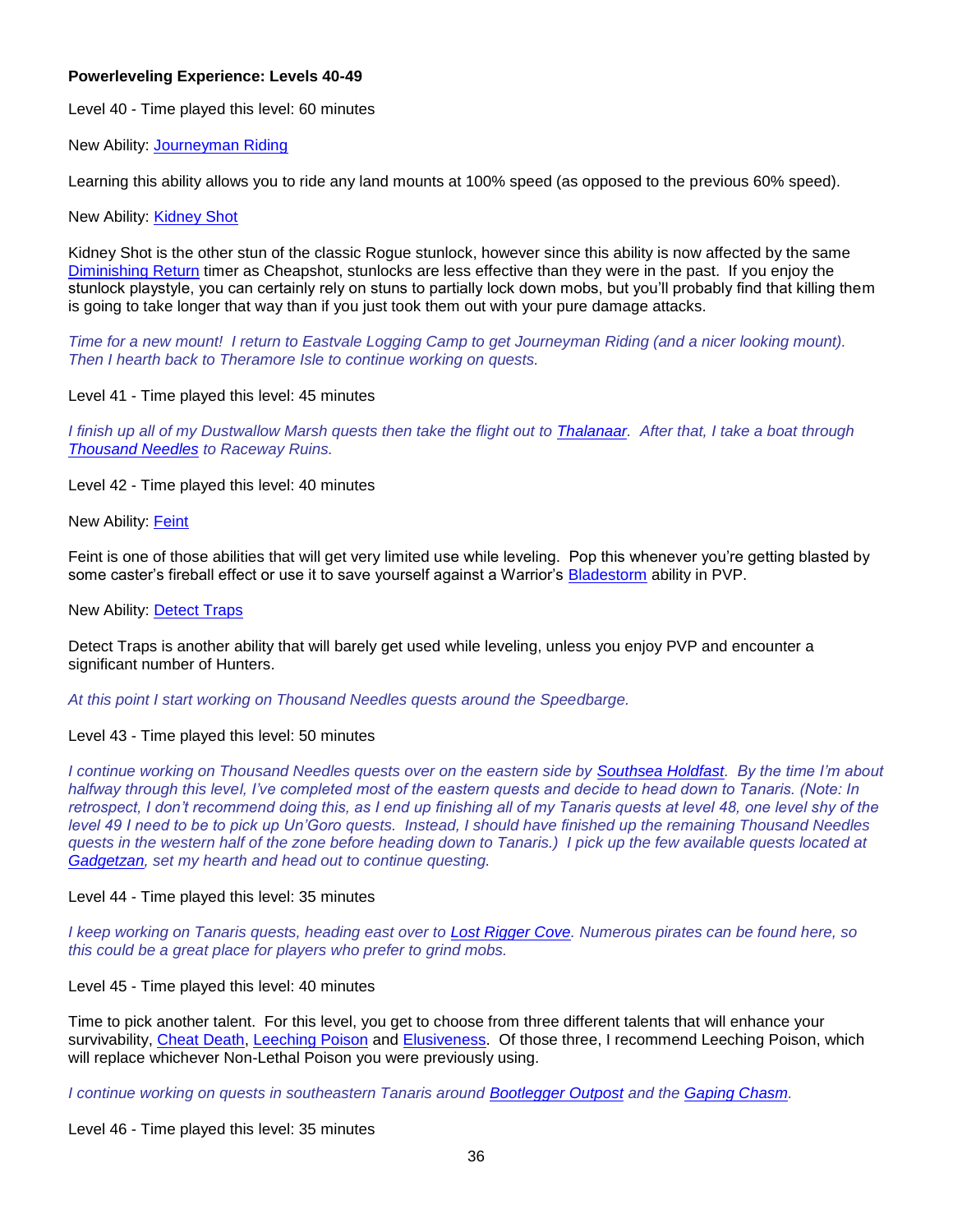#### New Ability: [Rupture](http://www.wowpedia.org/Rupture)

Rupture is a Rogue's bleed finisher, used more for raiding and PVP than leveling. Rarely will you have encounters while leveling where you'll ever get to use this ability to its full potential. Bleed effects like this and Garrote are best used against high armor targets like raid bosses and Warriors in PVP, since bleed effects bypass armor.

*I head over to northwestern Tanaris to work on some quests around [Sandsorrow Watch,](http://www.wowpedia.org/Sandsorrow_Watch) then I head back down to Bootlegger Outpost and further south to [Land's End Beach](http://www.wowpedia.org/Land%27s_End_Beach) for more quests.*

Level 47 - Time played this level: 25 minutes

*I keep questing in southern Tanaris around Bootlegger Outpost.*

Level 48 - Time played this level: 55 minutes

New Ability: [Safe Fall](http://www.wowhead.com/spell=1860)

This ability, along with [Glyph of Safe Fall,](http://www.wowhead.com/item=43378) is a nice little perk for Rogues, allowing you to reduce falling damage. Now you can leap from higher places without worrying about taking an inordinate amount of fall damage.

#### New Ability: [Garrote](http://www.wowpedia.org/Garrote)

Before 4.0.1, Garrote would often be used as a stealth opener for many non-dagger Rogues, and in many cases, still is. However, non-dagger Rogues can now use Ambush, so Garrote isn't as appealing as it once was. On the plus side, Garrote always gives a 3 second silence now, making it immediately useful against casters (previously you didn't get the Silence ability until you reached level 61).

*By the time I reach level 48, I've completed just about every quest in Tanaris except for the group quests from [Dr.](http://www.wowhead.com/npc=39034)  [Dealwell](http://www.wowhead.com/npc=39034) outside the Thunderdrome in Gagetzan. I decide to try my luck at the group quests and find that I'm able to easily complete them all solo. My next destination is [Un'Goro Crater,](http://www.wowpedia.org/Un%27Goro_Crater) unfortunately I need to be level 49 to get any of the quests there. So I decide to try out some BGs using the Random Battleground option for extra honor. I switch to my Subtlety spec and find that I can still do fairly well, but battles are slowly starting to get tougher. While waiting in queue, I head back to Thousand Needles to complete a few quests I'd left behind and also work on leveling up my Herbalism to 275.*

Level 49 - Time played this level: 35 minutes

*I finish up a few Thousand Needles quests, then head over to Un'Goro Crater to begin questing there. Once I reach 50, I return to Stormwind to train up my professions.*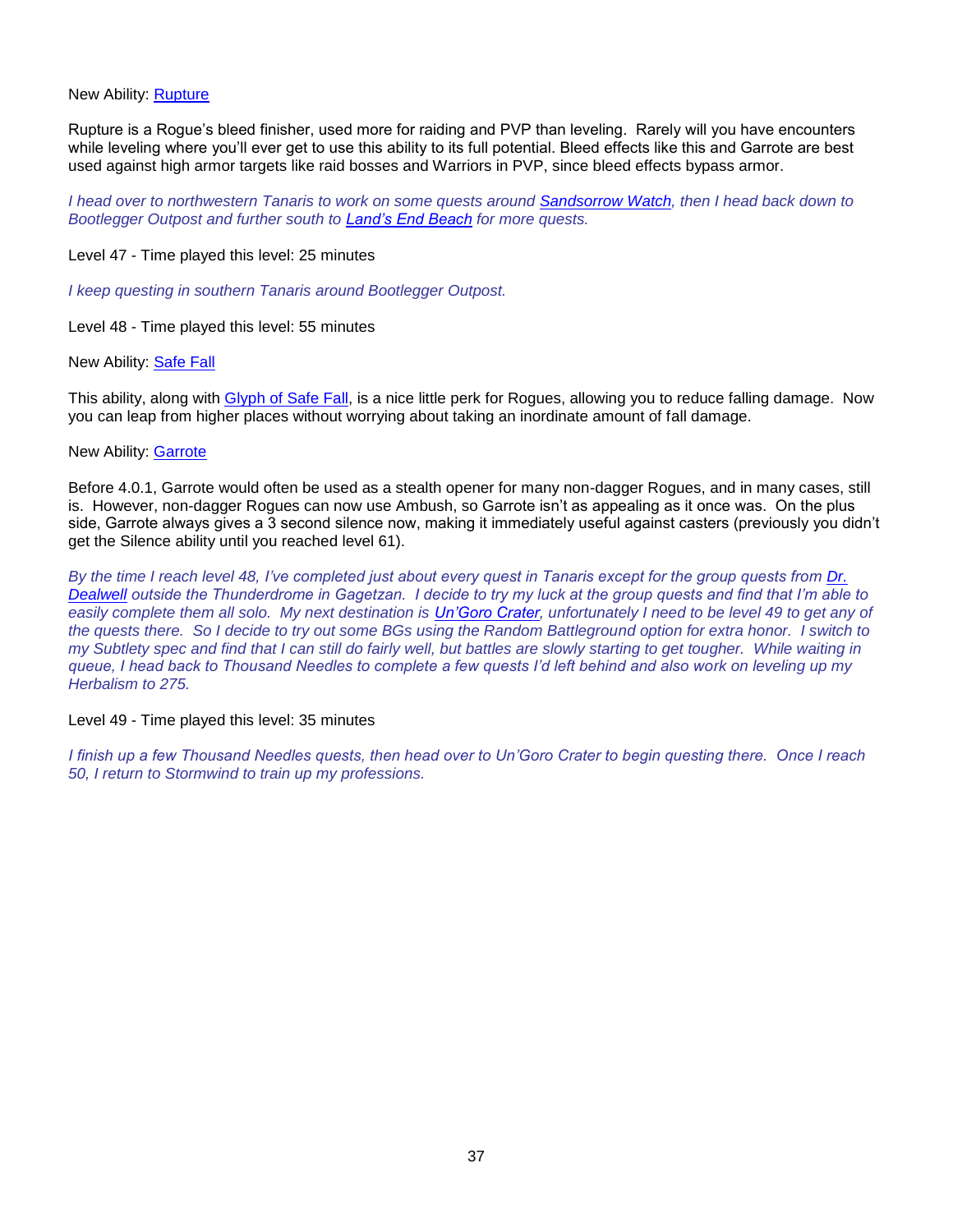# <span id="page-37-0"></span>**Powerleveling Experience: Levels 50-59**

Level 50 - Time played this level: 55 minutes

Two more glyph slots open up at this level. I recommend [Glyph of Safe Fall](http://www.wowhead.com/spell=58033) and [Glyph of Evasion.](http://www.wowhead.com/spell=56799)

New Ability: [Leather Specialization](http://www.wowhead.com/spell=86531)

This passive ability increases your Agility by 5% when you're wearing Leather in all of your armor slots. Usually, that shouldn't be an issue, but if you happen to be wearing any cloth heirlooms, now is probably the time to replace them. Keep your eye out for level-appropriate leather gear "of the Monkey" and eventually gear "of the Bandit" after reaching level 57.

Powerleveling First Aid from 300 to 375

301 - 340 Netherweave Bandage: Train Master First Aid then make 40 Netherweave Bandages until you reach 340. 341 - 350 Heavy Netherweave Bandage: Make 10 Heavy Netherweave Bandages until you reach 350. 351 - 375 Frostweave Bandage: Make 25 Frostweave Bandages up to 375.

*I hearth back to Tanaris, pick up my level 50 gear and consumables, apply new glyphs, and then return to Un'Goro Crater to continue questing in the southeastern section of that zone.*

Level 51 - Time played this level: 45 minutes

*I continue working on Un'Goro quests, slowly making my way around the zone. I make sure to turn in all of the necessary [Power Crystals](http://www.wowhead.com/search?q=Power+Crystal) so that I can create a bunch of [Crystal Charges](http://www.wowhead.com/?item=11566) to use for AoE.*

Level 52 - Time played this level: 35 minutes

#### New Ability: [Dismantle](http://www.wowhead.com/spell=51722)

Dismantle is primarily a PVP ability that can also be useful while leveling. A 10 second disarm effect can severely cripple most melee opponents. Basically any opponents who rely heavily upon their weapons (including other Rogues) are going to be shut down for a short while with this useful ability. Note: If you yourself ever become disarmed, keep in mind that there are still a few key abilities you can use while weaponless, including Fan of Knives, Dismantle, Kick, Blind, Recuperate, Evasion, Cloak of Shadows, Smoke Bomb, Sprint and Vanish/Garrote.

*I head over to the western half of the zone to work on quests based out of [Fire Plume Ridge](http://www.wowpedia.org/Fire_Plume_Ridge) and [Golakka Hot Springs,](http://www.wowpedia.org/Golakka_Hot_Springs) specifically [The Ballad of Maximillian](http://www.wowhead.com/quest=24707) quest for the very nice [Toy Windmill](http://www.wowhead.com/item=53597) trinket, which will last me well into the 60s.*

Level 53 - Time played this level: 55 minutes

*I finish up all of my Un'Goro quests, ending up about halfway through level 53. I don't relish the idea of heading over to Silithus, so I return to Eastern Kingdoms and make my way east from Darkshire over to [Swamp of Sorrows.](http://www.wowpedia.org/Swamp_of_Sorrows) Since I need to be level 54 in order to begin questing in Blasted Lands, I queue up for some random BGs and complete a few quests at [The Harborage](http://www.wowpedia.org/Harborage) in northwestern Swamp of Sorrows.*

*I'm pleasantly surprised when I find that I'm able to gain a nice chunk of experience from gathering herbs in Swamp of Sorrows. I remember this swamp being good for picking herbs, but I don't ever remember it being this good. In some areas, I can literally go non-stop from herb-to-herb-to-herb, as every time I pick an herb, I usually stumble upon one or more additional herbs located nearby on my map. Instead of continuing on to Blasted Lands, I decide to keep questing here while leveling up my Herbalism.*

Level 54 - Time played this level: 45 minutes

New Ability: [Relentless Strikes](http://www.wowhead.com/spell=58423)

Finally, a change from patch 5.0.4 Rogues should rejoice about! Previously a mandatory talent for most Rogues looking to increase energy and DPS output, Relentless Strikes is now awarded to all Rogues beginning at level 54.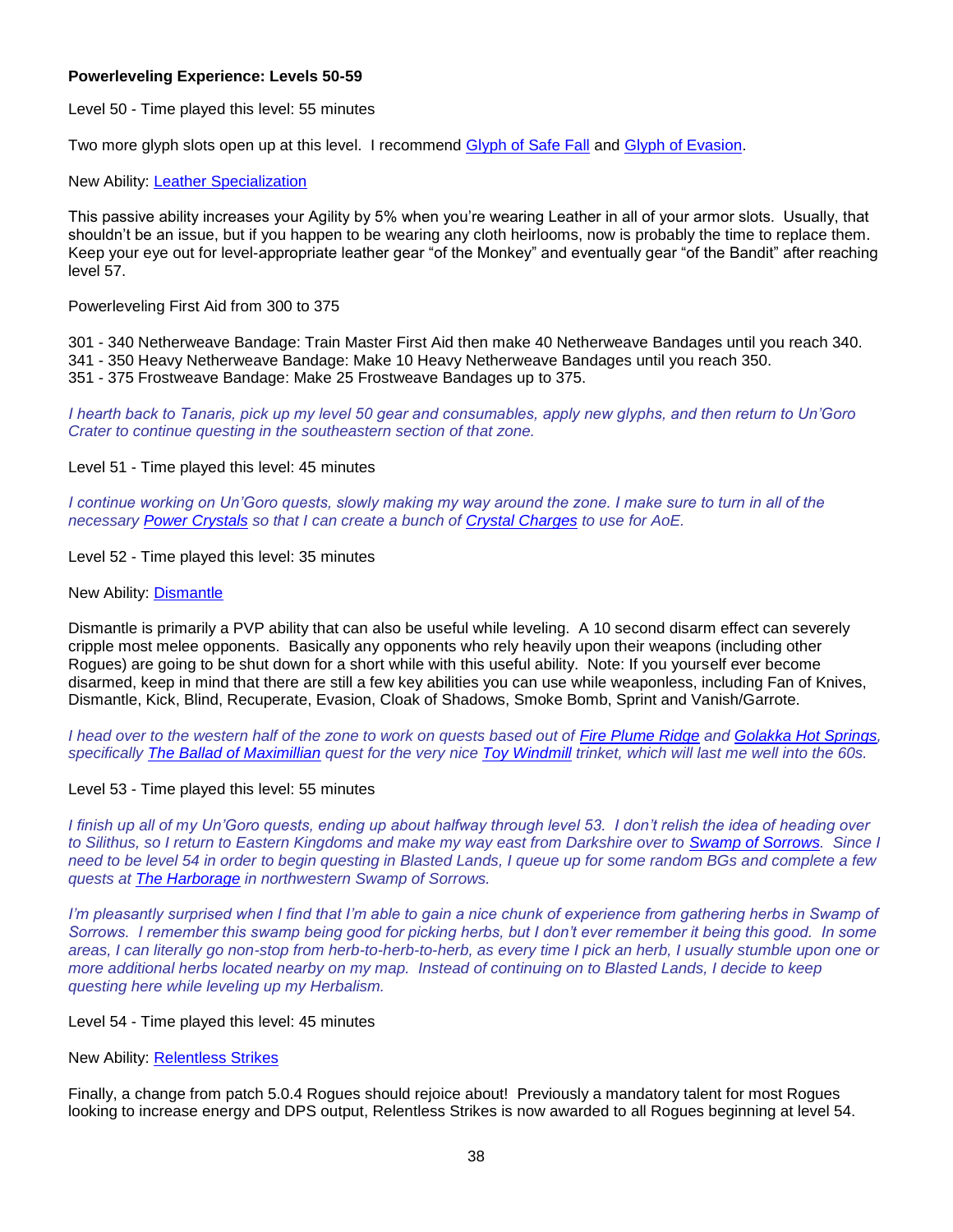*I keep working on quests in western Swamp of Sorrows while leveling up my Herbalism. Eventually I need to fly over to Redridge Mountains to visit an Herbalism Trainer to move up to the next level of Herbalism.* 

Level 55 - Time played this level: 35 minutes

*I continue working on quests in Swamp of Sorrows, heading east over to [Marshtide Watch.](http://www.wowpedia.org/Marshtide_Watch)*

Level 56 - Time played this level: 35 minutes

New Ability: [Disarm Trap](http://www.wowhead.com/spell=1842)

This ability will get used even less than Detect Traps. It's only real purpose while leveling is against Hunter traps in PVP. Just be careful not to stumble into their flare's range while trying to disarm the trap.

*I* continue working on quests in Swamp of Sorrows, eventually making my way northeast up to [Bogpaddle.](http://www.wowpedia.org/Bogpaddle)

Level 57 - Time played this level: 45 minutes

Finally, it's time for some **Bandit gear!** Level 57+ gear "of the [Bandit](http://www.wowhead.com/items=4?filter=ty=2:-3:-6:-2;minle=81;minrl=57;maxrl=59;cr=3:128;crs=1:4;crv=0:0#0+3+1)" is a really nice upgrade in stats over pre-TBC gear. You won't be able to quest in [Outland](http://www.wowpedia.org/Outland) until you're level 58, but you'll certainly be ready with some of the best pre-Outland gear available. Key Bandit items to keep an eye out for include the helm, necklace, belt, pants, bracers, gloves, rings and thrown weapon. Those items should last you for quite a while, whereas items in the other slots will be quickly replaced by superior quest rewards soon after reaching Outland. Consider enchanting some of those Bandit items for an even greater boost in stats that will last you well into Outland.

*I finish the rest of my Swamp of Sorrows quests, ending up at 365 Herbalism and 341 Skinning. Now I'm ready to head down to Blasted Lands. I begin questing in the eastern section of this zone and soon hit level 58.*

Level 58 - Time played this level: 45 minutes

New ability: [Cloak of Shadows](http://www.wowpedia.org/Cloak_of_Shadows)

Cloak of Shadows is a powerful, defensive Rogue ability, especially when enhanced with [Glyph of Cloak of Shadows.](http://www.wowhead.com/item=45769) Although this ability shines in PVP, it gets plenty of use in raiding and leveling. Note: Cloak of Shadows shares a cooldown with Combat Readiness as of patch 4.2, preventing you from abusing both effects at the same time for semiinvincibility.

From this point forward, I'll be switching into a sort of tutorial mode to help guide you through the remaining levels.

Now is a good time to head into Outland, so that you can experience The Burning Crusade expansion (free for all players as of patch 4.2). To reach Outland, fly down to Blasted Lands and then ride south to the portal that takes you to [Hellfire Peninsula.](http://www.wowpedia.org/Hellfire_Peninsula) Once you're through the portal, head over to [Honor Hold](http://www.wowpedia.org/Honor_Hold)[/Thrallmar](http://www.wowpedia.org/Thrallmar) to begin questing. Pick up all available quests and then begin making your way around the zone, starting on the eastern side as you slowly work through numerous quests that eventually lead out to the west.

Level 58 is also a great time to get back into PVP, now that you have Cloak of Shadows, so go ahead and queue up for some BGs. If you have any level 58 Bandit gear, then now would be a good time to equip those items because you're going to need the best gear you can get when you go up against Death Knights. Since their introduction in WotLK, Death Knights have always been very tough opponents in this bracket.

#### Level 59 - Time played this level: 50 minutes

Continue questing in Outland and/or leveling up in BGs. As you quest through Hellfire Peninsula, make sure you kill [Warbringer Arix'Amal](http://www.wowhead.com/npc=19298) up north, who drops [Burning Legion Missive,](http://www.wowhead.com/item=29588) a quest item which leads to another quest requiring you to defeat [Arazzius the Cruel.](http://www.wowhead.com/npc=19191) Completing that series of quests will reward you with [Bladefist's Breadth,](http://www.wowhead.com/?item=28041) a very nice burst damage trinket. You can solo Warbringer Arix'Amal, and as of patch 4.3, you can now also solo Arazzius the Cruel. Many quests that were previously group quests in Outland and Northrend have been re-tuned to allow players to complete them solo in patch 4.3. Another change to be aware of is that most dungeon questgivers for Outland and Northrend dungeons have now been moved inside the instances in patch 4.3, so the majority of dungeon quests for those two continents are now available from within their respective dungeons.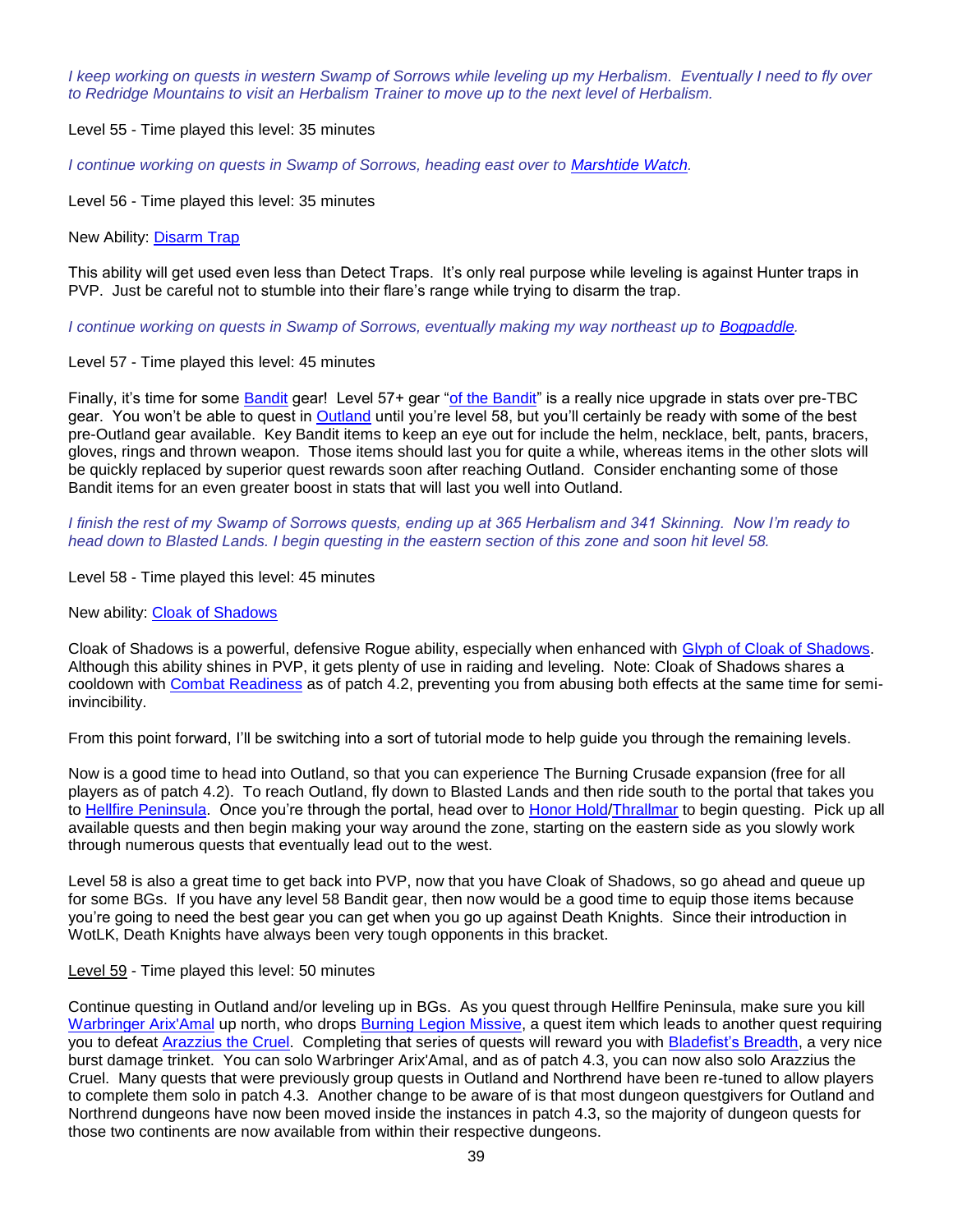# <span id="page-39-0"></span>**Powerleveling Experience: Levels 60-69**

#### Level 60

New Talents! At level 60, you get to choose from [Preparation,](http://www.wowhead.com/spell=14185) [Shadowstep](http://www.wowhead.com/spell=36554) and [Burst of Speed.](http://www.wowhead.com/spell=108212) Of those three, I recommend Shadowstep, which is very useful in a variety of circumstances and also a lot of fun.

#### New Ability: [Expert Riding](http://www.wowpedia.org/Riding)

Expert Riding allows you to ride flying mounts, which is pretty much a requirement for much of Outland. There are certain areas within that continent that you won't even be able to reach without having a flying mount.

#### New Ability: [Flight Master's License](http://www.wowhead.com/spell=90269)

Purchasing this ability allows you to fly around in the "Old World", consisting of Eastern Kingdoms and Kalimdor. This ability comes at a time when you'll be leaving those continents behind, but you'll eventually return there after level 80.

After purchasing your flying mount, continue working on quests in western Hellfire Peninsula, making sure to complete all of the quests at the [Cenarion Post](http://www.wowpedia.org/Cenarion_Post) for [Cenarion Expedition](http://www.wowpedia.org/Cenarion_Expedition) reputation (see further below). In the past, I used to recommend that players run [Hellfire Ramparts](http://www.wowpedia.org/Hellfire_Ramparts) and [Blood Furnace,](http://www.wowpedia.org/Blood_Furnace) but the rare quest rewards there aren't as good as they used to be, so don't go out of your way to run those instances

#### Level 61

Once you've completed the majority of quests in Hellfire Peninsula, I recommend that you head northwest into Zangarmarsh. As you're questing through Zangarmarsh and other zones in Outland, try to complete all available quests for the [Cenarion Expedition](http://www.wowpedia.org/Cenarion_Expedition) faction. Upon reaching Honored, you can purchase [Warden's Hauberk,](http://www.wowhead.com/?item=25838) a very nice chestpiece with three sockets you can load up with [Agility gems](http://www.wowhead.com/items=3.0?filter=minle=70;maxle=80;cr=21:166;crs=2:3;crv=12:0#0+12+1) [\(Scout's Hood](http://www.wowhead.com/?item=31658) is another nice quest reward in this zone which can also benefit from those gems). Before patch 5.0.4, you could also purchase [Arcanum of Ferocity](http://www.wowhead.com/item=29192) upon reaching Revered with Cenarion Expedition, which was the best enchant you could place on your helm during levels 70-79. But now all helm enchants have been removed from the game, so you can forget about that now.

Level 62

#### New Ability: [Fleet Footed](http://www.wowhead.com/spell=31209)

No longer an Assassination-only talent, Fleet Footed is a new ability in patch 5.0.4 available to all Rogues at level 62. Now you're not forced to choose between a speed or DPS enchant for your boots.

Finish up your Cenarion Expedition quests in Zangarmarsh, then head south to [Cenarion Thicket](http://www.wowpedia.org/Cenarion_Thicket) in [Terokkar Forest](http://www.wowpedia.org/Terokkar_Forest) for more Cenarion Expedition quests to get you to Honored for the chestpiece.

#### Level 63

When you get to [Terokkar Forest,](http://www.wowpedia.org/Terokkar_Forest) you'll find the major city hub of Shattrath City, where you'll be given the choice to join the Aldor or Scryers factions. I recommend going Aldor, which will provide you with better shoulder enchants from levels 64-79. Unfortunately, you'll find very few quests for either faction until you reach level 68 (at which point you'll want to get started on Northrend.) Instead of questing at this level, I suggest that you grind [Cabal Cultists](http://www.wowhead.com/npcs=7?filter=na=Cabal;minle=62;maxle=64) outside the northern side of [Auchindoun](http://www.wowpedia.org/Auchindoun) for [Marks of Kil'jaeden](http://www.wowhead.com/item=29425) for Aldor rep or [Firewing members](http://www.wowhead.com/npcs=7?filter=na=Firewing;minle=62;maxle=64) at [Firewing Point](http://www.wowpedia.org/Firewing_Point) in northeast Terokkar Forest for [Sunfury Signets](http://www.wowhead.com/item=30810) for Scryers rep, at least until you reach Honored. More information on Aldor vs. Scryers can be found [here.](http://www.wowpedia.org/Comparison_of_Aldor_and_Scryer_rewards)

#### Level 64

#### New Ability: [Master Poisoner](http://www.wowhead.com/spell=58410)

Master Poisoner is another Assassination-only talent that has been changed into a general Rogue ability in patch 5.0.4, however this new ability has been significantly modified from its previous versions. Now it simply increases spell damage to poisoned targets by 5%.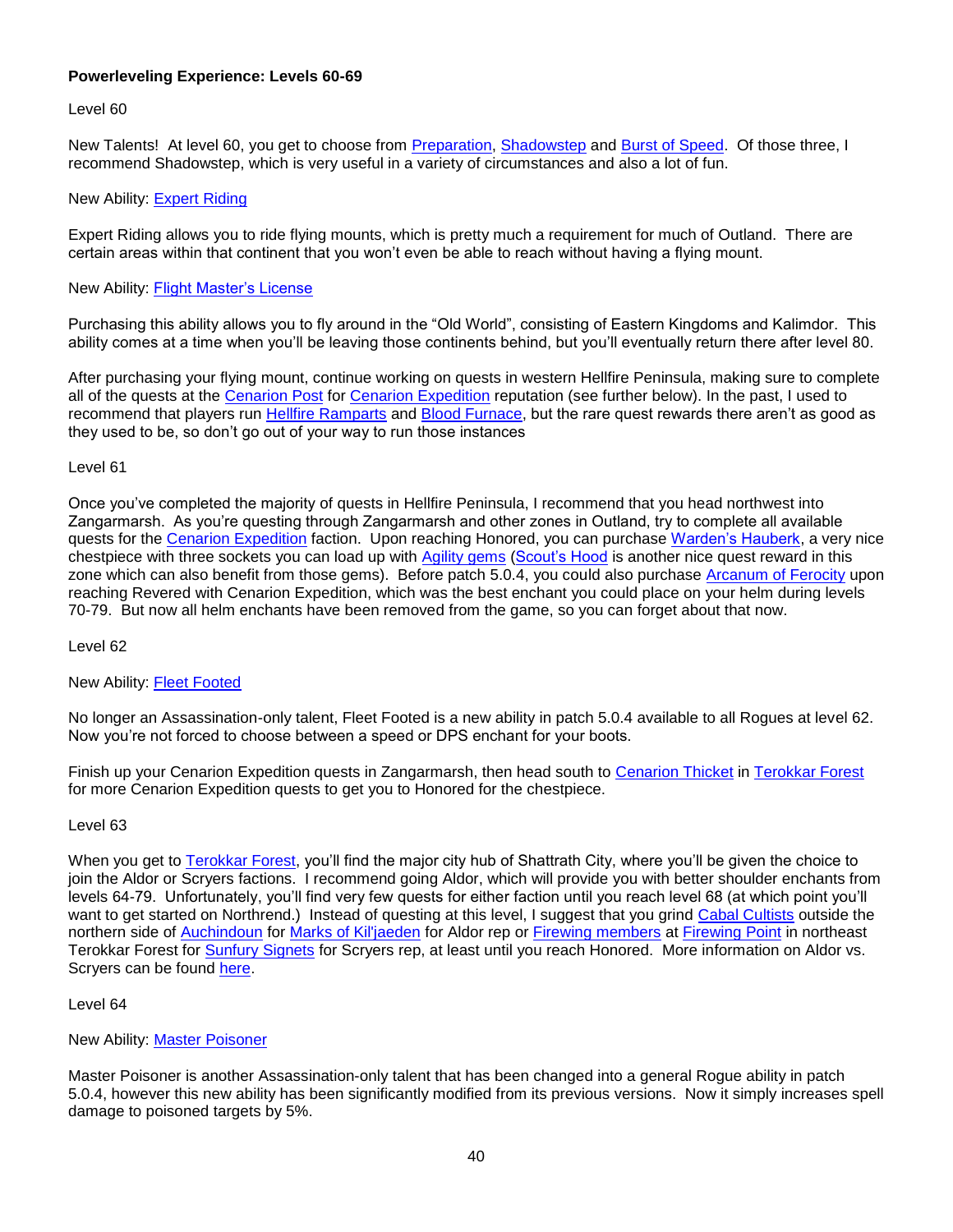At this point, either continue grinding for Marks of Kil'jaeden/Sunfury Signets or head west into [Nagrand](http://www.wowpedia.org/Nagrand) to begin questing there. Nagrand is another one of those "big game" hunting zones, much like STV and Un'Goro Crater, where you'll get plenty of kill quests and skinning opportunities.

# Level 65

Powerleveling First Aid from 376 to 400

376 - 400 Frostweave Bandage: Train Grand Master First Aid then make 25-75 Frostweave Bandages up to 400.

Keep working on those Nagrand quests, making your way north and westward through the zone.

Level 66

# New Ability: [Fan of Knives](http://www.wowpedia.org/Fan_of_Knives)

Fan of Knives is a welcome addition for Rogues, giving you much needed AoE, and now has been conveniently moved from level 80 to level 66 in patch 5.0.4. This ability has been buffed and nerfed several times, with the latest version applying poisons as well as awarding a combo point on your current combo target.

Continue working on quests in Nagrand. If you're interested in getting any [Nethercobra](http://www.wowhead.com/spell=35554) or [Cobrahide Leg Armors](http://www.wowhead.com/spell=35549) for your pants, then you may want to head over to the westernmost plateau in Nagrand called [Twilight Ridge](http://www.wowpedia.org/Twilight_Ridge) where you can skin [Twilight Serpents](http://www.wowhead.com/npc=23026) for the necessary [Cobra Scales](http://www.wowhead.com/item=29539) needed for those leg armors.

# Level 67

This is the last level that you'll want to spend in Outland, after which you'll want to move on into Northrend for better experience and quest rewards. Complete any remaining Nagrand quests you need to reach level 68 and then make your way to Northrend. Also consider picking up some inexpensive WotLK Bandit gear from the AH to replace any of your weaker items.

# Level 68

# New Ability: [Cold Weather Flying](http://www.wowpedia.org/Cold_Weather_Flying)

This ability, which costs 500 gold, will allow your flying mounts to fly in Northrend. This is pretty much a requirement for most of the Wrath of the Lich King expansion.

Now it's time to move on to the next continent, Northrend [\(WotLK is free for all players as of 9/19/12\)](http://us.battle.net/wow/en/blog/7315726/Battle_Chest_and_Wrath_of_the_Lich_King_--_Together_at_Last-9_19_2012). Northrend has two starting zones, [Borean Tundra](http://www.wowpedia.org/Borean_Tundra) and [Howling Fjord.](http://www.wowpedia.org/Howling_Fjord) Borean Tundra is generally considered to be the better starting zone due to having higher quality quest rewards. I recommend leveling up through both starting zones, starting first with Borean Tundra.

To get to Borean Tundra, Alliance players will want to take a boat from Stormwind City while Horde players will take a zeppelin from [Durotar.](http://www.wowpedia.org/Durotar) Upon reaching Borean Tundra, pick up all available quests and then begin working your way northward through the zone. If you find yourself getting stuck with no more quests around the **D.E.H.T.A.** [Encampment,](http://www.wowpedia.org/D.E.H.T.A._Encampment) it's probably because you won't be high enough level to pick up [A Mission Statement,](http://www.wowhead.com/quest=11864) a level 70 quest which eventually opens up numerous additional quests in that zone. In that case, I recommend that you either level up a bit in BGs, or do a few runs through [The Nexus,](http://www.wowpedia.org/The_Nexus_%28instance%29) a relatively easy instance located in the northwest section of Borean Tundra, called [Coldarra.](http://www.wowpedia.org/Coldarra) You can get several rare quest rewards from that instance that will be very useful. Or, if you'd rather keep questing, then get an early start on your next zone, [Howling Fjord.](http://www.wowpedia.org/Howling_Fjord)

# Level 69

Continue questing in Borean Tundra and/or leveling up in BGs. As you keep questing, you'll find that Borean Tundra, Coldarra and The Nexus will provide you with numerous gear upgrades. Many of those upgrades will last you well into your mid-to-late 70s, so it's really worth your time to complete every available quest in those areas before moving on to the next zone. If you have trouble joining a Nexus run, then try creating a group yourself. Even if you avoid every other instance in early Northrend while leveling, try not to skip The Nexus.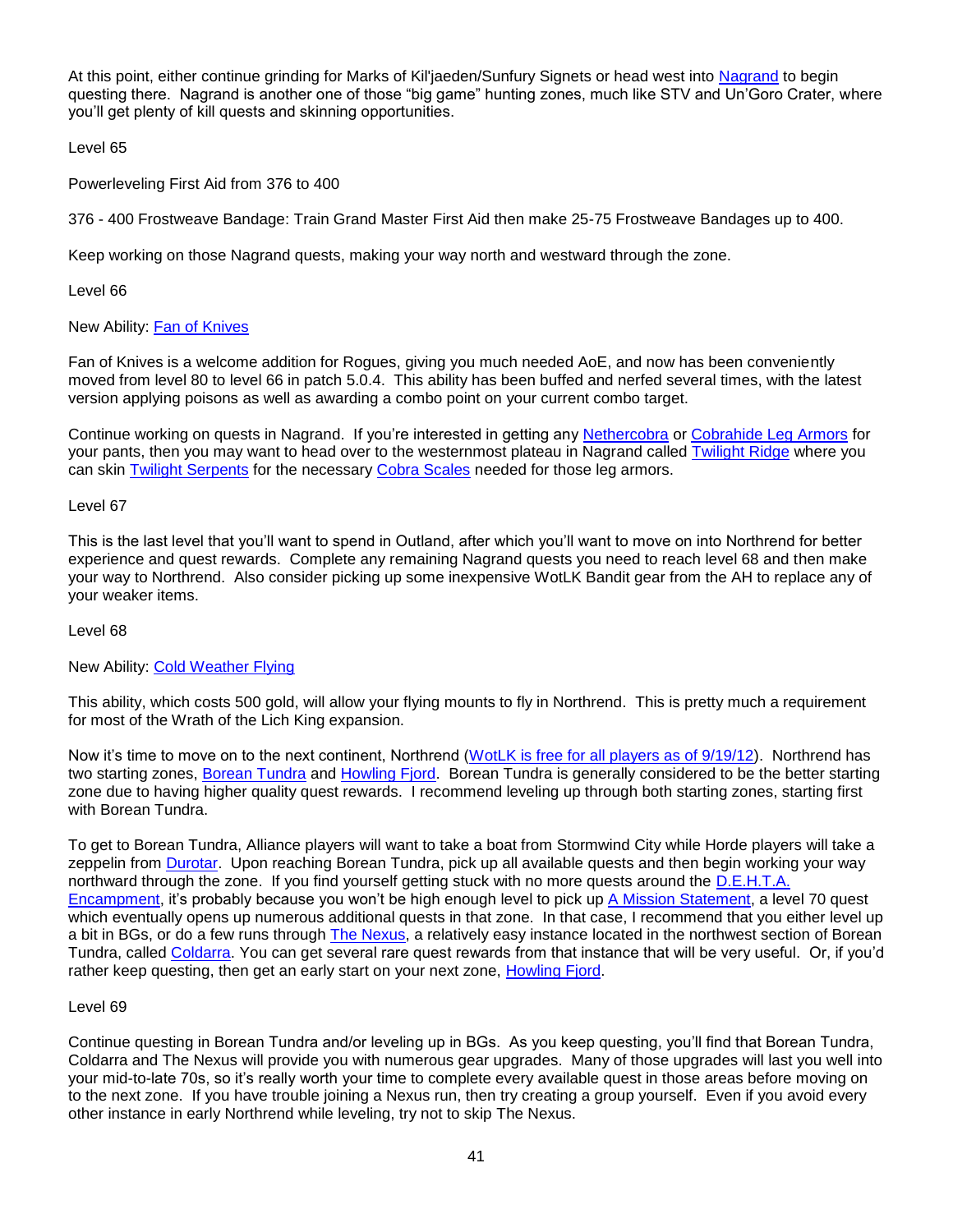# <span id="page-41-0"></span>**Powerleveling Experience: Levels 70-79**

Level 70

# New Ability: [Artisan Riding](http://www.wowhead.com/spell=34091)

This ability increases your flying mount speed up to 280% and costs 5,000 gold (or as little as 4,000 gold depending upon certain faction reputation discounts). I highly recommend that you save up the gold needed to upgrade to Artisan Riding, or you'll be spending a frustrating amount of time slowly flying around Northrend completing quests.

## New Ability: [Shiv](http://www.wowpedia.org/Shiv)

Shiv is a useful tool primarily for PVP, and as of patch 5.0.4, it is now used to apply a concentrated form of whichever Non-Lethal poison you're currently using. However, now that poisons are no longer applied directly to individual weapons, you won't be able to swap offhand weapons to Shiv on different poisons as needed. Shiv can also be used to land hits on another Rogue using Evasion, since Shiv cannot be dodged. Finally, don't forget about Shiv's ability to remove an Enrage effect which can be especially useful in PVE against certain 5-man dungeon bosses.

After Borean Tundra and The Nexus, you'll want to continue on to [Howling Fjord](http://www.wowpedia.org/Howling_Fjord) and [Utgarde Keep](http://www.wowpedia.org/Utgarde_Keep) (the low level instance located in the center of Howling Fjord). However, unlike Borean Tundra and The Nexus, Howling Fjord and Utgarde Keep only offer a handful of decent upgrades. The primary reason for continuing on to level in Howling Fjord is that you'll have an easier time overall since you'll be leveling through another one of Northrend's starting zones. On a positive note, experience needed to gain levels from 71-80 was reduced by approximately 33% in patch 4.3, so you should be able to get a good 4 or 5 levels completing quests in these two starting zones.

#### Level 71

Continue questing north and west through Howling Fjord. If you find that you're have trouble getting a group together for Utgarde Keep, then feel free to skip it, since the quest rewards are only slightly better than gear you should already have by then.

Level 72

# New Ability: [Shadow Walk](http://www.wowhead.com/spell=114842)

Shadow Walk is a new ability in patch 5.0.4 that is especially handy for PVP, but it can also be very helpful to you while leveling, allowing you to stealth past higher level enemies that might otherwise cause you problems. Combine that with Sprint and Vanish and you shouldn't have any problem sneaking your way around tough areas.

This will probably be your last level in Howling Fjord. Try to finish up all of the various questlines in this zone before you continue on to the next zone.

#### Level 73

Once you have the two starting zones out of the way, it's time to move on to [Dragonblight.](http://www.wowpedia.org/Dragonblight) Dragonblight is an interesting zone that gives you the chance to use a special, fast flying dragon mount called a [Wyrmrest Vanquisher](http://www.wowpedia.org/Wyrmrest_Vanquisher) during portions of your journey. If you already have Artisan Flying, then this won't be much of a change for you. However, if you don't, then you'll get a really good feel for the speed at which you can complete quests when using a faster mount.

This zone also has a number of [quests to kill unique mobs](http://www.wowhead.com/quests=10.65?filter=na=Wanted) scattered throughout the zone. Previously, these were elite mobs, but since patch 4.3, they're just normal mobs. You should be able to solo most of those quests, but if you're having trouble, feel free to group up with another player in that zone. Dragonblight also contains two group instances, [Azjol-Nerub](http://www.wowpedia.org/Azjol-Nerub) and [Ahn'kahet: The Old Kingdom,](http://www.wowpedia.org/Ahn%27kahet:_The_Old_Kingdom) both located in western Dragonblight. Azjol-Nerub is a very quick and easy instance, with two possible quest rewards. Ahn'kahet is a tougher and longer instance, which only offers one quest reward, but it's a nice set of [shoulders.](http://www.wowhead.com/item=44351)

#### Level 74

Continue questing through Dragonblight and/or the two instances located there.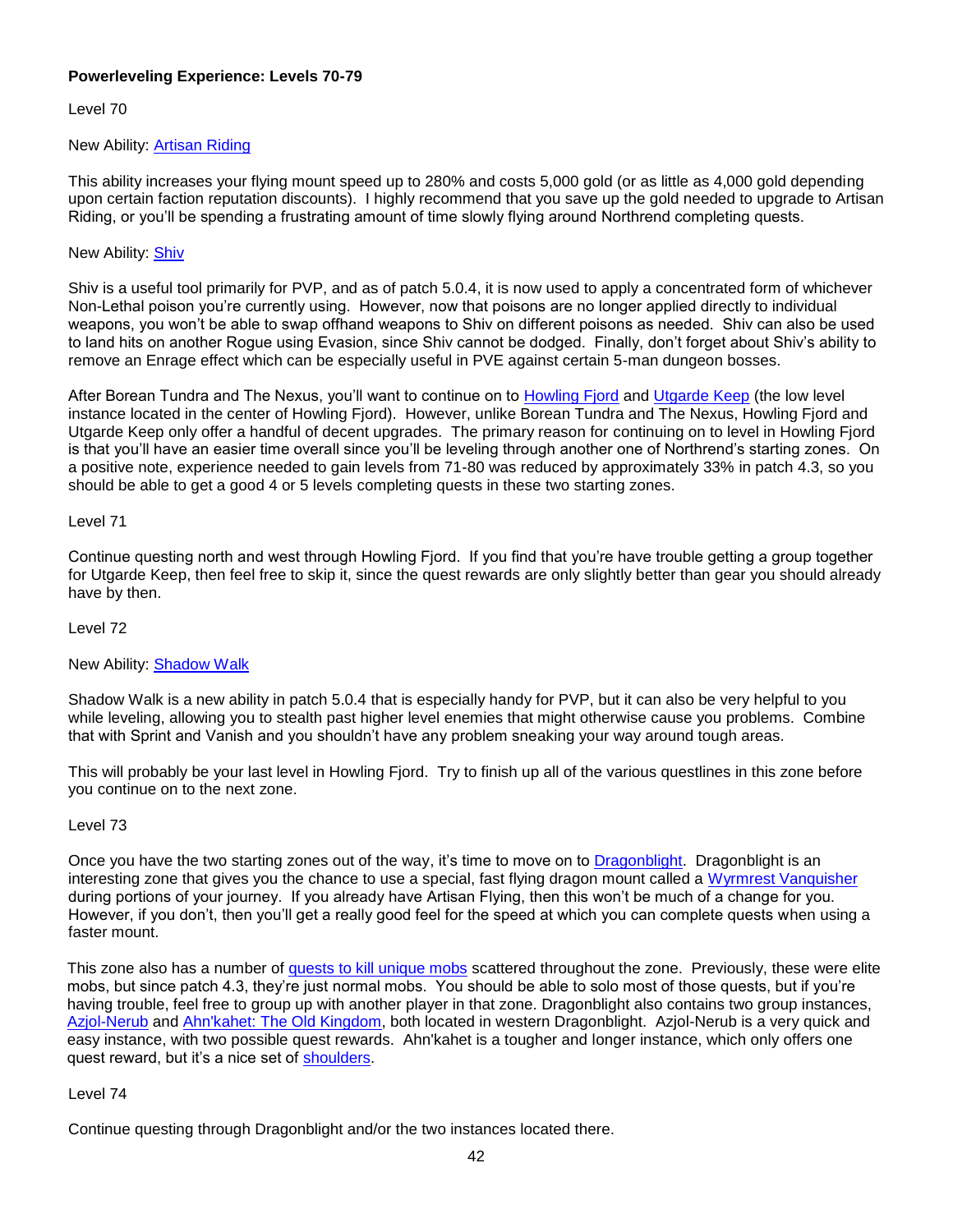#### Level 75

It's time for some more talents and glyphs. New talents available to you at this level include [Prey on the Weak,](http://www.wowhead.com/spell=131511) [Paralytic Poison](http://www.wowhead.com/spell=108215) and [Dirty Tricks.](http://www.wowhead.com/spell=108216) At first glance, Paralytic Poison might appear useful for leveling purposes, but most targets should already be dead by the time you can stack up 5 charges, Instead, I recommend Dirty Tricks, which will provide you with energy-free, non-breaking Blinds and Gouges for an extra bit of versatility.

As far as glyphs are concerned, I suggest that you pick up [Glyph of Sprint](http://www.wowhead.com/spell=56811) for your major glyph and whatever you prefer for your final minor glyph.

#### New Ability: [Tricks of the Trade](http://www.wowpedia.org/Tricks_of_the_Trade)

Tricks of the Trade is a useful ability for dungeon leveling, especially if you tend to pull a lot of aggro with your twinked gear. Use this ability to transfer 6 seconds of aggro to your tank and you shouldn't have any more threat issues.

Powerleveling First Aid from 401 to 500

401 - 425 Heavy Frostweave Bandage: Make 25 Heavy Frostweave Bandages up to 425. 426 - 475 Embersilk Bandage: Train Illustrious Grand Master First Aid then make 65-80 Embersilk Bandages 476 - 500 Heavy Embersilk Bandage: Make 25-35 Heavy Embersilk Bandages

Activate your new glyphs, switch to the best bandages you can make/buy and continue working on Dragonblight quests.

Level 76

#### New Ability: [Shroud of Concealment](http://www.wowhead.com/spell=114018)

Shroud of Concealment is a new ability in patch 5.0.4 that has limited potential for leveling purposes. You could use this ability to sneak your group past particularly annoying dungeon pulls or coordinate a surprise attack in PVP, provided that you have a group who is willing to work with you to get the most benefit out of this ability.

Finish up any Dragonblight quests you might still have and then supplement with dungeons and/or PVP until you reach level 77.

#### Level 77

Level 77 is when you finally get access to some nice BoE gear from Cataclysm. Check the AH for Level 272+ gear with Stormblast, Galeburst or Windflurry suffixes, each of which provide a massive amount in each of four useful stats. Avoid any gear with Mastery as you cannot get any benefit from that stat until you reach level 80.

At this point, I recommend that you work on reputation for [The Sons of Hodir.](http://www.wowpedia.org/Sons_of_Hodir) Getting to Exalted with The Sons of Hodir qualifies you for their shoulder enchant, [Greater Inscription of the Axe.](http://www.wowhead.com/item=50335) That enchantment is a BoA heirloom item now, so if you haven't reached Exalted status with that faction on your main character, then you're going to want to do so with your Rogue in order to get that enchant. The remainder of the Northrend section of this tutorial has been written under the assumption that you intend to work on getting reputation with that faction on your Rogue. If not, feel free to skip these faction-specific directions and go questing in one or more of the easier Northrend zones.

In order to get started on your Sons of Hodir rep, you're going to want to knock out the bare minimum number of quests to open up the daily quests for that faction. After you've done that, try to make it a habit to complete those daily quests each day to quickly get the rep you'll need to qualify for your shoulder enchants. You'll eventually replace them at level 85, but they'll still be the best enchants for that slot as you're leveling up from 80-85 in Cataclysm.

Speak to [Officer Van Rossem](http://www.wowhead.com/?npc=31081) (Alliance) or [Sky-Reaver Klum](http://www.wowhead.com/?npc=31085) (Horde) to get the [Preparations for War](http://www.wowhead.com/?search=Preparations+for+War) quest. Then, head into the Dalaran sewers to get [Luxurious Getaway!](http://www.wowhead.com/?quest=12853) from [Rin Duoctane](http://www.wowhead.com/?npc=30490) (located in the far western corner of the sewers). After you get these two quests, go to The Storm Peaks. Once you reach the K3 camp, get both quests from [Gretchen Fizzlespark](http://www.wowhead.com/?npc=29473) inside the Inn to begin a long series of quests to reach Neutral with The Sons of Hodir. An excellent write-up can be found in the comments section of the first quest, [They Took Our Men!.](http://www.wowhead.com/?quest=12843) A total of 6 daily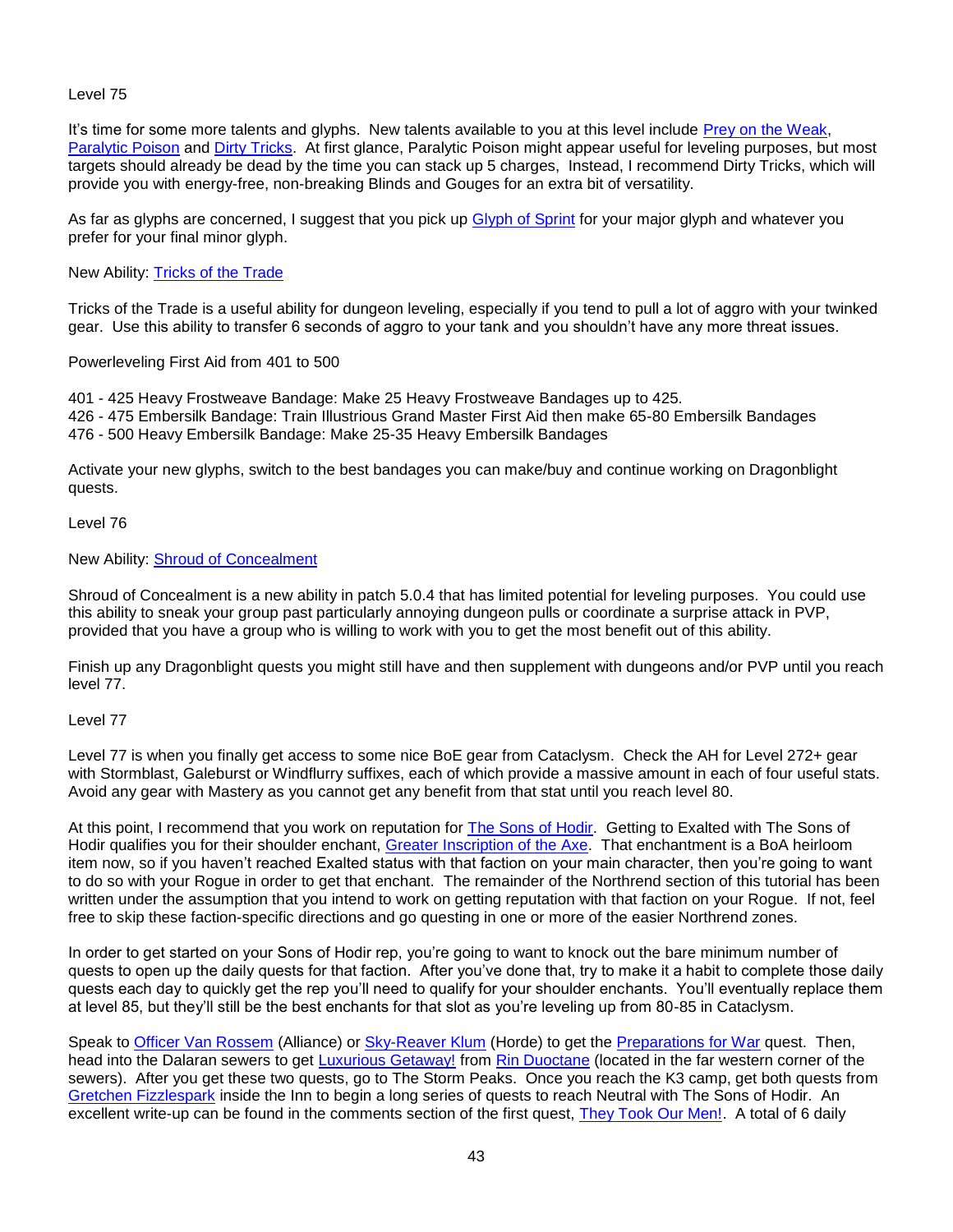quests can be opened up with The Sons of Hodir, however, some of the daily quests won't be unlocked until you reach Friendly, Honored & Revered. Also, look for [Everfrost Chips](http://www.wowhead.com/?item=44725) and [Relics of Ulduar,](http://www.wowhead.com/?item=42780) which can be turned in for extra rep.

Once you've opened up all of your Sons of Hodir daily quests, continue working on quests in The Storm Peaks until you reach level 78.

Levels 78-79

Level 78 will be your first chance to get a taste of Cataclysm content, assuming you've purchased that expansion. Unfortunately, Cataclysm zones themselves don't offer any quests until you reach 80. But, contrary to popular belief, two of the Cataclysm dungeons can actually be entered as soon as Level 78 - - [Blackrock Caverns](http://www.wowpedia.org/Blackrock_Caverns) and [Throne of the](http://www.wowpedia.org/Throne_of_the_Tides)  [Tides.](http://www.wowpedia.org/Throne_of_the_Tides) As long as you can make your way to the dungeon entrances, you can get in. You just can't use the Random Dungeon tool to teleport into them until you're level 80.

Blackrock Caverns and Throne of the Tides offer some very nice rare drops, such as [Lightning Whelk Axe,](http://www.wowhead.com/item=55203) [Steelbender's Masterpiece](http://www.wowhead.com/item=55272) and [Toxidunk Dagger.](http://www.wowhead.com/item=55790) Picking up those high quality items, along with the Level 272+ BoE gear from the AH, will go a long way towards getting your gear prepared ahead of time for 80-85 leveling in Cataclysm. Keep in mind that Cataclysm dungeons are generally considered to be tougher than WotLK dungeons, so you'll need to perform at your very best in those dungeons, especially since you'll most likely be at a lower level than the other members in your group.

If dungeon leveling isn't your style, then you can continue questing in The Storm Peaks until you reach level 80. Or, consider leveling up in BGs, while you still have the level and gear advantage over others in your bracket.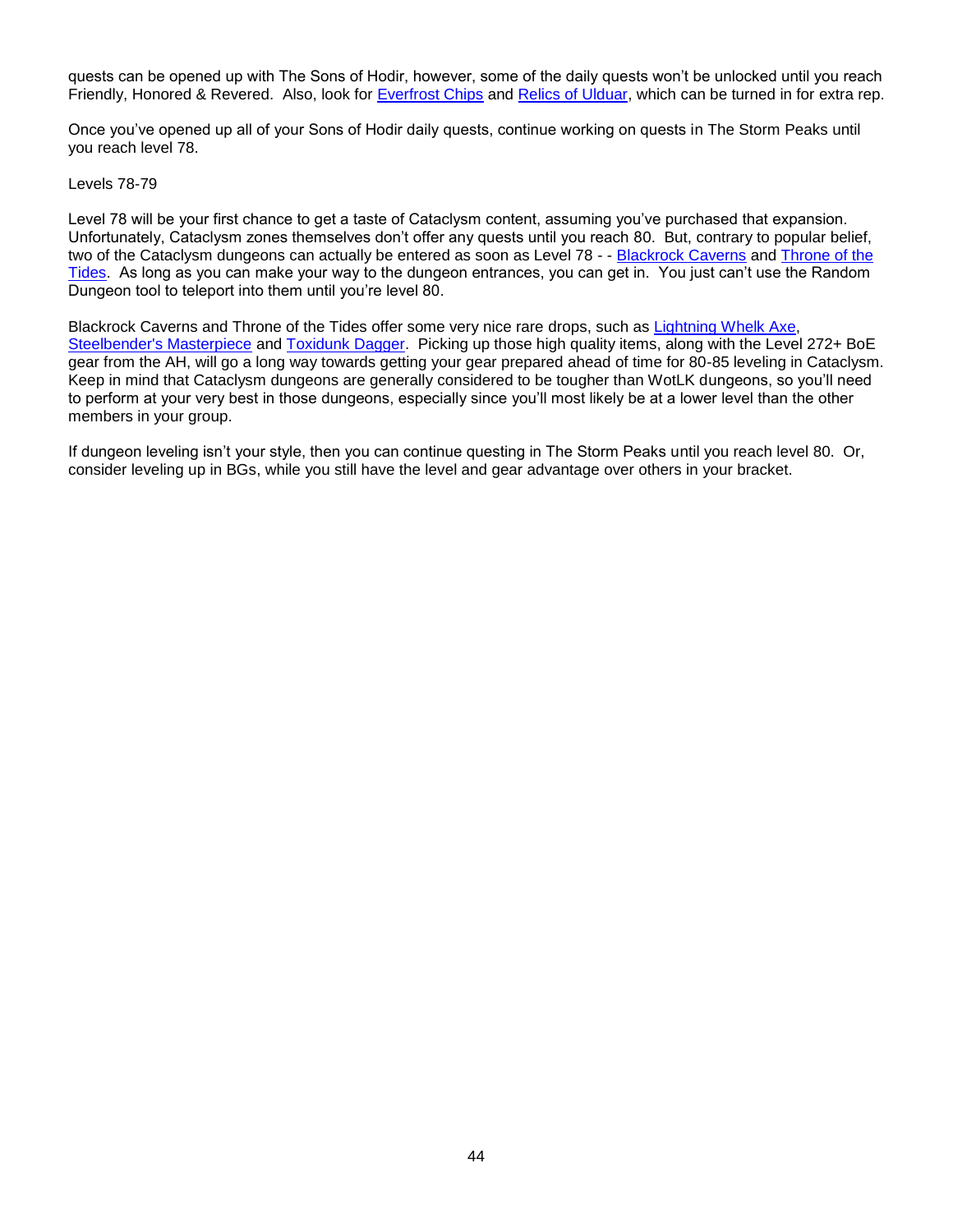# <span id="page-44-0"></span>**Powerleveling Experience: Levels 80-85**

Level 80 - Time played this level: 3 hours

#### New Ability: [Mastery](http://www.wowpedia.org/Mastery)

Mastery is a new stat introduced in Cataclysm. The specific Mastery bonus you receive depends upon your spec, and acquiring gear with the Mastery stat increases the effectiveness of that bonus.

## New ability: [Master Riding](http://www.wowhead.com/spell=90265)

This expensive ability (4,000-5,000 gold, depending upon faction discounts) will allow you to fly your mount at the fastest possible speed, 310%. If you have tons of gold laying around, then go ahead and pick this up. Otherwise, Artisan Riding should be sufficient for your needs.

## Powerleveling First Aid from 501 to 600

501 - 550 Windwool Bandage: Train Zen Master First Aid then make 50 Windwool Bandages up to 550. 551 - 600 Heavy Windwool Bandage: Make 50 Heavy Windwool Bandages.

From this point forward, you'll need the Cataclysm expansion in order to continue leveling. If you've been checking the AH for level 77+ Cataclysm gear upgrades and/or running the first two Cataclysm dungeons, your gear should already be in pretty good shape. If not, you might have a rough start in the beginning. As far as which zone to get started in, I recommend [Mount Hyjal.](http://www.wowpedia.org/Mount_Hyjal) The quest rewards in that zone are a tad better than in the other starting zone, [Vashj'ir.](http://www.wowpedia.org/Vashj%27ir)

*I dust off my Level 80 Rogue and get ready to head to Mount Hyjal. I empty out my bags, pick up some inexpensive Cataclysm consumables and respec for maximum leveling effectiveness. I head over to Stormwind, set my hearth, pick up the [Hero's Call: Mount Hyjal!](http://www.wowhead.com/quest=27726) quest and then go visit [Cenarion Emissary Jademoon](http://www.wowhead.com/npc=15187) to get ported to Moonglade. From there, I get [As Hyjal Burns](http://www.wowhead.com/quest=25316) and head out to Mount Hyjal.*

Upon reaching Mount Hyjal, I begin questing, making my way slowly westward through the zone. Following the step*by-step instructions of the excellent [Wow-Pro Leveling Addon,](http://wow-pro.com/addon) I'm able to easily find my way from quest to quest and reach level 81 in about three hours, shortly after reaching the [Shrine of Aviana.](http://www.wowpedia.org/Shrine_of_Aviana)* 

#### Level 81 - Time played this level: 4 hours

*I hearth back to Stormwind and pick up a few items I've been saving for this point. I equip two new weapons -- [Carnelian Spikes](http://www.wowhead.com/item=52492) and [Trek's Shiv,](http://www.wowhead.com/item=66956) both enchanted with Avalanche. The addition of those weapons will vastly outperform the gear I had before, and will last me for the rest of my leveling experience to 85. Afterwards, I use my [Dimensional Ripper -](http://www.wowhead.com/item=18984) Everlook to return to Kalimdor (Non-Engineers can just grab a boat to Darnassus) and fly back to Mount Hyjal to continue questing in the southern and eastern sections of that zone.*

#### Level 82 - Time played this level: 5 hours

*I finish up my Mount Hyjal quests, hearth back to Stormwind, and then head out to [Deepholm.](http://www.wowpedia.org/Deepholm) I begin questing in the southern and western sections of that zone, eventually making my way around to the northern side of the zone by the time I reach level 83.*

Level 83 - Time played this level: 6 hours

#### New Ability: [Redirect](http://www.wowhead.com/spell=73981)

Redirect is a marginally useful ability for leveling that allows you to transfer combo points to another target. This ability would really stand out if we didn't already have the ability to use combo points on dead targets to power Slice and Dice and Recuperate. However, if you have Deadly Momentum running, then Slice and Dice and Recuperate will renew on their own, allowing you to get more benefit out of Redirect.

New Ability: [Crimson Tempest](http://www.wowhead.com/spell=121411)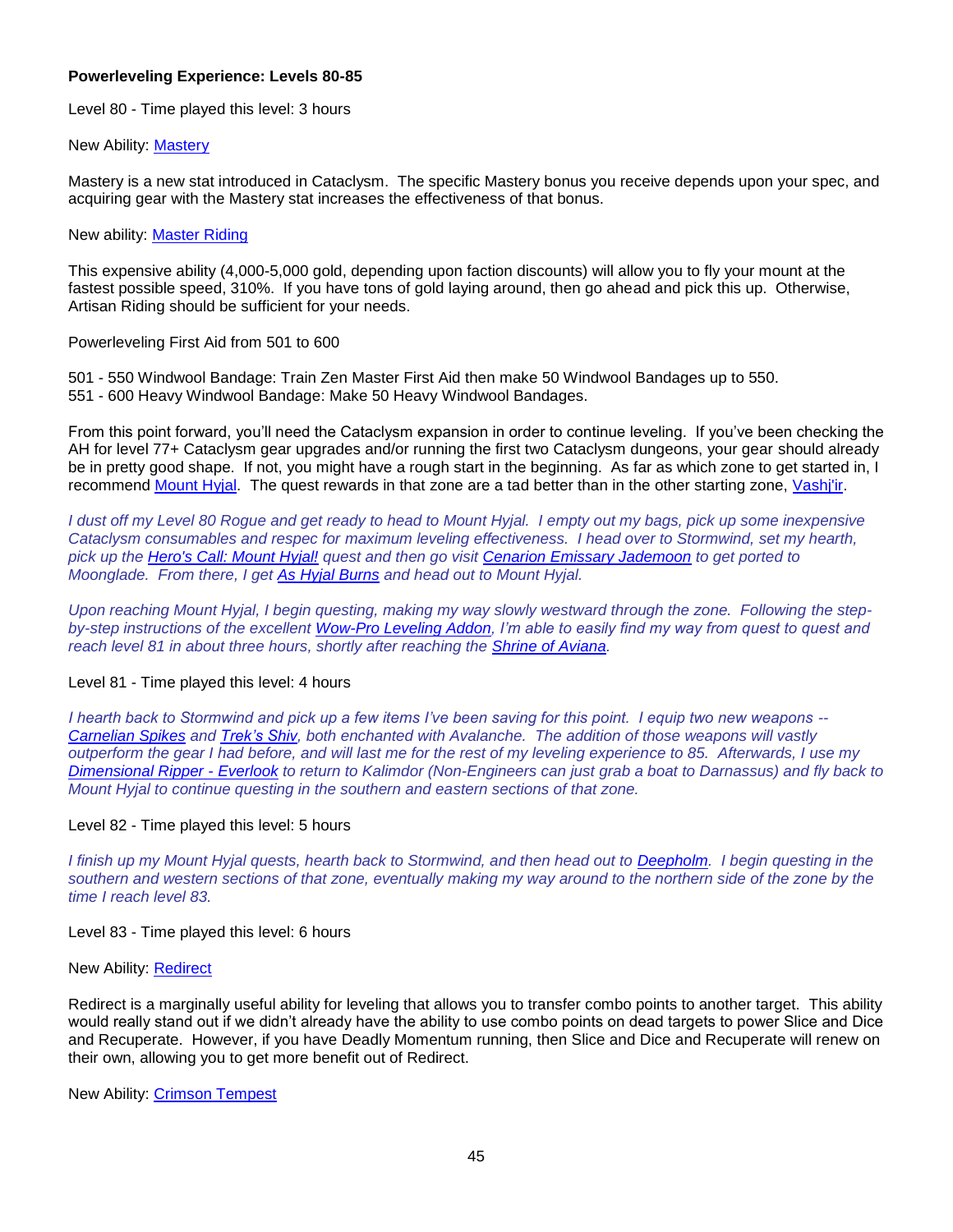Crimson Tempest is a new ability introduced in patch 5.0.4 that works well with the updated Fan of Knives (now that it generates combo points), providing an AoE/DoT finishing move to maximize your effectiveness against multiple targets.

*I finish up all of the quests in Deepholm, including the [Therazane](http://www.wowpedia.org/Therazane_%28faction%29) daily quests that I'll need to build up rep for my [level](http://www.wowhead.com/search?q=Inscription+of+Shattered+Crystal)  [85 shoulder enchants.](http://www.wowhead.com/search?q=Inscription+of+Shattered+Crystal) At this point, I'm about about halfway through level 83. I hearth back to Stormwind, empty out my bags, check the AH for any especially good BoE gear or consumables in my level range (especially new iLvl 364+ MoP gear) and then head out to Tanaris to begin questing in [Uldum.](http://www.wowpedia.org/Uldum) I begin questing in Uldum, making my way from the northeast, down to the south and eventually over to the southwest by the time I reach level 84.*

#### Level 84 - Time played this level: 10 hours (Uldum/Stormwind/Twilight Highlands)

*I continue working on Uldum quests, eventually clearing out all of the quests in the western and northern sections of the zone. By the time I finish up Uldum, I'm at about halfway through level 84. I hearth back to Stormwind and go through the quest series there that eventually leads me to the final Cataclysm zone, [Twilight Highlands.](http://www.wowpedia.org/Twilight_Highlands) As soon as I*  reach Twilight Highlands, I join a group looking for a 5<sup>th</sup> person and fly to the **Crucible of Carnage** near the center of *the zone.*

*Players are able to participate in the Crucible of Carnage group battles without completing any prerequisite quests in Twilight Highlands and can quickly earn over 500,000 experience and a nice rare weapon - - a [dagger](http://www.wowhead.com/item=63792) or an [axe.](http://www.wowhead.com/item=63788) I recommend taking the dagger, even if you're Combat, just in case you ever decide to switch to Mutilate. That dagger is a very nice starter weapon to have for endgame content, whereas the axe can be replaced with one or two other decent alternatives.*

*After completing the Crucible of Carnage quests, I begin working on Twilight Highlands quests, clearing out most of the eastern half of the zone by the time I finally reach 85.*

#### Level 85

#### New Ability: [Smoke Bomb](http://www.wowhead.com/spell=76577)

Smoke Bomb is an AoE ability that prevents enemies from targeting you for 5 seconds (down from 10 seconds as of patch 4.0.6). This ability is mainly used in PVP, but also has limited uses for PVE.

From this point forward, you'll need the Mists of Pandaria expansion in order to continue leveling. If you want to fill out any weak areas in your gear, then check the AH for inexpensive level 83+ BoE MoP items (iLvl 364+). Also try and upgrade to level 85 MoP consumables to maximize your leveling power and speed.

To get started in [Pandaria,](http://www.wowpedia.org/Pandaria) you'll want to head to the only starting zone for this expansion, [The Jade Forest.](http://www.wowpedia.org/The_Jade_Forest) Similar to how Hellfire Peninsula was set up in Outland, Alliance players will start on the south side of the zone and Horde will begin in the north. Also, much like with previous expansions, you won't be able to fly through the new zones in this expansion until you reach the level cap at level 90.

Work your way through The Jade Forest and eventually you'll reach the [Temple of the Jade Serpent](http://www.wowpedia.org/Temple_of_the_Jade_Serpent) located in the eastern portion of that initial zone. That instance contains quests that will reward you with some nice rare bracers and pants.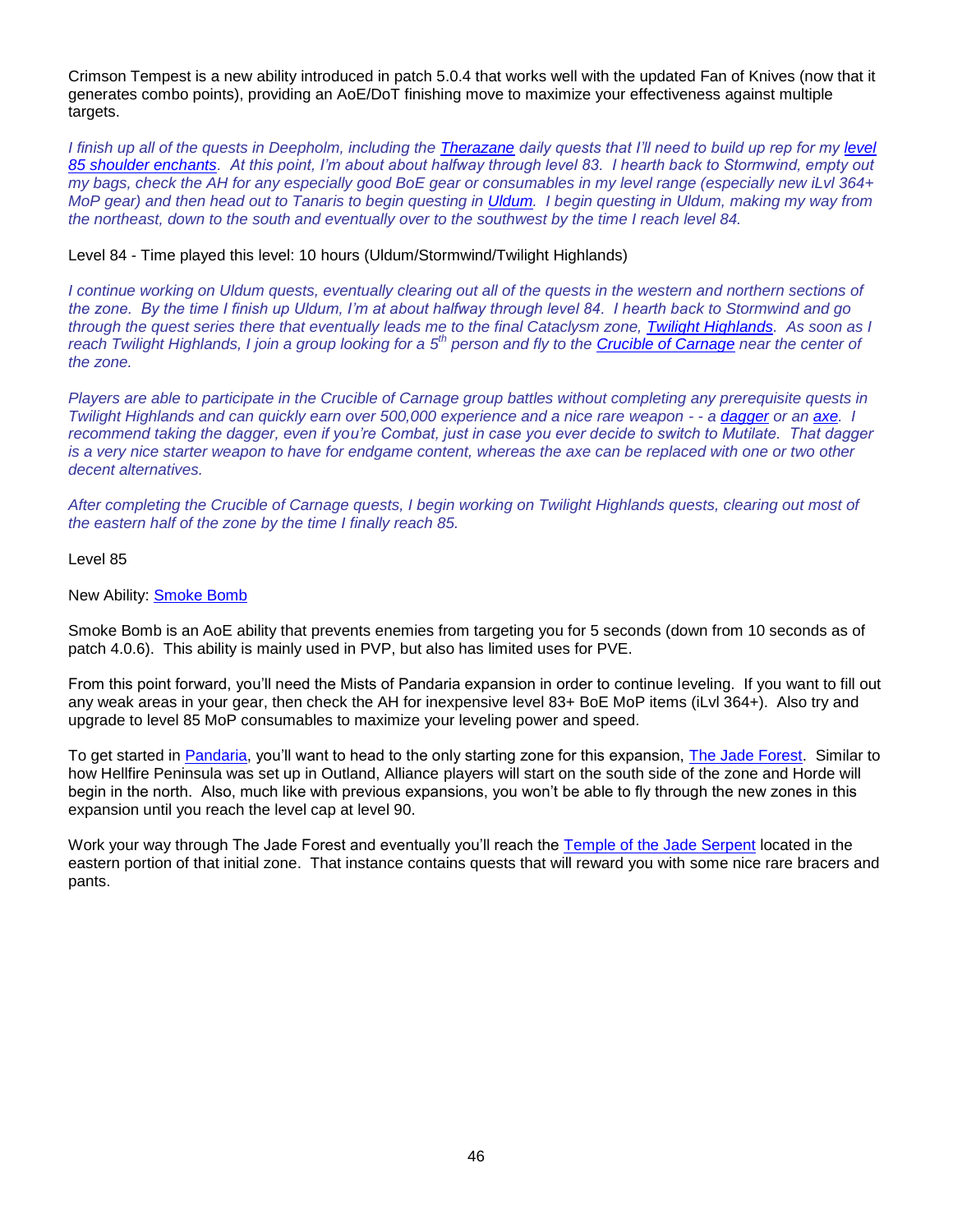# <span id="page-46-0"></span>**Powerleveling Experience: Levels 86-90**

#### Level 86

Finish up quests in The Jade Forest and Temple of the Jade Serpent and then head west to the Valley of the Four [Winds.](http://www.wowpedia.org/Valley_of_the_Four_Winds) You'll generally work your way west and south through this zone until you reach the next 5-man dungeon, [Stormstout Brewery.](http://www.wowpedia.org/Stormstout_Brewery) That dungeon has several quests that will reward you with a rare helm, cloak and gloves.

#### Level 87

New Ability: [Shadow Blades](http://www.wowhead.com/spell=121471)

Shadow Blades is a great new ability introduced in Mists of Pandaria which is used to bypass armor on tough enemies, while providing a quick boost to your generation of combo points. This ability synergizes best with the abilities of Combat Rogues and pairs especially well with Adrenaline Rush for maximum burst potential.

Continue working on quests in Valley of the Four Winds and Stormstout Brewery. Eventually you'll get to the point where you'll need to choose your next zone for leveling. [Krasarang Wilds](http://www.wowpedia.org/Krasarang_Wilds) to the south is a good choice, offering relatively easy quests and mobs for your level compared to the other remaining zones.

## Level 88

Continue questing through Krasarang Wilds. Once you've completed that zone, I recommend heading north to [Kun-](http://www.wowpedia.org/Kun-Lai_Summit)[Lai Summit.](http://www.wowpedia.org/Kun-Lai_Summit) In the northwestern section of that zone, you'll find another 5-man dungeon, [Shado-Pan Monastery.](http://www.wowpedia.org/Shado-Pan_Monastery) That instance has two quests that provide you with rare helm and belt quest rewards.

## Level 89

Finish working on quests in Kun-Lai Summit and Shado-Pan Monastery until you reach level 90. Eventually, you should open up quests in that zone which will need to be completed in order to enter the Vale [of Eternal Blossoms.](http://www.wowpedia.org/Vale_of_Eternal_Blossoms) If you run out of quests in Kun-Lai Summit, then keep running Shado-Pan Monastery a few more times, or consider doing some PVP at the top of the 85-89 level bracket until you hit 90.

Level 90

New Ability: [Wisdom of the Four Winds](http://www.wowhead.com/spell=115913)

This ability allows you to fly in Pandaria and can be purchased for 2,500 gold from [Cloudrunner Leng](http://www.wowhead.com/npc=60166) (Shrine of Seven [Stars](http://www.wowpedia.org/Shrine_of_Seven_Stars) - Alliance) or [Skydancer Shun](http://www.wowhead.com/npc=60167) [\(Shrine of Two Moons](http://www.wowpedia.org/Shrine_of_Two_Moons) - Horde) in the Vale of Eternal Blossoms.

Congratulations on reaching Level 90! From this point forward, I recommend that you start running level 90 5-man dungeons and eventually Heroic dungeons to get yourself geared up for raiding. And of course, Battlegrounds will be your avenue to gear up for endgame PVP.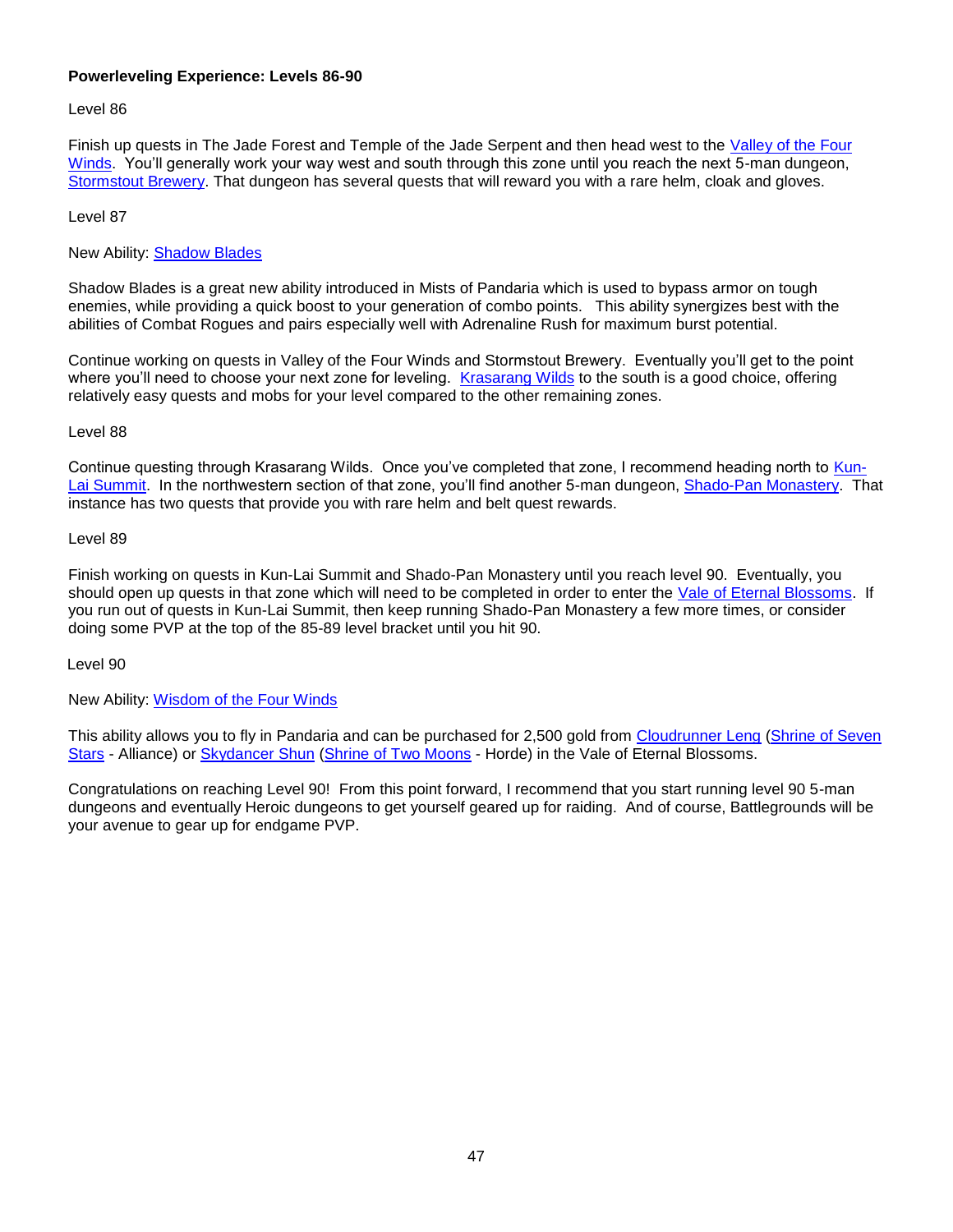# <span id="page-47-0"></span>**Change Log**

Major Patch 5.0.4/5.0.5 changes to this guide:

- Removed all mention of helm enchants

- As of the new Mists of Pandaria (MoP) expansion, heirloom pants will be available to those in guilds who have completed the Working Better as a Team achievement by obtaining 600 skill points in all professions and secondary professions.

- As of patch 5.0.4, gathering tools are no longer required, but still give you a +10 bonus to your gathering professions if you have them in your bags.

- As of the new Mists of Pandaria (MoP) expansion, heirloom pants will be available to those in guilds who have completed the Working Better as a Team achievement by obtaining 600 skill points in all professions and secondary professions.

- Sharpened Scarlet Kris and most other daggers were changed to a slower 1.8 speed dagger in the 5.0.4 patch

- Having a dagger in your offhand will allow you to apply offhand poisons quicker, especially now that all poisons have been changed to percentage-based procs in patch 5.0.4, rather than the old Procs-Per-Minute (PPM) system.

- As of patch 5.0.4, you no longer have a ranged weapon slot, so the heirloom ranged weapons will provide no benefit.

- As of patch 5.0.4, you no longer have to buy poisons, you simply learn them as you level.

- Unfortunately, in Mists of Pandaria there is no mailbox in the Pandaren starting zone (Wandering Isle), so new Pandaren characters will not be able to receive any gear until they choose a faction and leave the starting zone (around level 10-15). If you decide to level up a Pandaren Rogue, you'll need to adjust your shopping list accordingly.

- With the removal of prime glyphs in patch 5.0.4, the early glyph choices have become fairly simplified, with Glyph of Deadly Momentum and Glyph of Blurred Speed being the clear favorites for leveling.

- Added a Level 85-90 Shopping List

- Added Talent Specialization Bonuses for each spec

- In the past, Assassination benefitted from having the useful combination of the talents Quickening (now Fleet Footed) and Deadly Momentum (now a glyph). However, those are now both available to all Rogues regardless of spec, so Assassination doesn't really offer many unique abilities for the purposes of leveling.

- Similar to Assassination, Subtlety lost some of its uniqueness with the 5.0.4 patch, now that any Rogue can pick up Nightstalker at level 15 and Shadowstep at level 60.

- With patch 5.0.4, you no longer get talent points, but you'll still be selecting from one of three specs.

- Battle Pet Training really has no bearing on powerleveling your Rogue, but it's a new feature in patch 5.0.4, so enjoy.

- As of patch 5.0.4, Deadly Poison is the first poison available to you at level 10, but it has been significantly improved. Now, when you apply Deadly Poison, it still deals damage over time, but additional attacks will have a chance to "instantly" deal extra poison damage, replacing the need for the old Instant Poison. One application of poisons will coat both weapons, and once you get Crippling Poison at level 20, you can also apply a 2nd Non-Lethal Poison to each of your weapons.

- Slice and Dice is a powerful finishing move that was moved from level 22 to level 14 in patch 5.0.4. Many other abilities were moved forward or backward from their previous levels.

- As of patch 5.0.4, level 15 will be your first chance to pick a talent. Unlike in Cataclysm, you are no longer forced to stick to any particular tree, because there are no more trees. Now you just choose the best of three talents at each 15 level interval, depending upon your personal preferences. Level 15 will offer you three different stealth-based talents,